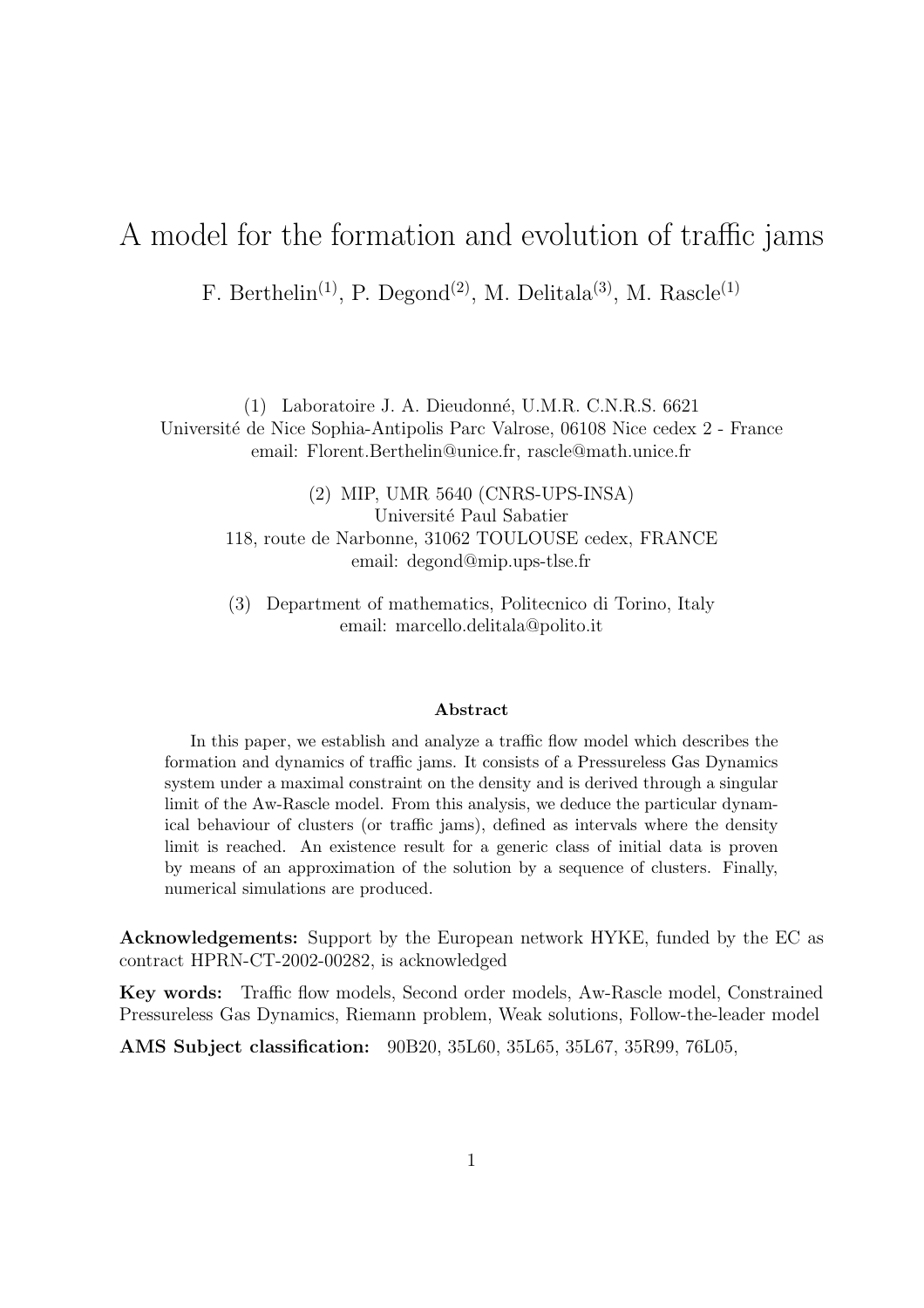## 1 Introduction

Mathematical and numerical models of traffic are strongly inspired by fluid mechanical models. Roughly speaking, they can be grouped into three main categories: particle models (in the traffic flow community, referred to as 'Follow-the-Leader' models [13]), kinetic models [23], [24], [20], [19], [16] (among which cellular automata models [18]) and fluid models [17], [21], [22], [2], [28]. Here, we shall mainly be concerned with fluid models and their connection with particle 'Follow-the-Leader' models.

Fluid models are based on conservation (or balance) equations for a certain number of observables of the flow. First-order fluid models consist of only one conservation equation, that of the number density of cars per unit portion of road. The flux of cars is related to the number density by a local relation called the fundamental diagram. The prototype of these models is the celebrated Lighthill-Witham model [17].

When a second balance equation is retained for, say, the mean velocity of the flow, the fluid model is referred to as a second-order model. The prototype of such a model is the Payne-Whitham model [21], [22]. This kind of model mimics the isentropic Euler system of fluid mechanics which consists of conservation equations for the number and momentum densities. However, cars in traffic have properties usual fluids do not have and, in a celebrated paper [11] Daganzo pointed out a certain number of absurdities that appear if one tries to apply the fluid mechanical formalism to traffic flow too bluntly. Recently, Aw and Rascle [2] proposed a new second-order model (in this work referred to as the Aw-Rascle or AR model) which remedies to the deficiencies pointed out by Daganzo. This model has been independently derived by Zhang [28]. In [1], a derivation of this model from a microscopic Follow-the-Leader (FL) model through a scaling limit is given.

The present work is based on the AR model. Its starting point is the observation that, in the AR model, upper bounds on the density are not necessarily preserved through the time evolution of the solution. In practice, the density of cars is bounded from above by a maximal density  $n^*$  corresponding to a bumper to bumper situation. However, the AR model does not exclude cases where, depending on the smallest invariant region which contains the initial data, solutions satisfy the maximal density constraint  $n \leq n^*$ initially but evolve in finite time to a state, still uniformly bounded, but which violates this constraint. In the present work our first goal is to cure this deficiency. For this purpose, we assume that the velocity offset (i.e. the "pseudo-pressure" by analogy with fluid-mechanical models) becomes infinite as the density of cars approaches this maximal density. Our second aim is to construct an asymptotic limit in which the density is either 0 (vacuum) or  $n*$  (jam) or any value strictly comprised between 0 and  $n*$  (free traffic).

The pseudo-pressure  $p(n)$  can be viewed either as a preferred velocity at any given density n, or as a velocity offset i.e. as the difference between the 'preferred velocity'  $w$  at vacuum (the velocity that a driver would choose if the road was totally empty) and its actual velocity u. In any case, the important feature is that  $w$  is a Lagrangian variable. In the AR model,  $p$  is a function of the local density n (like the pressure in isentropic models of gas dynamics). The function  $p(n)$  is increasing because drivers reduce their velocity by a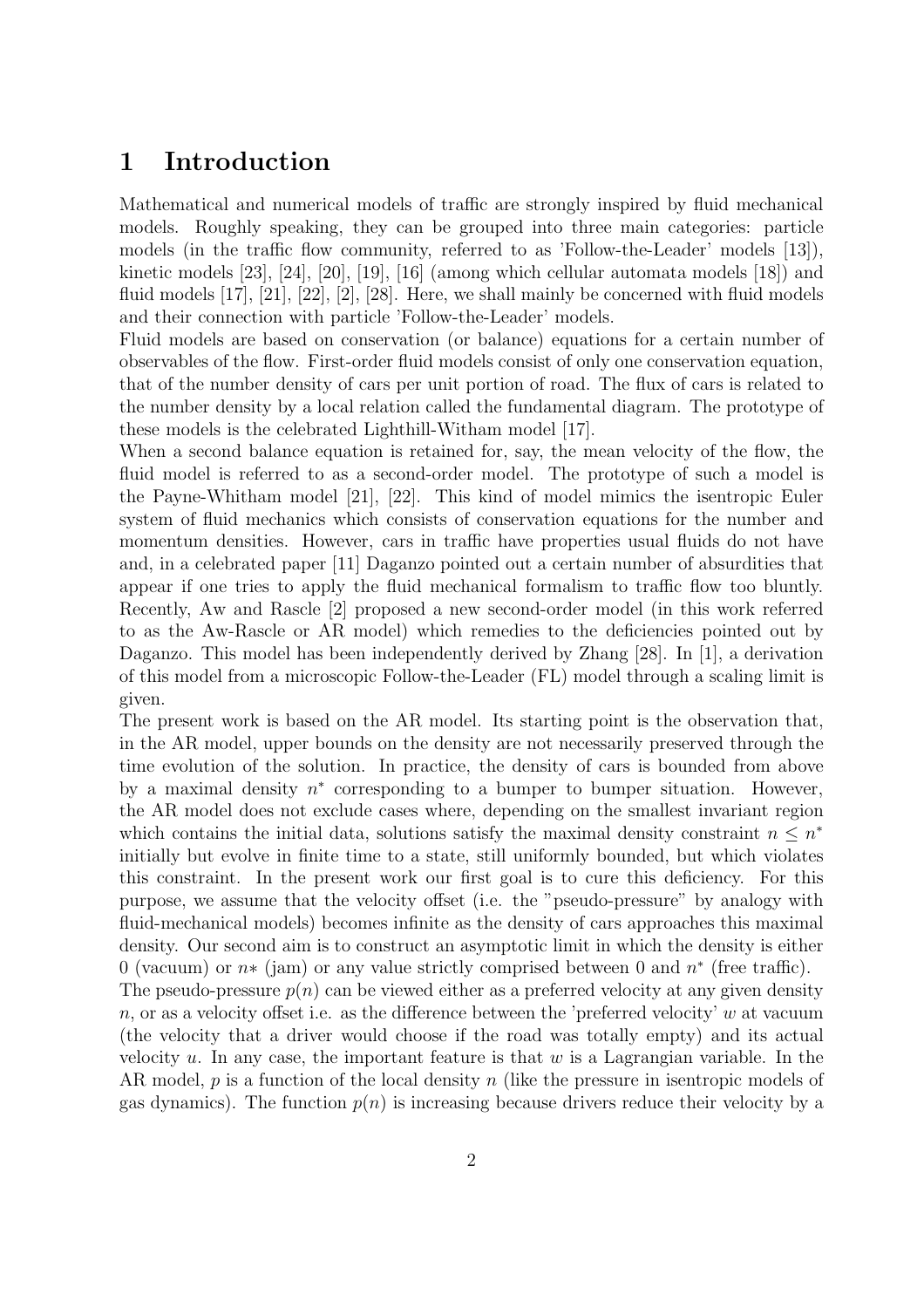larger amount as traffic becomes denser. In the standard AR model, there is no a priori bound on the density n and  $p(n)$  tends to infinity as n tends to infinity. In our Modified AR model (or MAR model),  $p(n)$  tends to infinity as the n tends to the maximal density  $n^*$ . The physical background of this assumption will be discussed in section 2. We just note that the singularity of  $p(n)$  as  $n \to n^*$  preserves the local bound  $n \leq n^*$  at future times.

The velocity offset is related with the velocity at which perturbations of traffic in front propagate backwards through the reactions of the drivers. In our MAR model, this propagation velocity also tends to infinity as the  $n$  tends to  $n^*$ . This can be understood as follows. In normal (uncongested) traffic, this information travels rather slowly compared with the velocity of the traffic because drivers ajust smoothly to the variations of traffic in front. In congested traffic however, the drivers reaction time is shorter and this propagation velocity becomes large.

Of course, the assumption that  $p(n) \to \infty$  as  $n \to n^*$  is an idealization of reality. It has however interesting consequences, if one assumes further that the velocity offset is infinitesimally small as long as traffic is uncongested but becomes suddenly large when the traffic reaches a congested state. The main goal of this paper is to study this limiting situation and to show that the so-obtained model may be useful for the description of the formation and the evolution of jams or car clusters.

Indeed, we show that this limiting situation leads to a very simple model in uncongested situations: the so-called Pressureless Gas Dynamics (PGD) model. It consists of the conservation equation for the car density supplemented by the Burgers equation for the velocity. The latter expresses that the velocity is passively transported by itself. It is wellknown that the PGD develops shocks for the velocity, and corresondingly delta measure singularities for the density. However, here, the model is constrained by the maximal density constraint and cannot exhibit such concentrations. When the density reaches the maximal density constraint, i.e. in congested situations, cars are then forced to spread into clusters. Their evolution is described by a degenerate form of the AR model in which the velocity offset becomes the Lagrange multiplier of the maximal density constraint.

The goal of this paper is to investigate this 'Constrained Pressureless Gas Dynamics' system (CPGD). The outline of the paper is as follows. In section 2, we present the AR model, summarize its main properties and motivate our modification of the velocity offset p. In section 3, after rescaling the AR system with modified p, we derive the CPGD system.

This formal derivation motivates a detailed analysis of the solutions to the Riemann problem for the CPGD system, which unfortunately has to consider many different cases and therefore could be slightly hard to read ... For this reason, we have postponed it to Section 6. The reader can first skip this Section, whose main results are summarized in Section 6.4.1, but it is very instructive, and it has been a strong motivation for writing this paper. In particular, we emphasize some cartoons like cases BIII and DIII, which provide excellent prototypes of particular solutions (e.g. of clusters, or traffic jams) for both the theoretical and numerical results in the next Sections.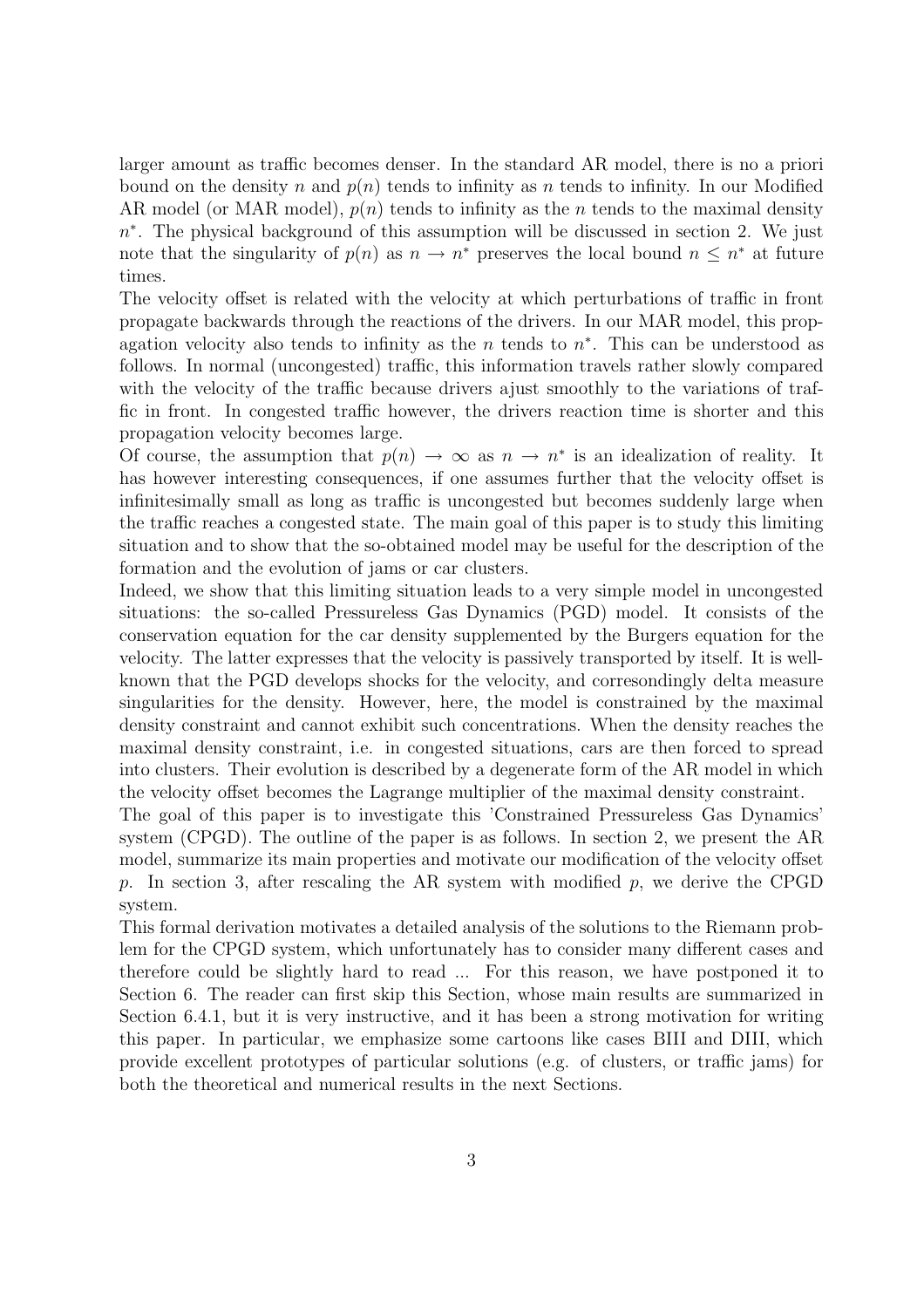In section 4, the cluster dynamics allows us to construct solutions of the CPGD system for generic initial data and consequently, to prove the existence of weak solutions. Then, in section 5, we show some numerical solutions of the CPGD model, before the abovementioned Section 6 and the Conclusion.

Other kinds of Constrained Pressureless Gas Dynamics systems have been obtained and studied in [6] (to model the dynamics of gas occlusions in pipes) and in [4], [3]. In the present case, the cluster dynamics is different. However, the mathematical techniques used in section 4 are close, and we will highlight the points which are specific to the present case.

## 2 The modified AR model

Let  $n(x, t)$  denote the density of vehicles, i.e. the number of vehicles per unit stretch of road, and  $u(x, t)$  their velocity, as a function of the position  $x \in \mathbb{R}$  and the time  $t > 0$ . The AR model has the form:

$$
\partial_t n + \partial_x (nu) = 0, \qquad (2.1)
$$

$$
(\partial_t + u\partial_x)(u + p(n)) = 0, \qquad (2.2)
$$

where  $p(n)$  is the velocity offset. Equivalently, exploiting the conservation of mass to simplify the velocity equation  $(2.2)$ , we have (at least for smooth solutions):

$$
\partial_t n + \partial_x (nu) = 0, \qquad (2.3)
$$

$$
\partial_t u + u \partial_x u = n p'(n) \partial_x u , \qquad (2.4)
$$

where  $p'$  denotes the derivative of p with respect to n. The velocity  $np'(n)$ , describes how drivers react to informations about the state of traffic in front of them. The velocity offset p bears analogies with the pressure in fluid dynamics (in spite of the different physical dimension): it is associated with the propagation of flow perturbations of the same kind as acoustic perturbations. However, these perturbations only propagate backwards to the flow direction, as they should (see e.g. the detailed discussion in  $[2]$ ,  $[1]$ ).

This model can be derived from particle models (called 'Follow-the-Leader' (FL) in the traffic engineering literature) as shown in [1]. The FL model treats vehicles as independent particles labeled by  $i \in \mathbb{Z}$  with time-dependent positions  $x_i(t)$  and velocities  $u_i(t)$ . The evolution of each individual vehicle is ruled by the following differential system:

$$
\dot{x}_i = u_i, \quad \dot{u}_i = C \frac{u_{i+1} - u_i}{(x_{i+1} - x_i)^{\gamma+1}},
$$
\n(2.5)

where  $C$  is an appropriate constant. This model states that a driver adjusts its velocity according to that of the leading car. It its own velocity  $u_i$  is smaller than that of the leading car  $u_{i+1}$ , it accelerates, and thus  $\dot{u}_i > 0$ . Conversely, if it goes faster, it must decelerate, and thus  $\dot{u}_i < 0$ . The acceleration/deceleration process is faster if the leading car is closer, which is expressed by the power of the distance  $x_{i+1} - x_i$  between the two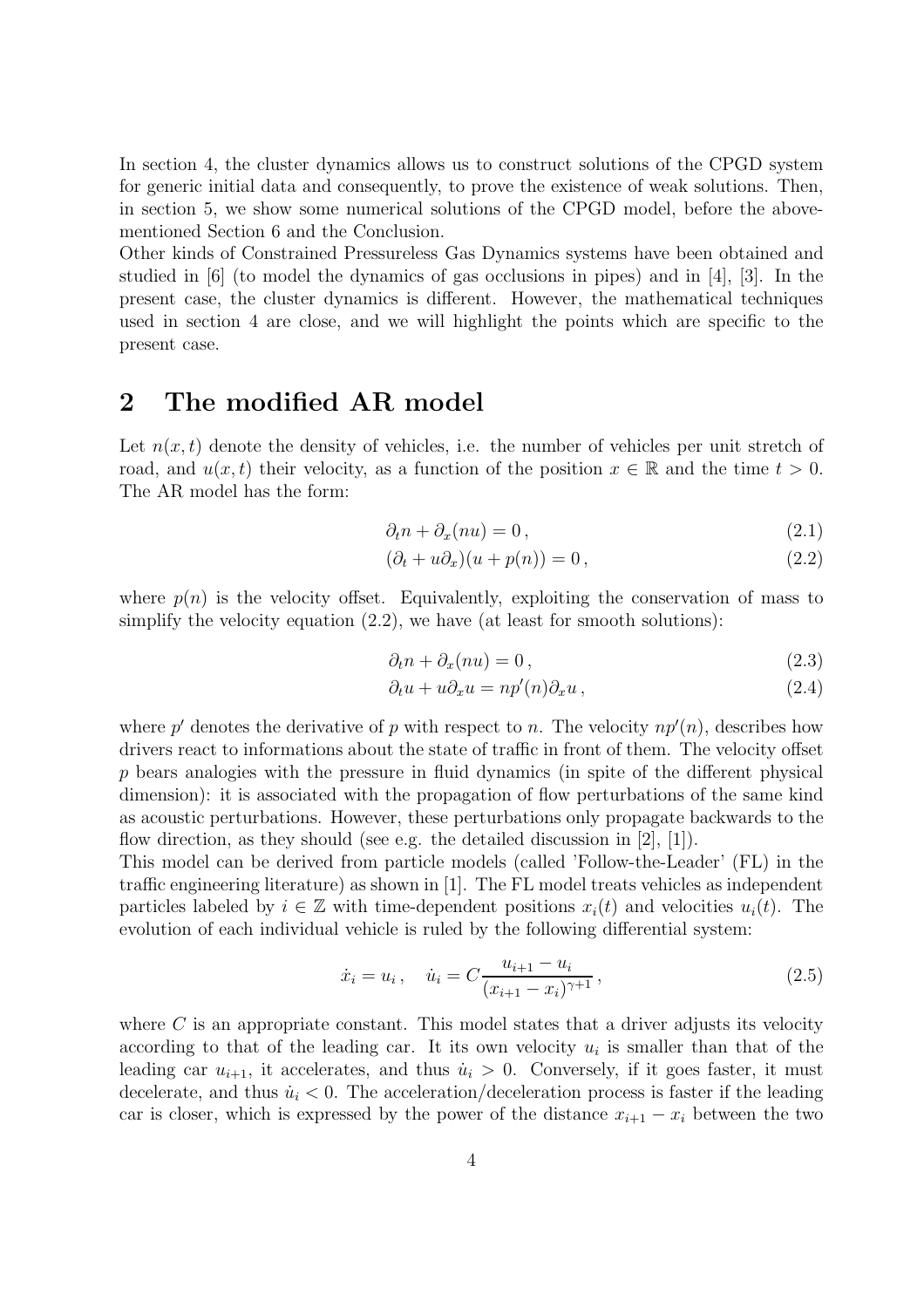cars, at the denominator of  $(2.5)$ . In [1], it is shown that the velocity offset in the AR model when derived from the FL model is given by  $p(n) = cn^{\gamma}$ , where  $\gamma$  is the same constant at that appearing in (2.5) and  $c = C/\gamma$ . The increase of the velocity offset with the density is related to the fact that the reaction of the drivers is faster when the cars are closer. The precise choice of the constants C and  $\gamma$  is a matter of modeling. We shall make  $c = 1$  in the remainder of the paper.

Daganzo [11] pointed out a certain number of deficiencies of second-order models like the Payne-Whitham model [21], [22]. The AR model actually does not exhibit the same drawbacks. In particular, as show in  $|2|$ ,  $|1|$  the density and velocity remain nonnegative, which is highly desirable for traffic flow models.

The AR system can be put in the following conservative form:

$$
\partial_t n + \partial_x (nu) = 0, \qquad (2.6)
$$

$$
\partial_t(nw) + \partial_x(nwu) = 0. \tag{2.7}
$$

where  $w = u + p(n)$ . Therefore, it falls into the general category of conservation laws:

$$
\partial_t U + \partial_x f(U) = 0 \,,
$$

with the vector of conserved variables U given by  $U = (n, nw)$  and the flux function  $f(U) = (nu, nwu)$ . The jacobian matrix  $A(U) = \partial_U f$  is given by

$$
A(U) = \left(\begin{array}{cc} u & n \\ 0 & u - np'(n) \end{array}\right). \tag{2.8}
$$

It has eigenvalues

$$
\lambda_1 = u - np'(n) \le \lambda_2 = u. \tag{2.9}
$$

If the density is different from zero,  $\lambda_1$  and  $\lambda_2$  are distinct, and consequently the system is strictly hyperbolic.

The Riemann invariants are u and w, respectively associated with the eigenvalues  $\lambda_1$  and  $\lambda_2$ . Changing unknowns to the Riemann invariants allows to diagonalize the system in the form:

$$
\partial_t u + (u - np'(n))\partial_x u = 0, \qquad (2.10)
$$

$$
\partial_t w + u \partial_x w = 0. \tag{2.11}
$$

The first eigenvalue  $\lambda_1$  is genuinely nonlinear, and the associated simple waves are either shock waves (which correspond to braking) or rarefaction waves (which correspond to acceleration). The second eigenvalue  $\lambda_2$  is linearly degenerate, and the associated contact discontinuities describe jumps in the car density which travel with the speed of the flow. This system turns out to belong to the 'Temple class' [27], i.e. is such that shocks and rarefaction curves (in the  $U$  plane) coincide.

According to  $(2.11)$ , w is preserved along the characteristics, i.e. the solutions  $X(t)$  of the differential equation  $\dot{X}(t) = u(X(t), t)$ . Indeed, (2.11) is equivalent to saying that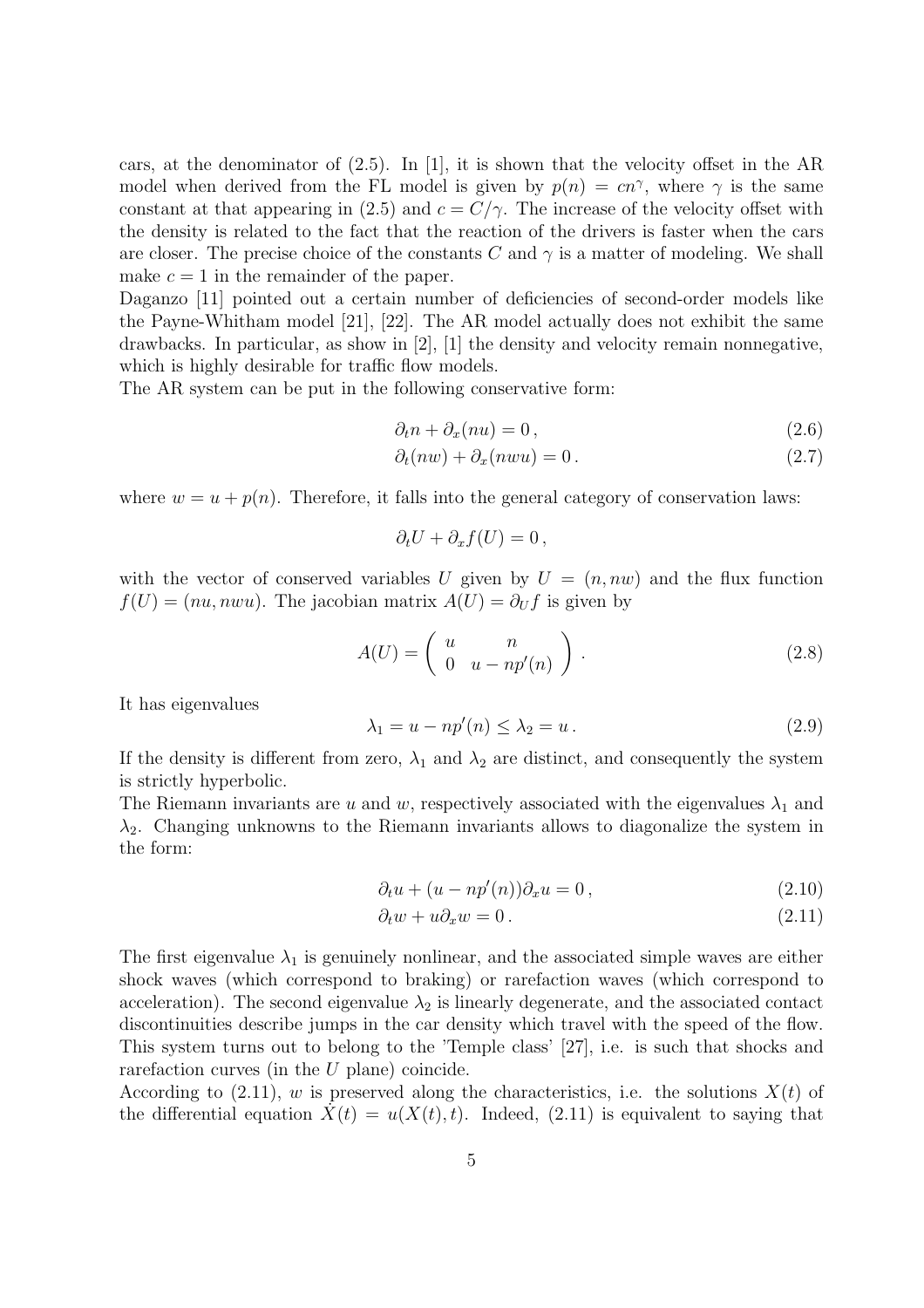$w(X(t), t)$  is constant in time, or  $w(X(t), t) = w_0(X(0))$ , where  $w_0$  is the initial condition for w. Since  $w = u$  when  $n = 0$ , we can intepret w as the 'preferred velocity', i.e. the velocity at which the driver would go if the road was totally devoid of cars. The actual velocity  $u = w - p$  is reduced from the preferred value w by the amount p, i.e. p is the velocity offset between the preferred velocity and the actual velocity. This velocity offset is caused by the obligation for the driver to reduce its speed because of the presence of a density *n* of cars on the road.

By solving  $(2.10)-(2.11)$  by the method of characteristics, we easily deduce that any bounds on the initial data  $(u_0, w_0)$  of the form:

$$
a \le u_0 \le b \,, \quad c \le w_0 \le d \,,
$$

easily transfer into the same bounds for  $(u, w)$  at any time:

$$
a \le u(\cdot, t) \le b, \quad c \le w(\cdot, t) \le d.
$$

In other words, any rectangular region  $[a, b] \times [c, d]$  in the  $(u, w)$ -plane is an invariant region of the AR model.

In practice however, it is more natural to think in terms of bounds on the velocity (the average velocity should stay between 0 and the upper bound on the speed of the cars  $u^*$ ) and on the density (between  $0$  and a maximal density  $n^*$  corresponding to a bumper to bumper situation):

$$
0 \le u(\cdot, t) \le u^*, \quad 0 \le n(\cdot, t) \le n^*.
$$

However, such a region in the  $(u, w)$ -plane is defined by

$$
\Delta_{u^*,n^*} = \{0 \le u \le u^*, \quad 0 \le w - u \le p(n^*)\},\
$$

and is not an invariant region for the AR model. This means that initial data lying in  $\Delta_{u^*,n^*}$  may generate solutions which actually leave this region. Since  $\Delta_{u^*,n^*}$  is an invariant region, solutions leaving  $\Delta_{u^*,n^*}$  are such that  $(u-w)(x,t) > p(n^*)$  (for some  $(x, t)$ , or that  $n(x, t) > n^*$ , meaning that their density exceeds the maximal allowed density  $n^*$ . Therefore, the AR model exhibits some 'unphysical' feature, which we intend to correct by proposing a modification of the velocity offset  $p$ . This modification will allow to preserve the density constraint  $n \leq n^*$  at any time.

We propose a 'Modified' AR model (MAR), in which the velocity offset  $p$  takes the form

$$
p(n) = \left(\frac{1}{n} - \frac{1}{n^*}\right)^{-\gamma} \quad \text{with} \quad n \le n^* \,. \tag{2.12}
$$

The function  $p(n)$  is defined for  $n \leq n^*$  and tends to infinity when  $n \to n^*$ , therefore making the maximal density a limit which is never reached. We assume that  $n^*$  is a fixed constant. In practice however, it should depend on the velocity, since the minimal distance a driver leaves between himself and the leading car is an increasing function of the velocity. We shall investigate this case in future work and, for the sake of simplicity,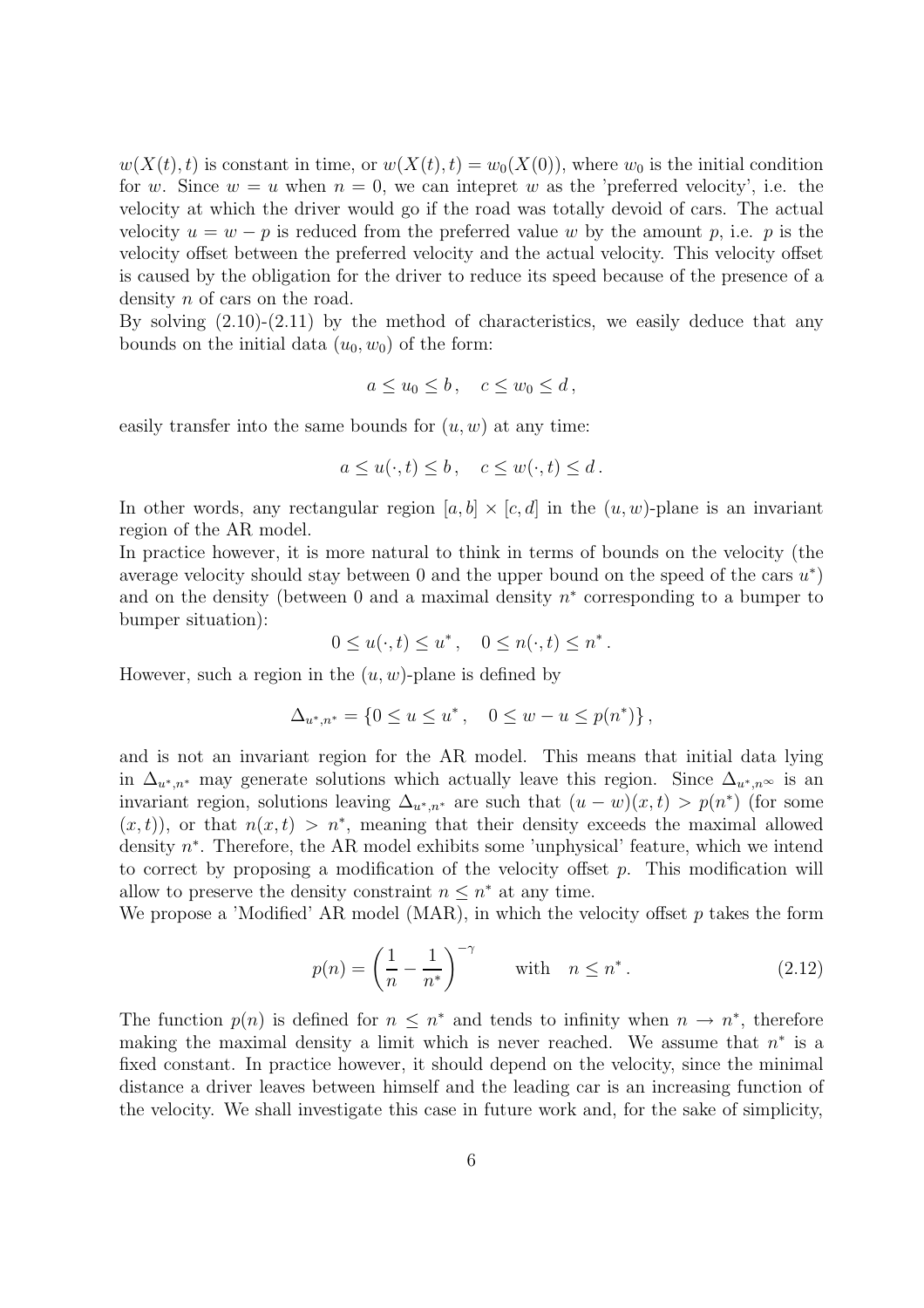concentrate now on the constant  $n^*$  case. On the other hand, when n is small,  $p(n) \sim n^{\gamma}$ just like in the case of the standard AR model. Therefore, the modification of the offset term only affects congested situations, the modeling of non-congested situations being largely unmodified.

The modification of the offset term does not significantly alter the analytical properties of the model, and most of what has been stated previously remains true for the MAR model (for instance the form of the conservation equations  $(2.6)$ ,  $(2.7)$ , the formulas for the eigenvalues (2.9) and the Riemann invariants (2.10)-(2.11)). Besides, with no substantial modification with respect to the calculations developed in [1], the MAR model can be derived as the macroscopic limit of a Modified Follow-the-Leader model (MFL) written as follows:

$$
\dot{x}_i = u_i, \quad \dot{u}_i = \frac{1}{\gamma} \frac{u_{i+1} - u_i}{(x_{i+1} - x_i - d)^{\gamma+1}},\tag{2.13}
$$

where  $d = 1/n^*$  denotes the minimal distance between the cars and  $x_{i+1} - x_i > d$  for all i. We can see that the acceleration becomes infinite when the distance between the cars approaches the minimal distance  $d$ , thus preventing the cars to be closer than  $d$  (provided that it is so initially).

We now introduce a scaling of the MAR model  $(2.6), (2.7)$ . We suppose that the velocity offset p is very small unless the density n is very close to the maximal density  $n^*$ . Indeed, it can be observed that drivers do not reduce their speed significantly untill traffic gets congested. This assumption can be taken into account in the MAR model simply by changing p into  $\varepsilon p$ . This leads to the so-called Rescaled MAR model (or RMAR model):

$$
\partial_t n^{\varepsilon} + \partial_x (n^{\varepsilon} u^{\varepsilon}) = 0, \qquad (2.14)
$$

$$
(\partial_t + u^{\varepsilon} \partial_x)(u^{\varepsilon} + \varepsilon p(n^{\varepsilon})) = 0.
$$
\n(2.15)

with  $p(n)$  given by  $(2.12)$ .

The goal of this paper is to derive and analyze the limit  $\varepsilon \to 0$  of this RMAR model. Intuitively, we can guess that the limit system will behave like a Pressureless Gas Dynamics system as long as the density  $n$  is below the maximal density  $n^*$ . However, when n reaches  $n^*$ , the pressure term becomes active so as to preserve the constraint  $n \leq n^*$ . In this regime, a new dynamics occurs, which requires to be investigated. We shall show that this dynamics models the formation and evolution of clusters (i.e. traffic jams). This formal derivation is carried out in the next section.

# 3 The Constrained Pressureless Gas Dynamics Model

We investigate the limit  $\varepsilon \to 0$  of the RMAR model (2.14), (2.15) in more detail. If  $p(n)$  was not singular at  $n = n^*$ , the formal limit would be the so-called Pressureless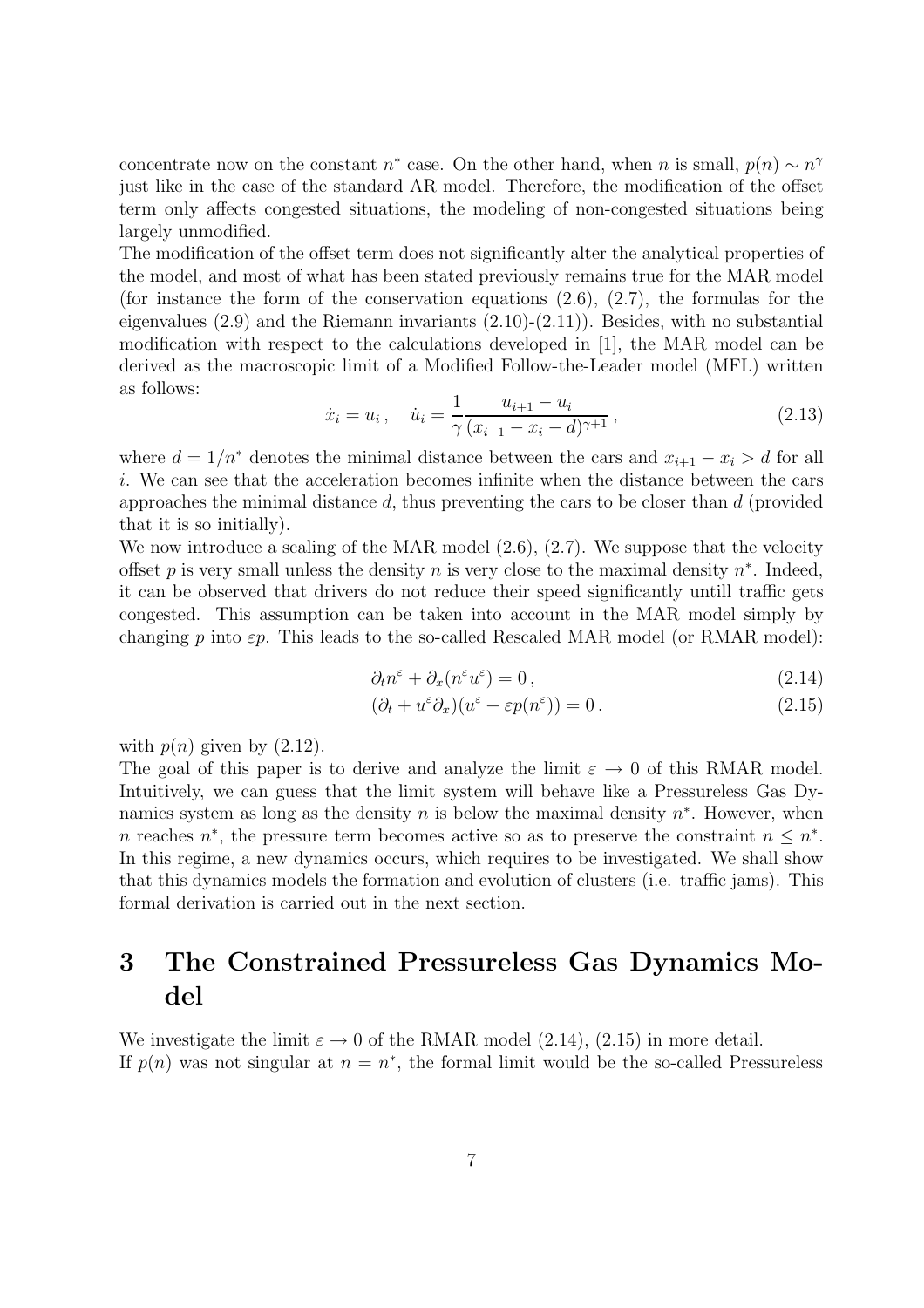Gas Dynamics system (PGD):

$$
\partial_t n + \partial_x (nu) = 0, \qquad (3.1)
$$

$$
(\partial_t + u\partial_x)u = 0.
$$
\n(3.2)

This is actually the formal limit of the standard AR model after rescaling (i.e. model (2.14), (2.15) with the unmodified velocity offset  $p(n) = n^{\gamma}$ ). The PGD model has a few unpleasant features: it is only weakly hyperbolic (its two eigenvalues coincide with  $u$ , but the associated eigenspace is of dimension 1 only) and therefore displays a weak linear instability. The velocity u being a solution of the Burgers equation  $(3.2)$  develops shocks, but correlatively the density develops delta-measure concentrations. The solution can be continued in the distributional sense in different ways beyond shocks. However, there is no entropy criterion which allows to select the physically relevant solution, which leads to a lack-of-uniqueness problem. The PGD system has been studied e.g. in [5].

However, the modified velocity offset (2.12) tends to infinity when  $n \to n^*$ . Therefore, if  $(n^{\varepsilon}, u^{\varepsilon})$  is a sequence of solutions of the RMAR system converging to a solution  $(n, u)$  of the CPGD system, and if  $n = n^*$  at a point  $(x, t)$ , the corresponding limit  $\bar{p}(x,t) = \lim_{\varepsilon \to 0} \varepsilon p(n^{\varepsilon})(x,t)$  may become non zero and finite. The quantity  $\bar{p}$  appears as the Lagrange multiplier of the constraint  $n \leq n^*$  and is non-zero only when the constraint is saturated, i.e. when  $n = n^*$ . We express this alternative by  $(n^* - n)\bar{p} = 0$ . We also note that  $\bar{p}$  is always nonnegative.

Therefore, the formal limit of the RMAR system  $(2.14)$ ,  $(2.15)$  can be written as follows:

$$
\partial_t n + \partial_x (nu) = 0, \tag{3.3}
$$

$$
(\partial_t + u\partial_x)(u + \bar{p}) = 0, \qquad (3.4)
$$

$$
0 \le n \le n^*, \quad \bar{p} \ge 0, \quad (n^* - n)\bar{p} = 0. \tag{3.5}
$$

It is a constrained Pressureles Gaz Dynamics system and will be referred to below as the CPGD system.

A similar system has been proposed in [6] for the modeling of gas occlusions in pipes. Its mathematical theory has been explored in [3], [4]. However, for that system, the Lagrange multiplier term ensured momentum conservation while enforcing the constraint. Here, the Lagrange multiplier term has a different form (in particular, it appears inside a material derivative  $\partial_t + u \partial_x$  rather than inside a spatial gradient) because momentum conservation is replaced by a different rule, namely the transport of the preferred velocity  $w$ . Therefore, the qualitative features of the limit model are different and the mathematical theory must be adapted accordingly.

So far, the CPGD system  $(3.3)-(3.5)$  is still ill-posed, since the velocity offset  $\bar{p}$  is undetermined in the situation where  $n = n^*$ . In order to get more information about the solution inside a cluster, we examine in more detail the limit  $\varepsilon \to 0$  of the RMAR system (2.14), (2.15) when  $n^{\varepsilon} \to n^*$ . We note that the characteristic velocities  $\lambda_1^{\varepsilon}$ ,  $\lambda_2^{\varepsilon}$  of the RMAR system are given by:

$$
\lambda_1^{\varepsilon} = u - \varepsilon n p'(n) , \quad \lambda_2^{\varepsilon} = u . \tag{3.6}
$$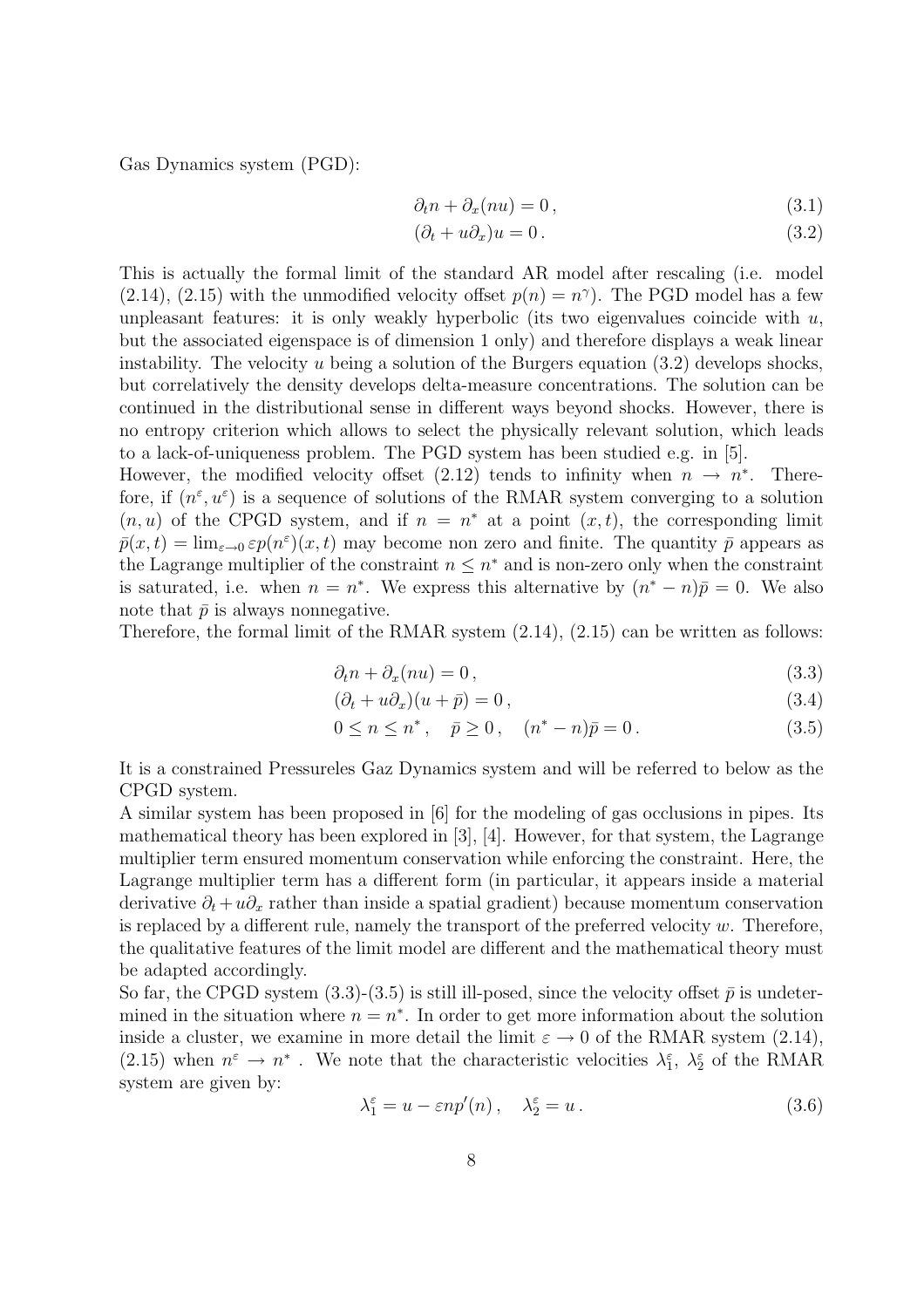We assume that  $n^{\varepsilon}(x,t) \to n^*$  for all x in a (possibly time dependent) interval  $I(t) =$  $[Y_L(t), Y_R(t)]$ . Furthermore, we suppose that the offset term  $\varepsilon p(n^{\varepsilon}) \to \bar{p} < \infty$  remains finite in  $I(t)$ . Then, by  $(2.12)$ , we get

$$
n^* - n^{\varepsilon} = O(\varepsilon^{1/\gamma}),
$$

and we deduce that

$$
\varepsilon n^{\varepsilon} p'(n^{\varepsilon}) = O(\varepsilon^{-1/\gamma}) \to \infty.
$$

Therefore, in a 'clustering situation' (supposing that the velocity  $u^{\varepsilon}$  remains finite as  $\varepsilon \to 0$ ),  $\lambda_1^{\varepsilon}$  tends to  $-\infty$ . Letting  $\lambda_1^{\varepsilon} \to -\infty$  in the velocity equation

$$
\partial_t u^{\varepsilon} + \lambda_1^{\varepsilon} \partial_x u^{\varepsilon} = 0 \,,
$$

and supposing that  $\partial_t u^{\varepsilon}$  remains finite implies that the limit velocity u satisfies

 $\partial_x u = 0$ , in any interval such that  $n = n^*$ .

Therefore, u is uniform (independent of x) in any cluster interval. Of course, the velocity of the cluster may (and does) vary with time. But any change of the velocity in the cluster instantaneously propagates to the entire cluster.

These considerations are rather formal. However, a family of explicit solutions of the RMAR system is well-known: those of the Riemann problem, i.e. the entropic solutions  $(n^{\epsilon}, u^{\epsilon})$  of (2.14), (2.15) with discontinuous initial data:

$$
(n^{\varepsilon}, u^{\varepsilon})|_{t=0} = \begin{cases} (n_{\ell}, u_{\ell}), & \text{for } x < 0\\ (n_r, u_r), & \text{for } x > 0 \end{cases} (3.7)
$$

Furthermore, by Godunov's method, we know that any entropy solution of the RMAR system can be obtained from solutions of these kind. Therefore, by looking at the behaviour of such solutions as  $\varepsilon \to 0$ , we have access to a better knowledge of the CPGD system.

As indicated in the Introduction, this is the goal of Section 6, whose main results are summarized in Section 6.4.1. The reader is advised to skip this Section at the first reading, and to read it later on for checking the details of the most interesting cases (clusters, vacuum etc ...), when reading the sequel of the paper.

## 4 A rigorous existence result for the CPGD system

The goal of this section is to give a rigorous existence result of weak solutions for the CPGD system. The proof relies on the observation (see e.g. [3]) that any smooth function can be approximated, in the distributional sense, by a sequence of characteristic functions. The characteristic function  $\mathbb{I}$ <sub>A</sub>of a measurable set A takes the value 1 in A and 0 otherwise. In our approach, only measurable sets  $A$  consisting of a finite (or at most countable) union of disjoint intervals will be chosen.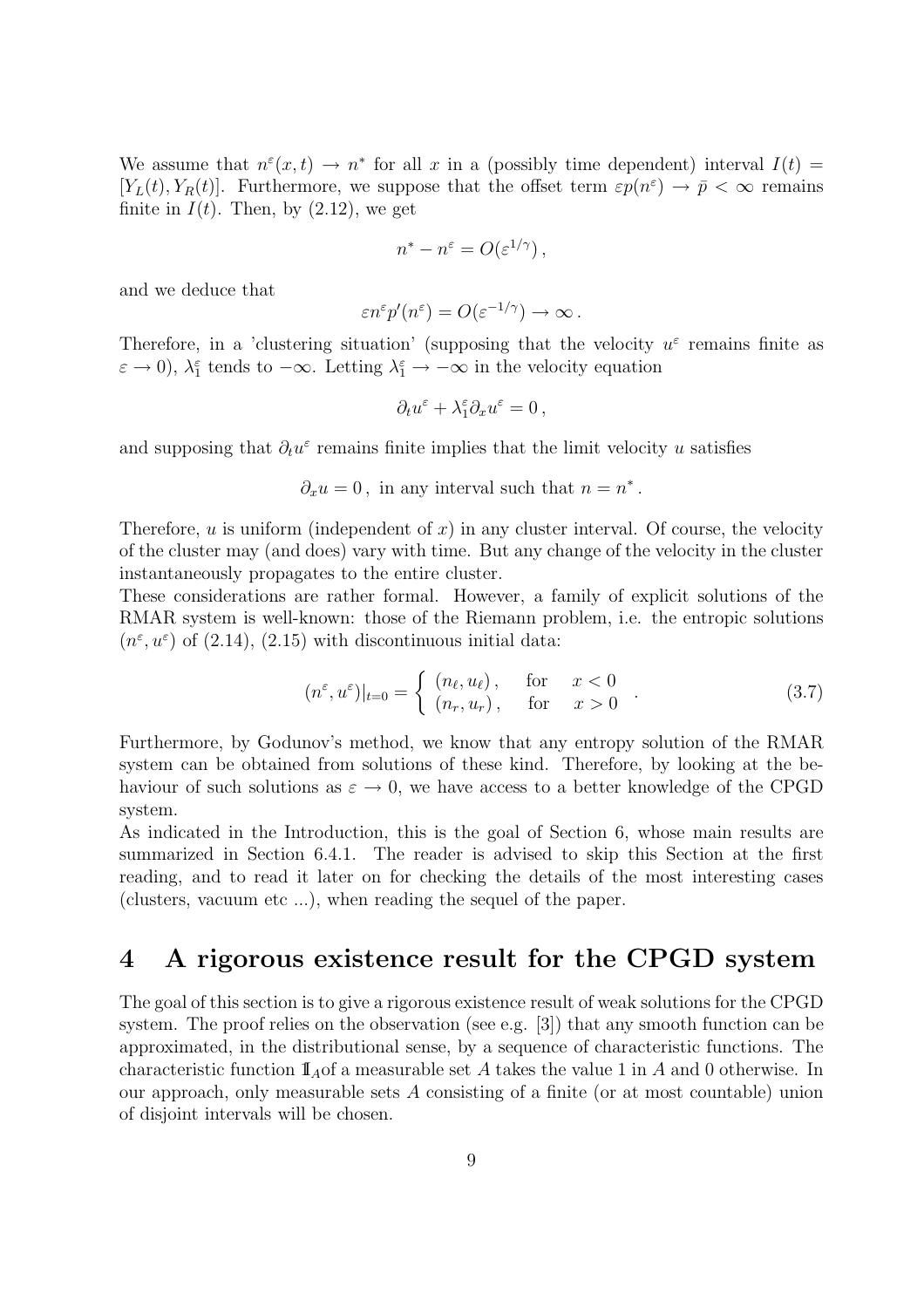Let us consider smooth initial data  $n^0$  and  $u^0$ . We can approximate  $n^0$  by  $n^*$  times the characteristic function of such a union of intervals. Similarly,  $n^0u^0$  can be approximated using the same union of intervals. Each of these intervals makes an individual cluster which moves freely untill it collides with another cluster. In this occurence, the rule which has been outlined in section 6.4.1 is applied, namely, the fastest cluster which catches up with a slower cluster in front instantaneously takes the velocity of the slowest one. In the present section, we show first that this 'cluster dynamics' realizes a weak solution of the CPGD system and second, that such solutions can be used to construct solutions to the CPGD system with arbitrary initial data.

We recall that the CPGD system is given by  $(3.3)-(3.5)$ . We first define the cluster dynamics in section 4.1 and analyze its properties in section 4.2. Then, we develop the existence result in section 4.3.

### 4.1 Cluster dynamics

Cluster dynamics has first been introduced (under the name of 'sticky blocks') in [6] to model the dynamics of gas occlusions in pipes. Sticky blocks have been used to get existence results for various models with constraints in [3] and [4]. In this section, we present a cluster (or sticky block) dynamics which solves system (3.3)-(3.5). Let us consider a density  $n(x, t)$  and a flux  $n(x, t)u(x, t)$  given by

$$
n(x,t) = \sum_{i=1}^{N} n^* \mathbb{I}_{a_i(t) < x < b_i(t)}, \quad n(x,t)u(x,t) = \sum_{i=1}^{N} n^* u_i(t) \mathbb{I}_{a_i(t) < x < b_i(t)},\tag{4.1}
$$

with  $a_1(t) < b_1(t) < a_2(t) < b_2(t) < \cdots < b_N(t)$ . The number of blocks N depends on t, but is piecewise constant. As long as the blocks do not collide, they move at constant velocity  $u_i(t)$ . When two blocks collide at a time  $t^*$ , the density n is given locally by

$$
n(x,t) = \begin{cases} n^* \mathbb{I}_{a_l(t) < x < b_l(t) + n^* \mathbb{I}_{a_r(t) < x < b_r(t) \text{ if } t < t^*, \\ n^* \mathbb{I}_{a(t) < x < b(t) \text{ if } t > t^*. \end{cases} \tag{4.2}
$$

and the flux nu by

$$
nu(x,t) = \begin{cases} n^*u_l \mathbb{I}_{a_l(t) < x < b_l(t) + n^*u_r \mathbb{I}_{a_r(t) < x < b_r(t) \text{ if } t < t^*, \\ n^*u_r \mathbb{I}_{a(t) < x < b(t) \text{ if } t > t^*, \end{cases} \tag{4.3}
$$

where  $a_l(t) = a^* + u_l(t - t^*)$ ,  $b_l(t) = x^* + u_l(t - t^*)$ ,  $a_r(t) = x^* + u_r(t - t^*)$ ,  $b_r(t) =$  $b^* + u_r(t - t^*), a(t) = a^* + u_r(t - t^*)$  and  $b(t) = b^* + u_r(t - t^*),$  with  $n^* \mathbb{I}_{a^* < x < x^*}$  and  $n^* \mathbb{I}_{x^* < x < b^*}$  the two involved blocks at time  $t^*$ . The dynamics is exhibited in the following Figure.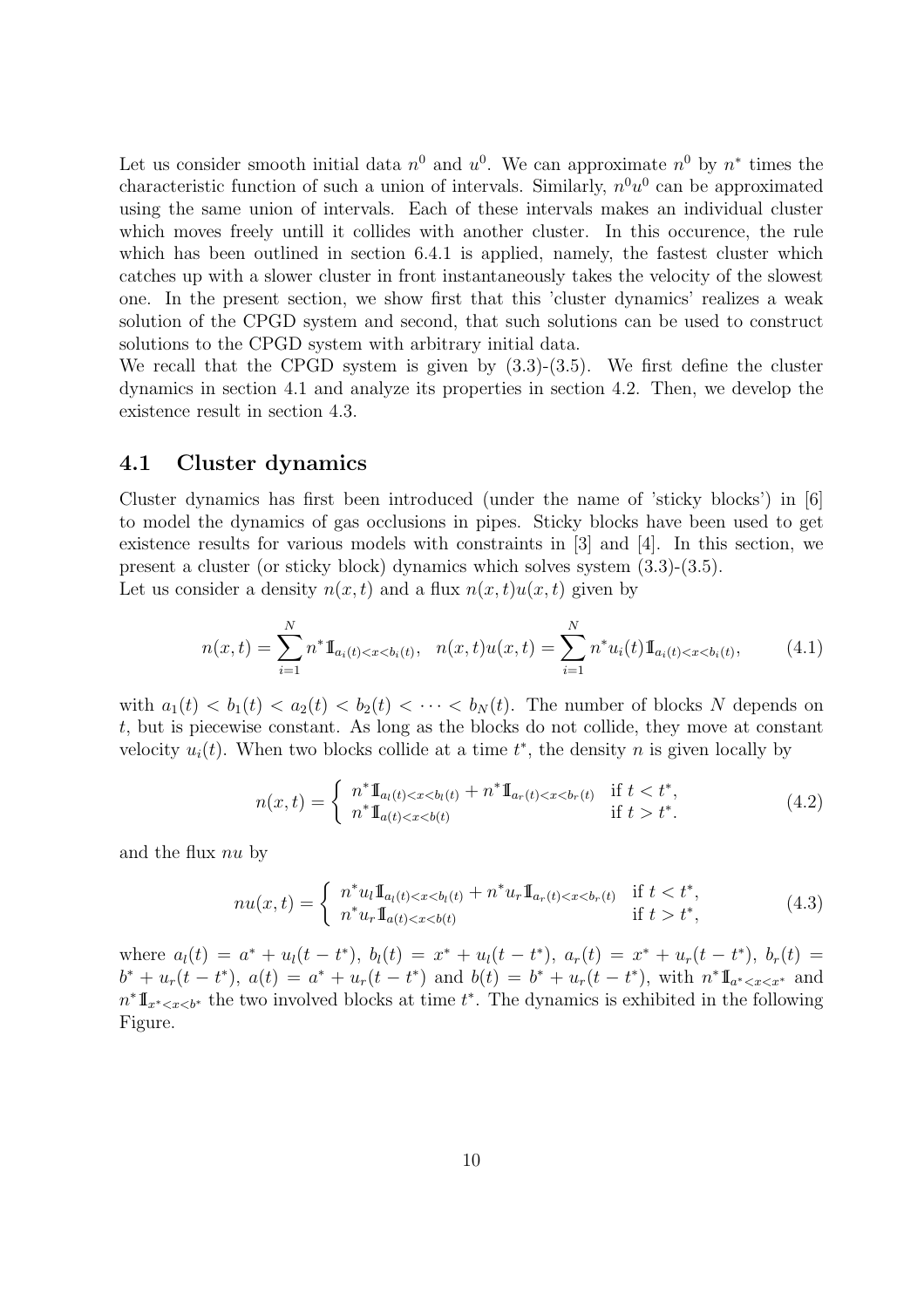

In a collisison, the second block intantaneously takes the velocity of the first one. We extend this when more than two blocks collide at a time  $t^*$ , by forming a new block with the velocity of the block on the right of the group.

### 4.2 Properties of the cluster dynamics

We have the following existence result.

**Theorem 4.1** There exists a positive function  $\bar{p}(x,t)$  such that with  $n(x,t)$  and  $u(x,t)$ defined by  $(4.1)$ , and with the above defined dynamics, we get a solution to  $(3.3)-(3.5)$ .

**Proof:** As long as there is no collision, each block moves at the constant velocity  $u_i$ , and  $(n, u)$  solves the pressureless Euler system. In a neighbourhood of the initial data, the proof is given in  $[3]$ . We look at the case of a collision of two blocks at a time  $t^*$ . The case of simultaneous collisions of blocks can be treated similarly. There exists  $\alpha > 0$  such that only the two blocks concerned in the collision are in the set  $\Omega_{\alpha}$  defined by

$$
\Omega_{\alpha} = \{ (x, t); \qquad (t_0 < t \le t^* \text{ and } a^* + u_1(t - t^*) - \alpha < x < b^* + u_r(t - t^*) + \alpha \}
$$
  
or  $(t^* < t < t_1 \text{ and } a^* + u_r(t - t^*) - \alpha < x < b^* + u_r(t - t^*) + \alpha ) \},$ 

with the notations of the previous section.

Now, define the value of  $u(x, t)$  for all x as follows: u is Lipschitz continuous,  $u \equiv u_i(t)$ in each block i, u is extended linearly between two successive blocks, and u is constant at ±∞.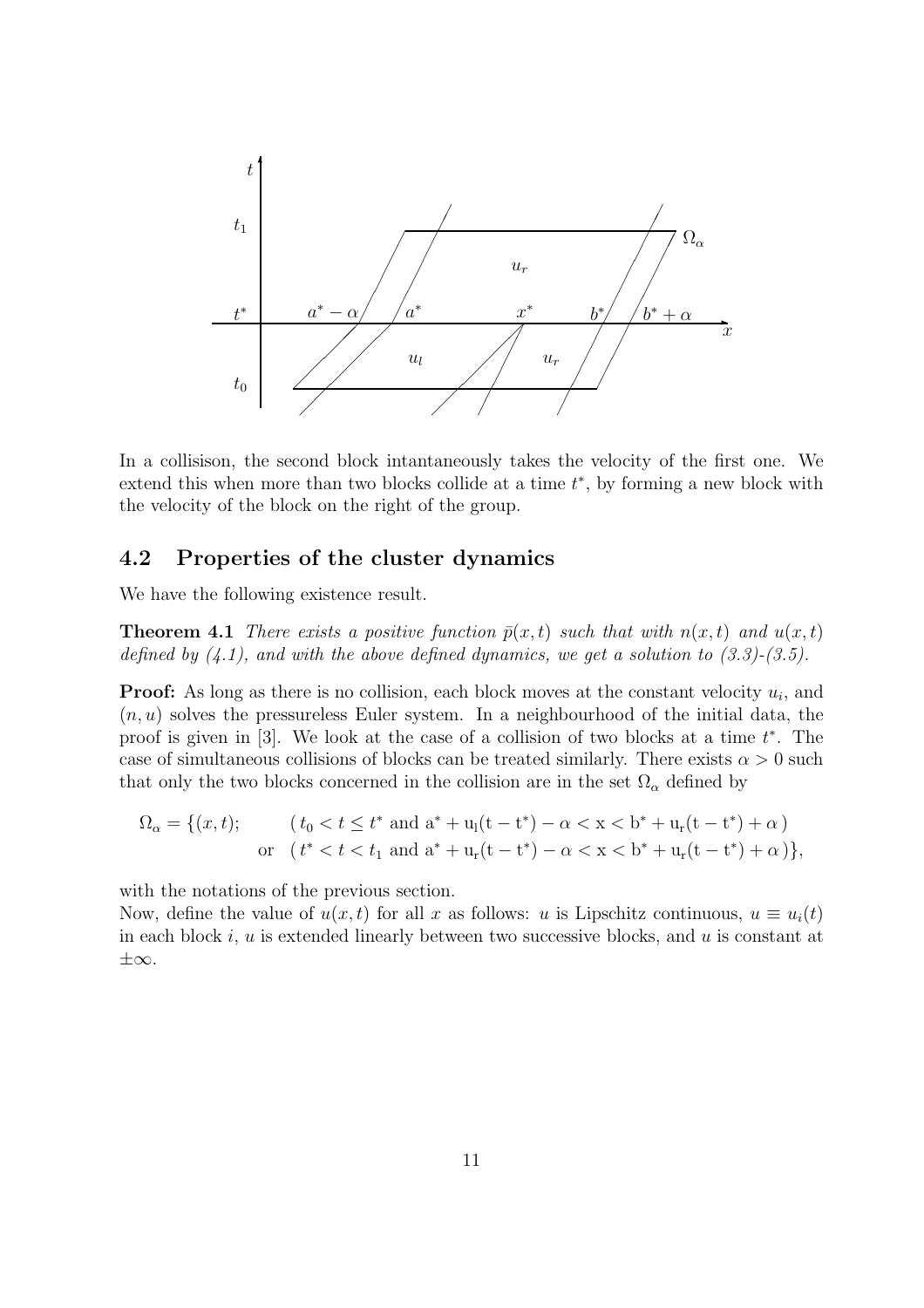Let  $\varphi(x,t)$  be a smooth function with support in  $\Omega_{\alpha}$ . Then, for any continuous function S,

$$
\langle \partial_t (nS(u)) + \partial_x (nuS(u)), \varphi \rangle
$$
  
= -\langle nS(u), \partial\_t \varphi \rangle - \langle nuS(u), \partial\_x \varphi \rangle  
= -\int\_{t\_0}^{t^\*} \left( \int\_{a\_l(t)}^{b\_l(t)} n^\* S(u\_l) (\partial\_t \varphi + u\_l \partial\_x \varphi) dx + \int\_{a\_r(t)}^{b\_r(t)} n^\* S(u\_r) (\partial\_t \varphi + u\_r \partial\_x \varphi) dx \right) dt  
- \int\_{t^\*}^{t\_1} \int\_{a(t)}^{b(t)} n^\* S(u\_r) (\partial\_t \varphi + u\_r \partial\_x \varphi) dx dt. \qquad (4.4)

Now

$$
\frac{d}{dt}\left[\int_{a_l(t)}^{b_l(t)} \varphi(x,t) dx\right] = \int_{a_l(t)}^{b_l(t)} \partial_t \varphi(x,t) dx + \varphi(b_l(t),t) b'_l(t) - \varphi(a_l(t),t) a'_l(t),
$$

and  $b'_{l}(t) = a'_{l}(t) = u_{l}$ , therefore integrating this relation between  $t_{0}$  and  $t^{*}$ , we obtain

$$
- \int_{t_0}^{t^*} \left( \int_{a_l(t)}^{b_l(t)} n^* S(u_l) \partial_t \varphi(x, t) dx \right) dt
$$
  
= 
$$
- \int_{a^*}^{x^*} n^* S(u_l) \varphi(x, t^*) dx + \int_{t_0}^{t^*} n^* S(u_l) u_l \varphi(b_l(t), t) dt - \int_{t_0}^{t^*} n^* S(u_l) u_l \varphi(a_l(t), t) dt,
$$

since

$$
\int_{t_0}^{t^*} \frac{d}{dt} \left[ \int_{a_l(t)}^{b_l(t)} \varphi(x, t) dx \right] dt = \int_{a_l(t^*)}^{b_l(t^*)} \varphi(x, t^*) dx - \int_{a_l(t^0)}^{b_l(t_0)} \varphi(x, t_0) dx
$$
  
= 
$$
\int_{a^*}^{x^*} \varphi(x, t^*) dx.
$$

Furthermore, for a term involving  $\partial_x \varphi$ , we have directly

$$
- \int_{t_0}^{t^*} \left( \int_{a_l(t)}^{b_l(t)} n^* S(u_l) u_l \, \partial_x \varphi(x, t) \, dx \right) dt
$$
  
= 
$$
- \int_{t_0}^{t^*} n^* S(u_l) u_l \, \varphi(b_l(t), t) \, dt + \int_{t_0}^{t^*} n^* S(u_l) u_l \, \varphi(a_l(t), t) \, dt.
$$

We perform similar computations on the other terms of (4.4) and we get

$$
\langle \partial_t (nS(u)) + \partial_x (nuS(u)), \varphi \rangle = \int_{a^*}^{x^*} n^* (S(u_r) - S(u_l)) \varphi(x, t^*) dx,
$$

that is

$$
\partial_t(nS(u)) + \partial_x(nuS(u)) = \delta(t - t^*) n^* (S(u_r) - S(u_l)) 1_{[a^*, x^*]}(x) \equiv Q^S.
$$
 (4.5)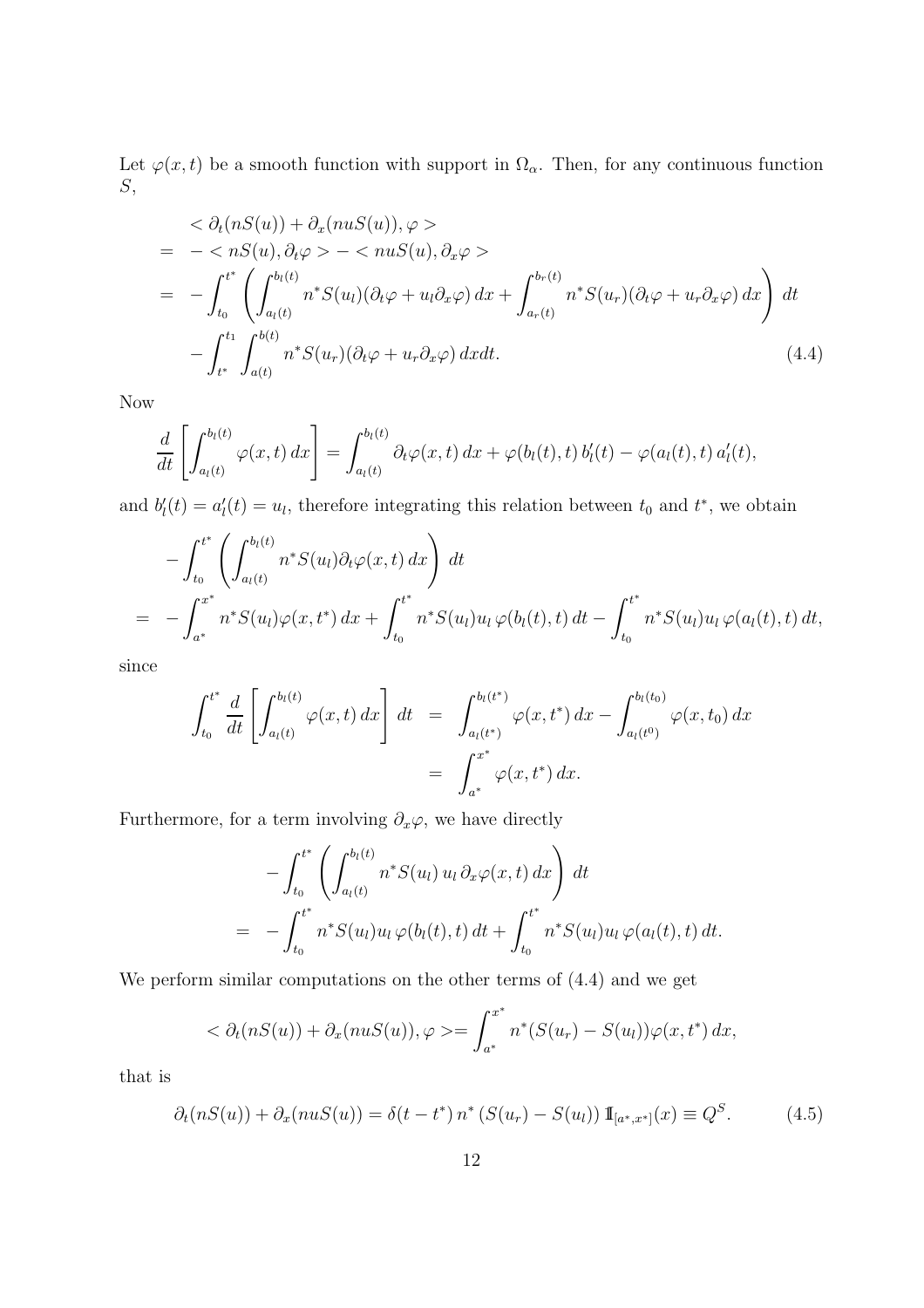For  $S \equiv 1$ , we obtain the mass conservation equation and for  $S(v) = v$ , we get

$$
\partial_t(nu) + \partial_x(nu^2) = \delta(t - t^*) n^* (u_r - u_l) \mathbb{I}_{[a^*, x^*]}(x) \leq 0,
$$

we recall that here  $u_r > u_l$ : there is no collision if  $u_l \leq u_r$ . Now if we define:

$$
\begin{cases}\n n\bar{p}(x,t) = H(t-t^*) n^* (u_l - u_r) 1\!\!\mathbb{I}_{[a^*,x^*]}(x - u_r(t-t^*)),\\ \n n\bar{p}u(x,t) = u_r H(t-t^*) n^* (u_l - u_r) 1\!\!\mathbb{I}_{[a^*,x^*]}(x - u_r(t-t^*)),\n\end{cases} \tag{4.6}
$$

where H is the Heaviside function, we obtain system  $(3.3)-(3.5)$ .

Like in the model treated in [6], we have

$$
\frac{u_i(t) - u_{i-1}(t)}{a_i(t) - b_{i-1}(t)} \le \frac{1}{t} \text{ for } 2 \le i \le N. \tag{4.7}
$$

Indeed, since the blocks  $i - 1$  and i are disjoint at time t, they have never met before this time. The right boundary of the block i–1 is locally given by  $b_{i-1}(s) = b_{i-1}(t)+u_{i-1}(t)(s$ t) and the left boundary of the block i is locally given by  $a_i(s) = a_i(t) + u_i(t)(s-t)$ . Thus  $b_{i-1}(0) < a_i(0)$ , even if these blocks come from previous aggregations of blocks. In other words,  $b_{i-1}(t) - u_{i-1}(t)t < a_i(t) - u_i(t)t$  which is the announced relation. Therefore, the above cluster dynamics satisfies the Oleinik condition

$$
\partial_x u(x,t) \le \frac{1}{t},\tag{4.8}
$$

since  $\partial_x u(x, t)$  is exactly given by the left hand side of (4.7) between the blocks i–1 and i, or 0 on a block and at  $\pm\infty$ . This condition is important in the pressureless gas dynamics to ensure the uniqueness in the duality sense of [7]. (For the system of pressureless gas, we also refer to [5], [14], [8] and [12]). The Oleinik condition also provides some compactness in  $x$  for the velocity  $u$ , see next section.

Notice that we also have the maximum principle

$$
\underset{y}{\text{essinf}} u^{0}(y) \le u(x,t) \le \underset{y}{\text{esssup}} u^{0}(y),\tag{4.9}
$$

where essinf and esssup designed the essential inf and the essential sup. We also need to define  $\bar{p}$  where  $n = 0$ . As u,  $\bar{p}$  is Lipschitz continuous,  $\bar{p} \equiv \frac{n\bar{p}}{n}$  $\frac{np}{n}$  in each block and  $\bar{p}$  is extended linearly between two successive blocks, and  $\bar{p}$  is constant at  $\pm \infty$ . If we assume that  $u^0 \in BV$ , then for any  $t \in [\delta, T]$ :

$$
TV_K(\bar{p}(.,t)) \le 2TV_{\tilde{K}}(u^0),\tag{4.10}
$$

for any compact  $K = [a, b]$  and with  $\tilde{K} = [a - t \text{ esssup}|u^0|, b + t \text{ esssup}|u^0|]$ , where  $TV_K$ is the total variation on the set  $K$ . We also have the bound

$$
0 \le \bar{p}(x, t) \le \operatorname*{esssup}_{y} u^{0}(y). \tag{4.11}
$$

П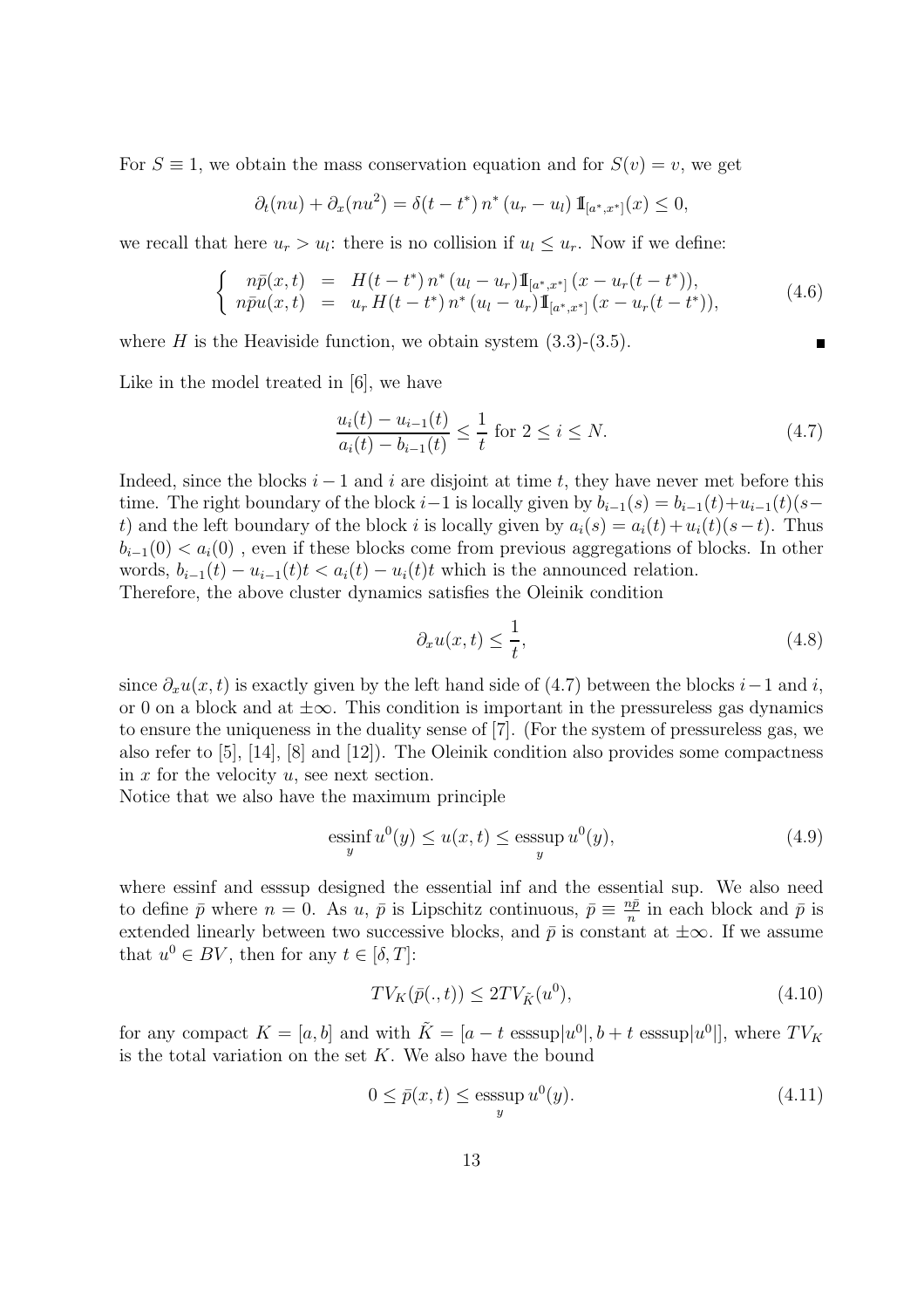**Remark 4.1** In fact, (4.8) is valid for any initial data  $u^0 \in L^{\infty}$ , which provides a control of  $TV(p)$  for any  $t > 0$  whenever  $\overline{p}(0^+)$  is a BV function. It should be possible - and interesting - to study the case where  $\overline{p}(0^+)$  is not in BV.

**Remark 4.2** We finally notice that from  $(4.5)$ , we have

$$
\partial_t (nS(u) + n\bar{p}^S) + \partial_x (nuS(u) + nu\bar{p}^S) = 0,\t(4.12)
$$

with

$$
n\bar{p}^{S}(x,t) = H(t-t^{*}) n^{*} (S(u_{l}) - S(u_{r})) 1\!\!1_{[a^{*},x^{*}]}(x - u_{r}(t-t^{*})),
$$

on the set  $\Omega_{\alpha}$ . We define  $\bar{p}^{S}(x,t)$  for any x by the same way as  $\bar{p}$ . We notice that for any compact  $K = [a, b]$ , we have,

$$
TV_K(\bar{p}^S(.,t)) \le 2 ||S'||_{L^{\infty}(\tilde{K_0})} TV_{\tilde{K}}(u^0),
$$
\n(4.13)

with  $\tilde{K}_0 = [\text{essinf } u^0, \text{esssup } u^0]$  and  $\tilde{K} = [a - t \text{esssup } |u^0|, b + t \text{esssup } |u^0|]$ , for any  $S \in C^1(\mathbb{R})$ .

### 4.3 Existence of a solution

We have proved the existence of a solution for particular data. Passing to the limit, we are going to obtain a solution for arbitrary initial data, using the following approximation lemma.

**Lemma 4.2** Let  $n^0 \in L^1(\mathbb{R})$  such that  $0 \leq n^0 \leq n^*$  and  $u^0 \in L^{\infty}(\mathbb{R})$ , then there exists a sequence of block initial data  $(n_k^0)_{k\geq 0}$  and  $(n_k^0 u_k^0)_{k\geq 0}$  such that  $\int_{\mathbb{R}} n_k^0(x) dx \leq \int_{\mathbb{R}} n^0(x) dx$ and essinf  $u^0 \leq u^0 \leq$  esssup  $u^0$  for which the convergences  $n^0 \to n^0$  and  $n^0_k u^0 \to n^0 u^0$ hold in the distribution sense.

This result is proved in [3] and is independent of the chosen dynamics. We shall not reproduce the proof here. Now we need a compactness result for a sequence of solutions with regularity

$$
n \in L_t^{\infty}(0, \infty; L_x^{\infty}(\mathbb{R}) \cap L_x^1(\mathbb{R})),
$$
\n(4.14)

$$
u, \bar{p} \in L_t^{\infty}(0, \infty; L_x^{\infty}(\mathbb{R})).
$$
\n(4.15)

**Proposition 4.3** Let us consider a sequence of solutions  $(n_k, u_k, \bar{p}_k)$  with regularity (4.14)- $(4.15)$ , satisfying  $(3.3)-(3.5)$ . The corresponding initial data  $(n_k^0, u_k^0, 0)$  are supposed to satisfy

> $0 \leq n_k^0 \leq n^*$ ,  $(n_k^0)_{k \geq 0}$  is bounded in  $L^1$  $(4.16)$

$$
(u_k^0)_{k\geq 0} \text{ is bounded in } L^{\infty}(\mathbb{R}) \cap BV(\mathbb{R}).\tag{4.17}
$$

We also assume that  $(4.8)-(4.11)$  hold. Then, up to a subsequence, as  $k \to \infty$ ,  $(n_k, u_k, \bar{p}_k) \to$  $(n, u, \bar{p})$  in the following sense

$$
n_k \rightharpoonup n, \qquad u_k \rightharpoonup u, \qquad \bar{p}_k \rightharpoonup \bar{p} \qquad in \ L_{w*}^{\infty}(]0, \infty[\times \mathbb{R}), \tag{4.18}
$$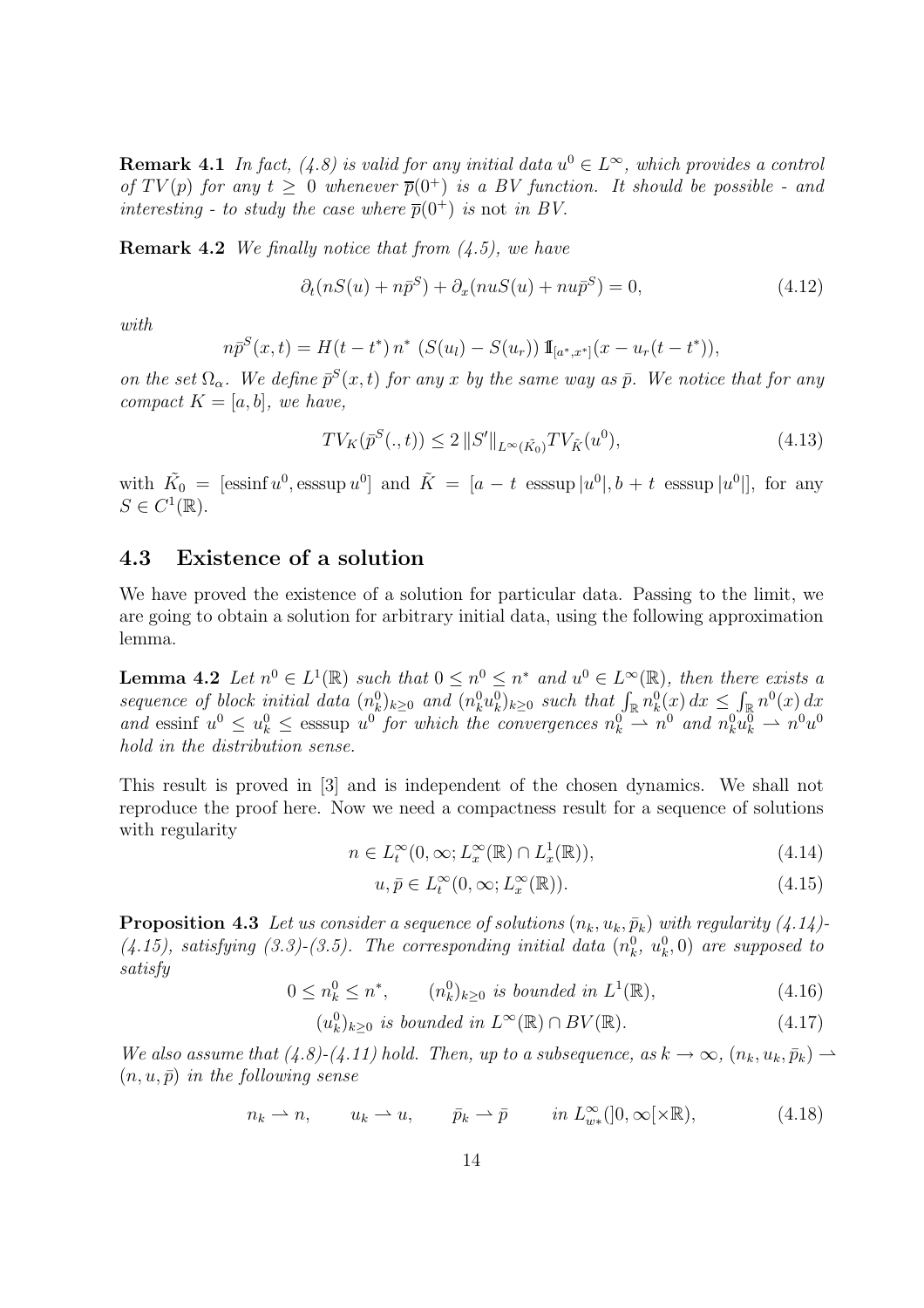where  $(n, u, p)$ , with regularity  $(4.14)-(4.15)$ , is a solution to  $(3.3)-(3.5)$  with initial data  $(n^0, u^0, 0)$  defined by

$$
n_k^0 \rightharpoonup n^0 \text{ in } L_{w*}^{\infty}(\mathbb{R}), \quad \text{and} \quad n_k^0 u_k^0 \rightharpoonup n^0 u^0 \text{ in } L_{w*}^{\infty}(\mathbb{R}). \tag{4.19}
$$

The obtained solution also satisfies  $(4.8)$ ,  $(4.9)$  and  $(4.11)$ .

In this result, we denote by  $L^{\infty}_{w^*}(\mathbb{R} \times ]0, \infty[)$  the space  $L^{\infty}((\mathbb{R} \times ]0, \infty[)$  endowed with the weak \* topology.

The key point of the proof of this result is passing to the limit in the products and is treated with the following technical lemma (see [3]).

**Lemma 4.4** Let us assume that  $(\gamma_k)_{k \in \mathbb{N}}$  is a bounded sequence in  $L^{\infty}(\mathbb{R} \times ]0, T[)$  that tends to  $\gamma$  in  $L^{\infty}_{w*}(\mathbb{R} \times ]0, \infty[$ , and satisfies for any  $\Gamma \in C^{\infty}_c(\mathbb{R})$ ,

$$
\int_{\mathbb{R}} (\gamma_k - \gamma)(x, t) \Gamma(x) dx \to 0, \quad k \to \infty,
$$
\n(4.20)

either i) a.e.  $t \in ]0,T[$  or ii) in  $L^1(]0,T[)$ . Let us also assume that  $(\omega_k)_{k\in\mathbb{N}}$  is a bounded sequence in  $L^{\infty}(\mathbb{R} \times ]0,T[)$  that tends to  $\omega$  in  $L^{\infty}_{w*}(\mathbb{R} \times ]0,T[)$  and such that for all compact interval  $K = [a, b]$ , there exists  $C > 0$  such that for  $\beta = \omega$  or  $\beta = \omega_k$ , the total variation  $(in x)$  of  $\beta$  over K satisfies

$$
TV_K(\beta(.,t)) \le C\left(1 + \frac{1}{t}\right) \quad a.e. \ t.
$$
\n
$$
(4.21)
$$

Then  $\gamma_k \omega_k \rightharpoonup \gamma \omega$  in  $L^{\infty}_{w*}(\mathbb{R} \times ]0, T[$ , as  $k \to \infty$ .

This is a result of compensated compactness, which uses the compactness in x for  $\omega_k$ given by (4.21) and the weak compactness in t for  $\gamma_k$  given by (4.20) to pass to the weak limit in the product  $\gamma_k \omega_k$ .

**Proof of Proposition 4.3:** First we have assumed that the sequence  $(u_k)_{k\geq 0}$  is bounded in  $L^{\infty}(]0,\infty[\times\mathbb{R})$ . Then, using the time compactness provided by the system and extracting a subsequence if necessary, we can assume that as  $k \to \infty$ ,

$$
n_k \to n \text{ in } C([0, T]; L_{w*}^{\infty}(\mathbb{R})), \qquad n_k(u_k + \bar{p}_k) \to q \text{ in } C([0, T]; L_{w*}^{\infty}(\mathbb{R})),
$$
  

$$
u_k \to u \text{ in } L_{w*}^{\infty}(]0, \infty[\times \mathbb{R}), \qquad \bar{p}_k \to \bar{p} \text{ in } L_{w*}^{\infty}(]0, \infty[\times \mathbb{R}),
$$
  

$$
n_k^0 \to n^0 \text{ in } L_{w*}^{\infty}(\mathbb{R}), \text{ and } n_k^0 u_k^0 \to m^0 \equiv n^0 u^0 \text{ in } L_{w*}^{\infty}(\mathbb{R}).
$$

For example, we prove the first convergence the following way: from the mass conservation equation, the sequence  $(n_k)$  is bounded in  $C_t([0,T]; \mathcal{D}'_x)$  (where  $\mathcal{D}'_x$  denotes the space of distributions with respect to  $x$ , equipped with the weak topology). Moreover, this sequence is also bounded in  $L^{\infty}$ . Thus, at least for a subsequence, we get a convergence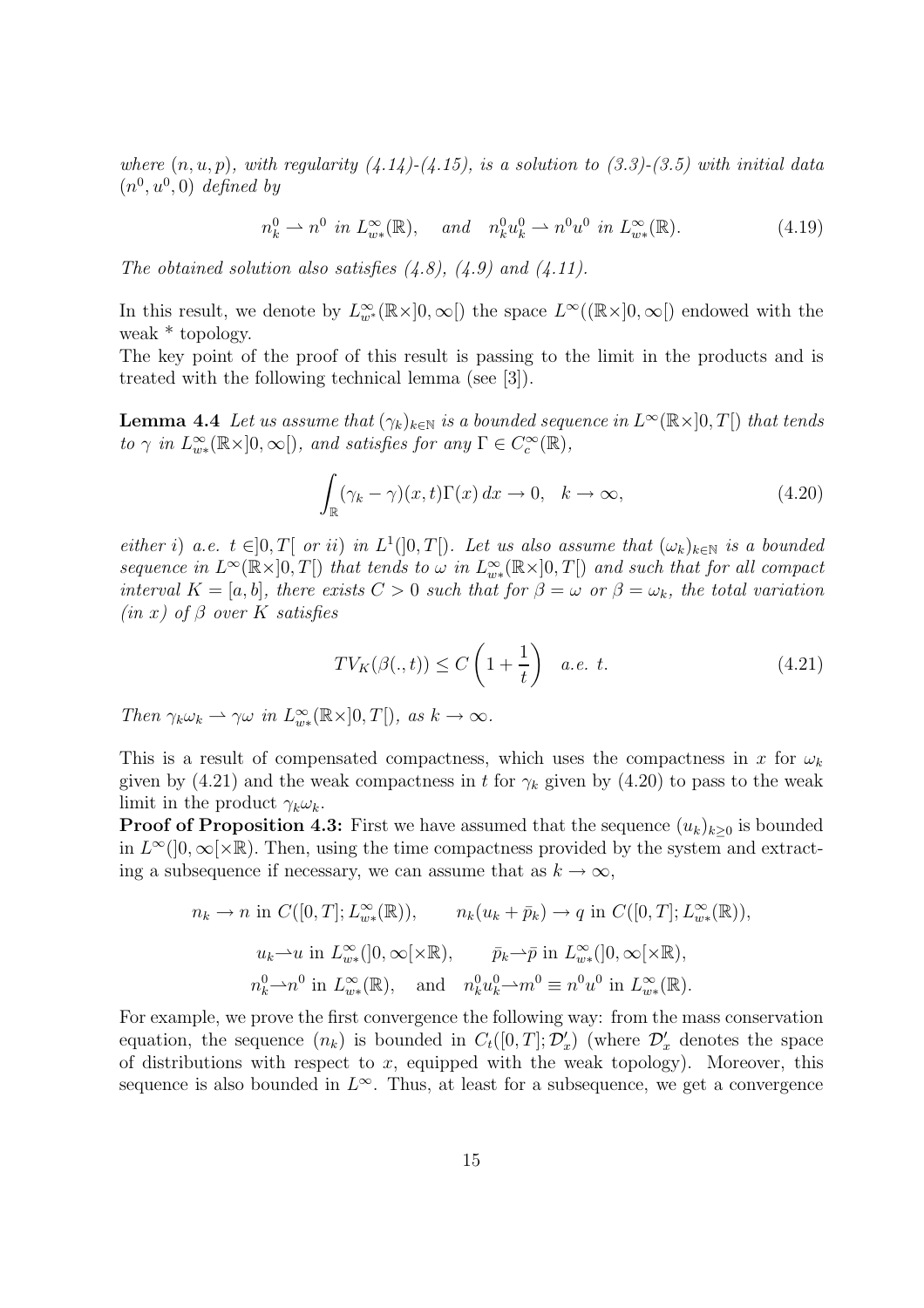in  $C_t([0,T]; L_{w*}^{\infty}(\mathbb{R}))$ . In other words,  $\forall \varphi(x), \sup \vert \int (n_k u_k - nu)(x,t) \varphi(x) dx \vert \to 0$ . Now, from the Oleinik estimate, we have

$$
\int_{[a,b]} |\partial_x u_k| \le 2\frac{b-a}{t} + 2 \sup_k \|u_k^0\|_{\infty},
$$

thus Lemma 4.4 gives

$$
n_k u_k
$$
—*nu* and  $n_k (u_k + \bar{p}_k) u_k$ —*qu* in  $L^{\infty}_{w*}([0, \infty[\times \mathbb{R})$ .

Using now (4.10) and Lemma 4.4, we obtain

$$
n_k \bar{p}_k \rightarrow n \bar{p}
$$
 in  $L_{w*}^{\infty}(]0, \infty[\times \mathbb{R}).$ 

Therefore, we have  $q = n\bar{p} + nu$ . Thus, we obtain a solution of (3.3)-(3.5). The other convergence results are then easy.

**Theorem 4.5** Let  $n^0 \in L^1(\mathbb{R})$  such that  $0 \leq n^0 \leq n^*$  and  $u^0 \in L^{\infty}(\mathbb{R}) \cap BV(\mathbb{R})$ . Then there exists  $(n, u, \bar{p})$  with regularities  $(4.14)-(4.15)$  satisfying  $(3.3)-(3.5)$  with initial data  $(n^0, u^0, 0)$ . In addition, the solution satisfies

$$
\partial_x u(x,t) \le \frac{1}{t},\tag{4.22}
$$

$$
\mathrm{essinf}_{y} u^{0}(y) \le u(x,t) \le \mathrm{esssup}_{y} u^{0}(y),\tag{4.23}
$$

$$
0 \le \bar{p}(x, t) \le \operatorname{esssup}_{y} u^{0}(y), \tag{4.24}
$$

$$
\partial_t (nS(u) + n\bar{p}^S) + \partial_x (nuS(u) + nu\bar{p}^S) = 0 \text{ in } ]0, \infty[\times \mathbb{R}, \quad (4.25)
$$

for every  $S \in C^1(\mathbb{R})$ , where  $\bar{p}^S \in L^{\infty}([0,\infty[\times \mathbb{R})$  satisfies

$$
|\bar{p}^S| \le ||S'||_{L^{\infty}(\tilde{K})}|\bar{p}|,\tag{4.26}
$$

where  $\tilde{K} = [\text{essinf}_y u^0, \text{esssup}_y u^0].$ 

**Proof:** We combine the existence result for sticky blocks, the approximation lemma and the compactness result by the following way. Let  $n_k^0$  and  $n_k^0 u_k^0$  be the block initial data of Lemma 4.2 associated to  $n^0$  and  $n^0u^0$ . Using section 5.2, we get  $(n_k, u_k, \bar{p}_k)$ with regularity (4.14)-(4.15) satisfying (3.3)-(3.5) with initial data  $n^0$ ,  $u^0$  and such that properties (4.8)-(4.11) hold. We apply the compactness result: up to a subsequence, as  $n \to \infty$ ,  $(n_k, u_k, \bar{p}_k) \to (n, u, \bar{p})$  where  $(n, u, p)$ , with regularity (4.14)-(4.15), is a solution to  $(3.3)-(3.5)$  with initial data  $n^0$ ,  $u^0$ . The obtained solution also satisfies  $(4.22)-(4.24)$ . All we have to prove now is the entropy equalities (4.25). The following facts hold true up to extraction of subsequences. The property (4.13) allows us to apply the above technical lemma. Now, from (4.12), we have as  $n \to \infty$ ,

$$
n_k \bar{p}_k^S \longrightarrow n \bar{p}^S \text{ in } L^{\infty}_{w*}([0, \infty[\times \mathbb{R}), \qquad n_k(S(u_k) + \bar{p}_k^S) \longrightarrow q^S \text{ in } C([0, T]; L^{\infty}_{w*}(\mathbb{R})), \tag{4.27}
$$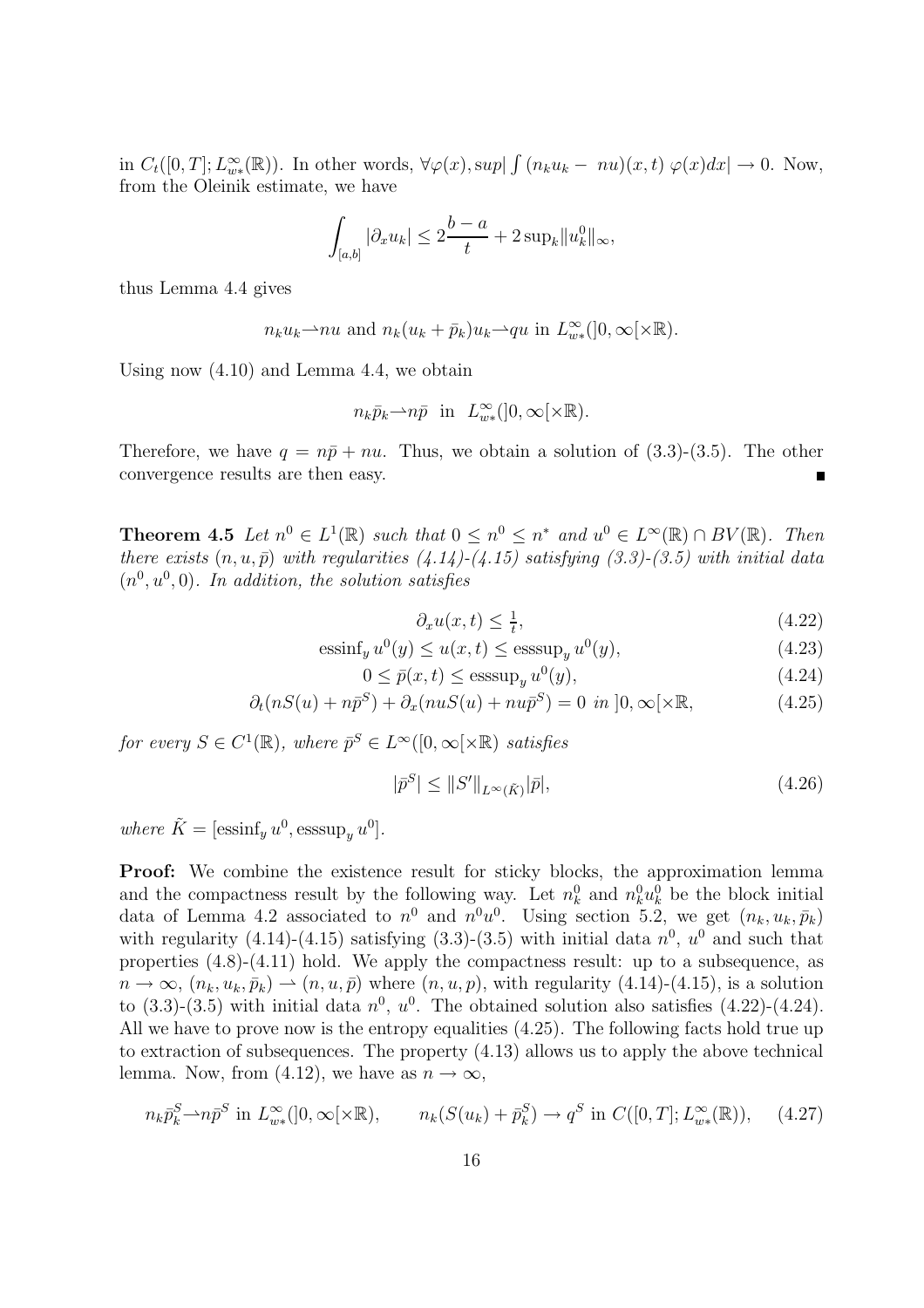for any  $S \in C^1(\mathbb{R})$ . The second convergence result in (4.27) and the technical lemma give imply

$$
n_k(S(u_k) + \bar{p}_k^S)u_k \rightarrow q^S u \text{ in } L^{\infty}_{w*}([0, \infty[\times \mathbb{R}).
$$

We notice that in (4.5),  $Q^S$  is nonpositive if S is increasing and nonnegative if S is nonincreasing. Therefore we can write

$$
\partial_t(n_k S(u_k)) + \partial_x(n_k S(u_k) u_k) = Q_k^S,
$$

where e.g.  $Q_k^S$  are nonpositive measures for S increasing. As a consequence, the sequence of measures  $(Q_k^S)_{k\geq 0}$ , which is bounded in the space of distributions, is also bounded in the space of bounded measures for any monotonous  $S$ . Now for  $\varphi \in C_c^{\infty}(\mathbb{R}),$ 

$$
\frac{d}{dt} \int_{\mathbb{R}} n_k S(u_k) \varphi(x) dx - \int_{\mathbb{R}} n_k S(u_k) u_k \varphi'(x) dx = \int_{\mathbb{R}} Q_k^S \varphi(x) dx,
$$

thus the sequence

$$
\left(\int_{\mathbb{R}} n_k S(u_k)\varphi(x) dx\right)_{k \in \mathbb{N}} \text{ is uniformly bounded in } BV_t,
$$
\n(4.28)

for any monotonous function S. But any function  $S \in C^1(\mathbb{R})$  is the sum of two monotonous functions. Thus (4.28) is true for any  $S \in C^1(\mathbb{R})$ . Now, we want to show that

$$
n_k S(u_k) \to nS(u) \text{ in } L^{\infty}_{w*}([0, \infty[\times \mathbb{R}), \tag{4.29}
$$

for any continuous function S. By a classical density argument, we only have to prove it for  $S(v) = v^{\ell}$ . From (4.28), we have the same kind of convergence as (4.20) and thus, applying the technical lemma, we obtain by induction on  $\ell$ :

$$
n_k u_k^{\ell} \rightarrow nu^{\ell}
$$
, for any  $\ell \in \mathbb{N}$  in  $L_{w*}^{\infty}(]0, \infty[\times \mathbb{R})$ .

Therefore, we get  $(4.29)$ . Finally, by uniqueness of the limit, we conclude that for any S  $q^S = nS(u) + n\bar{p}^S.$ 

Remark 4.1 By the maximum principle, we can easily enforce the (essential!) constraint  $u > 0$  in the model.

## 5 Numerical simulations of the CPGD system

In this section, we present some numerical simulations of the CPGD system. As a numerical method, we use a version of the 'Follow-the-Leader' (FL) model adapted to the CPGD system. In some of these simulations, we refer to Section 6 for a detailed description. As pointed out in [1], the FL model can be viewed as a spatial discretization of the AR model expressed in Lagrangian coordinates. In section 2, we have given the expression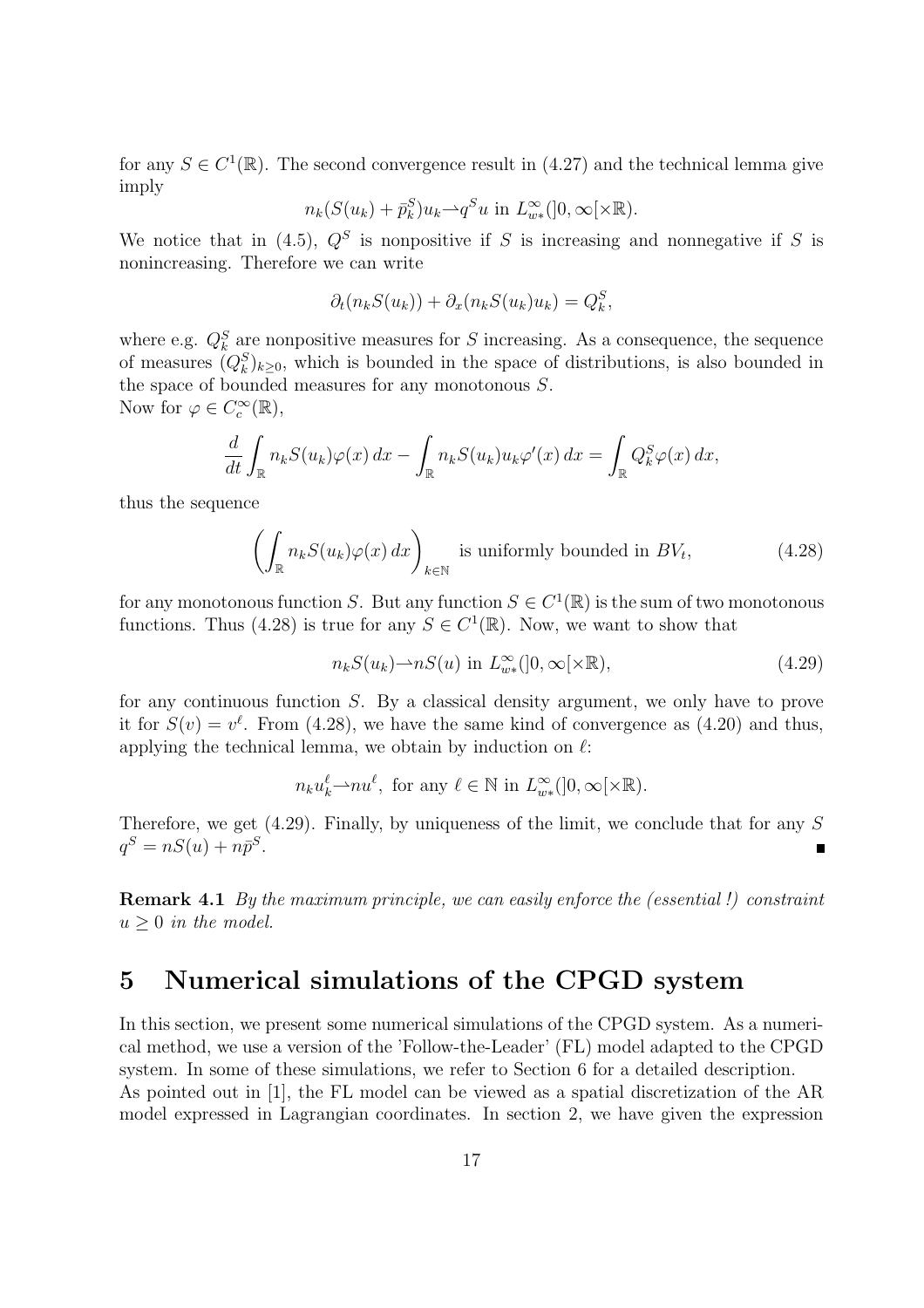(2.13) of a Modified FL model (MFL) which corresponds to the spatial discretization of the Modified AR model (MAR) with modified pressure (2.12). The RMAR model  $(2.14)-(2.15)$  is obtained through a rescaling of the MAR model in which the pressure is multiplied by  $\varepsilon$ . The corresponding Rescaled MFL model (or RMFL) has therefore the expression:

$$
\dot{x}_i = u_i, \quad \dot{u}_i = \frac{\varepsilon}{\gamma} \frac{u_{i+1} - u_i}{(x_{i+1} - x_i - d)^{\gamma+1}},
$$
\n(5.1)

where again,  $d = 1/n^*$ . When  $\varepsilon \to 0$ , at least formally, the RMAR model converges to the CPGD model (3.3)-(3.5). Consequently, letting  $\varepsilon \to 0$  in the RMFL model (5.1) leads to a spatial discretization of the CPGD model in Lagrangian coordinates. This statement is not completely obvious because it involves the commutation of two limits ( $\varepsilon \to 0$  and the limit of the spatial discretization to 0). However, we shall take it for granted in the present work.

The formal limit  $\varepsilon \to 0$  in (5.1) leads to the following dynamics:

$$
\dot{x}_i = u_i, \quad \begin{cases} \n\dot{u}_i = 0, & \text{if } x_{i+1} - x_i > d \\ \n u_i = u_{i+1}, & \text{if } x_{i+1} - x_i = d \n\end{cases}, \tag{5.2}
$$

which will be referred to as the 'Constrained Follow-the-Leader' model (CFTL). This is indeed the model we are going to approximate numerically. In this particle model, vehicles react to the presence of the leading car only when they reach the minimal distance d. They react by instantaneously adjusting their velocity to that of the leading car. When a sequence of vehicles  $x_i, x_{i+1}, \ldots, x_{i+p}$  is such that the car seperation is constant equal to d, they form a cluster. The velocity of the cluster is that of the leading car  $x_{i+p}$ . Therefore, the CFTL model appears as a very simple and straightforward illustration of the CPGD dynamics. We shall use it to produce numerical simulations of the CPGD model. Our numerical scheme is based on a simple first order Euler discretization of (5.2) since we aim at a qualitative understanding of the models rather than at a quantitatively efficient method.

First we report on two simulations related to two different cases of Riemann problems. Then, we consider an example of cluster formation starting from a fairly generic initial situation. The last example refers to the simulation of a bottleneck. The maximal velocity is taken equal to 1 and the maximal density is  $n^* = 1$ .

Riemann problem. We intend to recover some of the results and behaviors described in details in Section 6. Subcases AI and AIII are chosen as references. We consider a portion of road described by the interval  $[0, 1]$  and assume that the initial density and velocity are discontinuous at  $x = 0.5$  with values of the density to the left and to the right of the discontinuity respectively equal to  $n_{\ell} = 0.7$  and  $n_r = 0.5$ .

Subcase AI: the initial values of the velocities are  $u_{\ell} = 0.5$  on the left and  $u_r = 0.1$  on the right. Figure 1 shows the density versus space at given (fixed) times. As expected, the left and right states are separated by an expanding cluster. We can check that the right boundary of the cluster moves with velocity  $u_\ell$  while the left boundary moves with the velocity  $\sigma$  given by (6.11). With the chosen numerical values,  $\sigma \sim -0.8$ .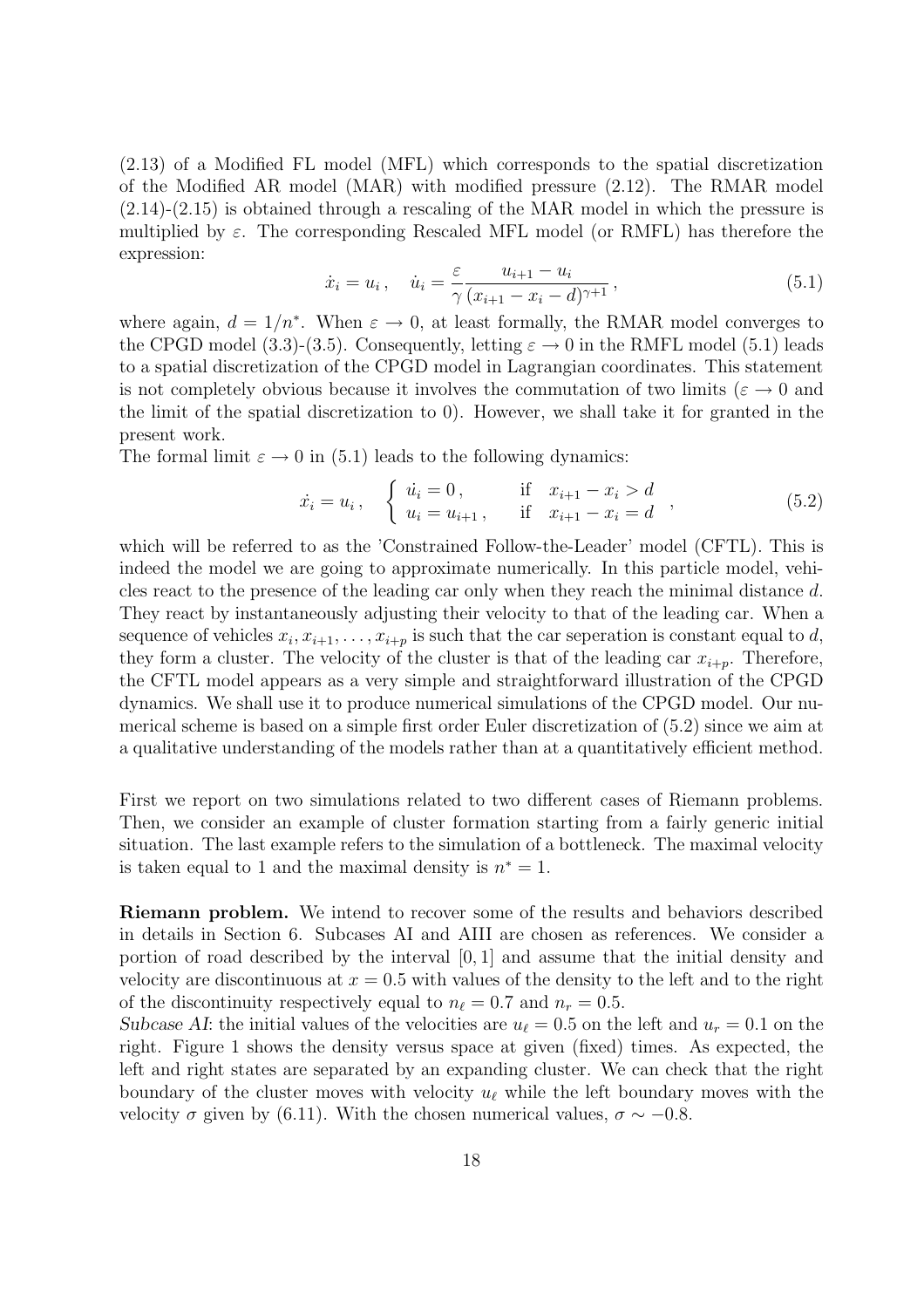Subcase AIII: the initial values of the velocities are  $u_{\ell} = 0.1$  on the left and  $u_r = 0.5$  on the right. Figure 2, showing the density as a function of position at given (fixed) times, confirms that vacuum appears between the two states. Again, we check that the vacuum region is adjacent on its left and its right to two contact discontinuities moving with speed  $u_{\ell}$  and  $u_r$  respectively. Besides, we mention that, as pointed out by Daganzo in [11], a 'classical' macroscopic model of traffic flow, the Payne-Whitham model [21], [22] would produce negative velocities in this case, while our model does not show this drawback since the velocities do not change during the evolution.

Cluster formation. We consider the evolution of traffic starting from a situation where the vehicles are uniformly distributed along the road with random velocities. The velocity distribution is a normal distribution with average velocity 0.7 and variance 0.2. Vehicles run along a one–lane road described by the interval [0, 10]. Periodic boundary conditions are imposed, which amounts to assuming that the road is actually a ring.

Figure 3 shows the density as a function of position at given (fixed) times. The initially homogeneous situation rapidly leads the formation of a large number of clusters due to the differences in the vehicle velocities. Then, clusters aggregate according to the rules outlined in Section 6. Eventually, a single cluster of vehicles is formed behind the slowest car and moves uniformly.

Figure 4 gives some information on the statistics of the clusters and its dynamical evolution. The two graphs at the top show the number of clusters divided by the total number N of vehicles versus time (top left figure), and the number of clusters versus time (top right figure). At the beginning there is no cluster in the ring; then the number of clusters grows as time goes on and finally decreases, due to aggregation, to the asymptotic value 1. The graphs at the bottom show the average length of the clusters (bottom left figure) and the variance of the cluster length (bottom right figure). The average length of the clusters increases as time goes on and, asymptotically, reaches the value  $N$  times the minimal distance between the cars (i.e.  $N/n^*$  where  $n^*$  is the cluster density), which characterizes the length of the ultimate cluster. The variance of the distribution of cluster lengths goes asymptotically to zero as time goes to infinity.

Figure 5 shows the velocity distribution of the vehicles. The average velocity (top left figure) decreases with time and the asymptotic value for large times coincides with the velocity of the slowest car. The velocity variance (top right figure) also decays in time and converges to 0 for large times. The bottom figures show the initial and final distribution of velocities (bottom left and bottom right figures respectively). The initial velocity distribution is the prescribed normal distribution, while the final one corresponds to all cars having the same velocity (that of the slowest car).

**Bottleneck.** Now, we consider traffic on a highway described by the interval  $[0, 10]$ , with a bottleneck located in [5, 10]. The bottleneck is simulated by reducing the maximal allowed density  $n^*$  to half the value allowed on the highway, simulating a reduction from two to one lane. Initially, the vehicles are homogeneously distributed in the interval [0, 5] with the same velocity. The initial density is slightly above the maximal allowed density in the bottleneck. When the vehicles reach the bottleneck, only a part of them can get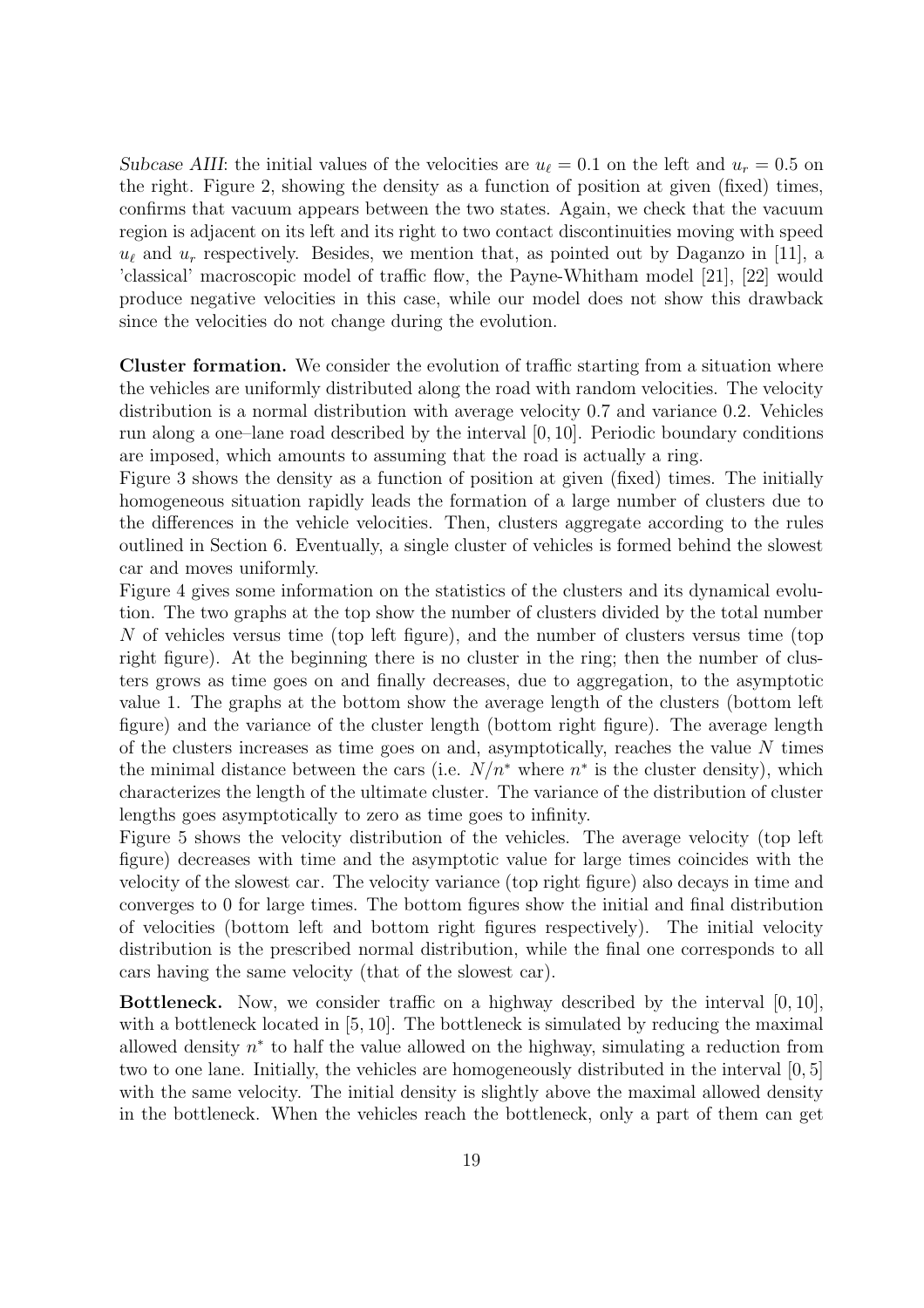

Figure 1: Riemann problem. Subcase AI.

through. Thus the density increases upstream the bottleneck. When the maximal density is reached, the cluster starts to propagate backwards as vehicles pile up. It is separated from the upstream unclustered flow by a Cluster Terminal Shock moving backwards. Figure 6 shows various snapshots of the density of vehicles as a function of position. They demonstrate that the simulations reproduce the expected qualitative behaviour of the solution fairly well.

## 6 The Riemann problem for the CPGD system

From the basic theory of nonlinear hyperbolic equations [26], [10], [25], we know that solutions of the Riemann problem consist of Simple Waves associated with each one of the two characteristic velocities of the system. In this section, we first recall the expressions of the simple waves and of the solutions of the Riemann problem for the RMAR system (2.14), (2.15) (section 6.1). Then, taking the limit  $\varepsilon \to 0$ , we deduce the expression of the simple waves for the CPGD system  $(3.3)-(3.5)$  (section 6.2) and give the solution of the Riemann problem for the CPGD system (section 6.3). We then develop some consequences of this analysis is section 6.4.

In the numerous cases of Riemann Problems studied below, in order to get a geometric intuition, the reader is advised to draw in each case a picture (in the  $n, u$  plane, with a small  $\varepsilon$ ) of the corresponding simple waves of the solution of the RMAR system.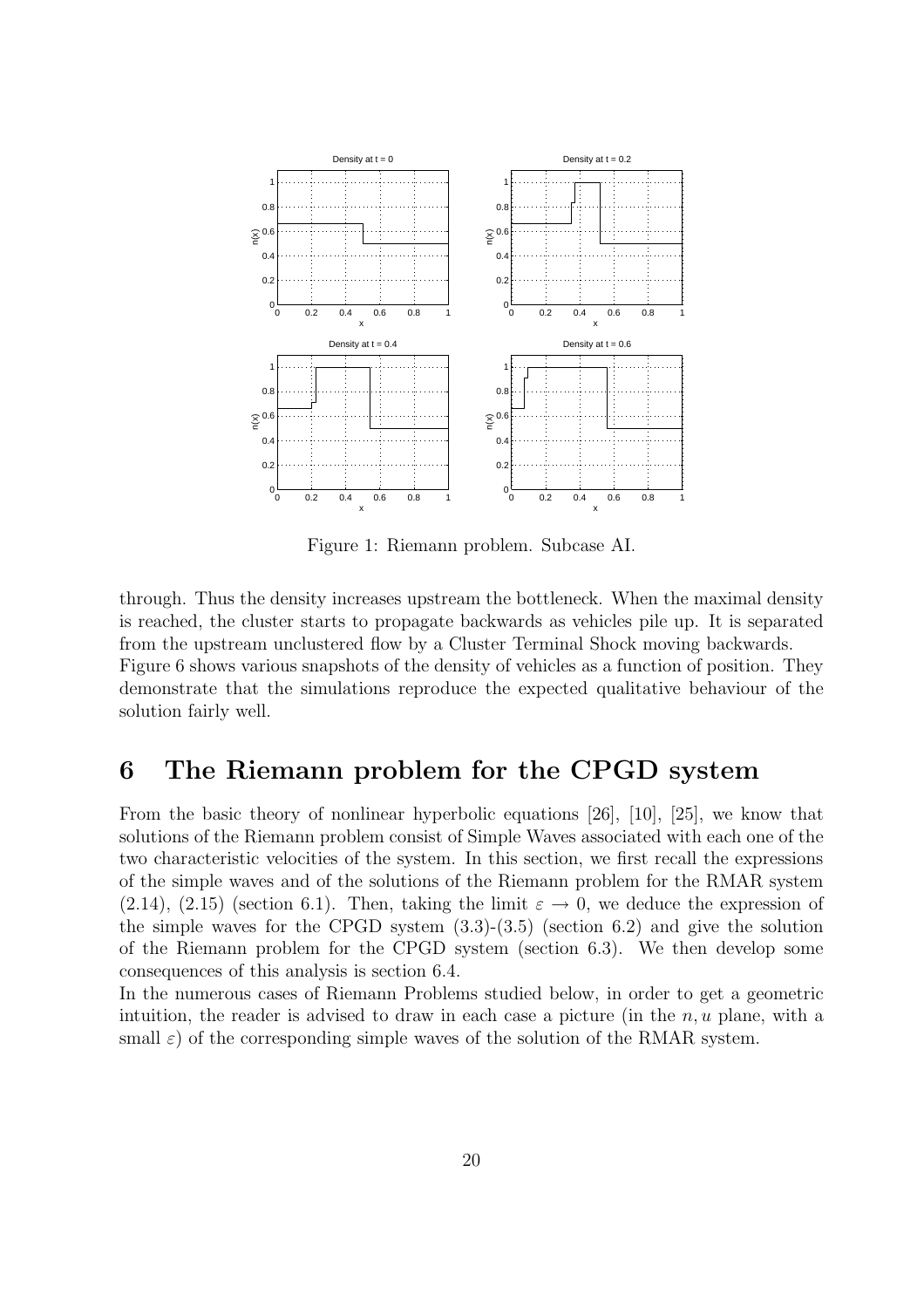

Figure 2: Riemann problem. Subcase AIII.



Figure 3: Cluster formation.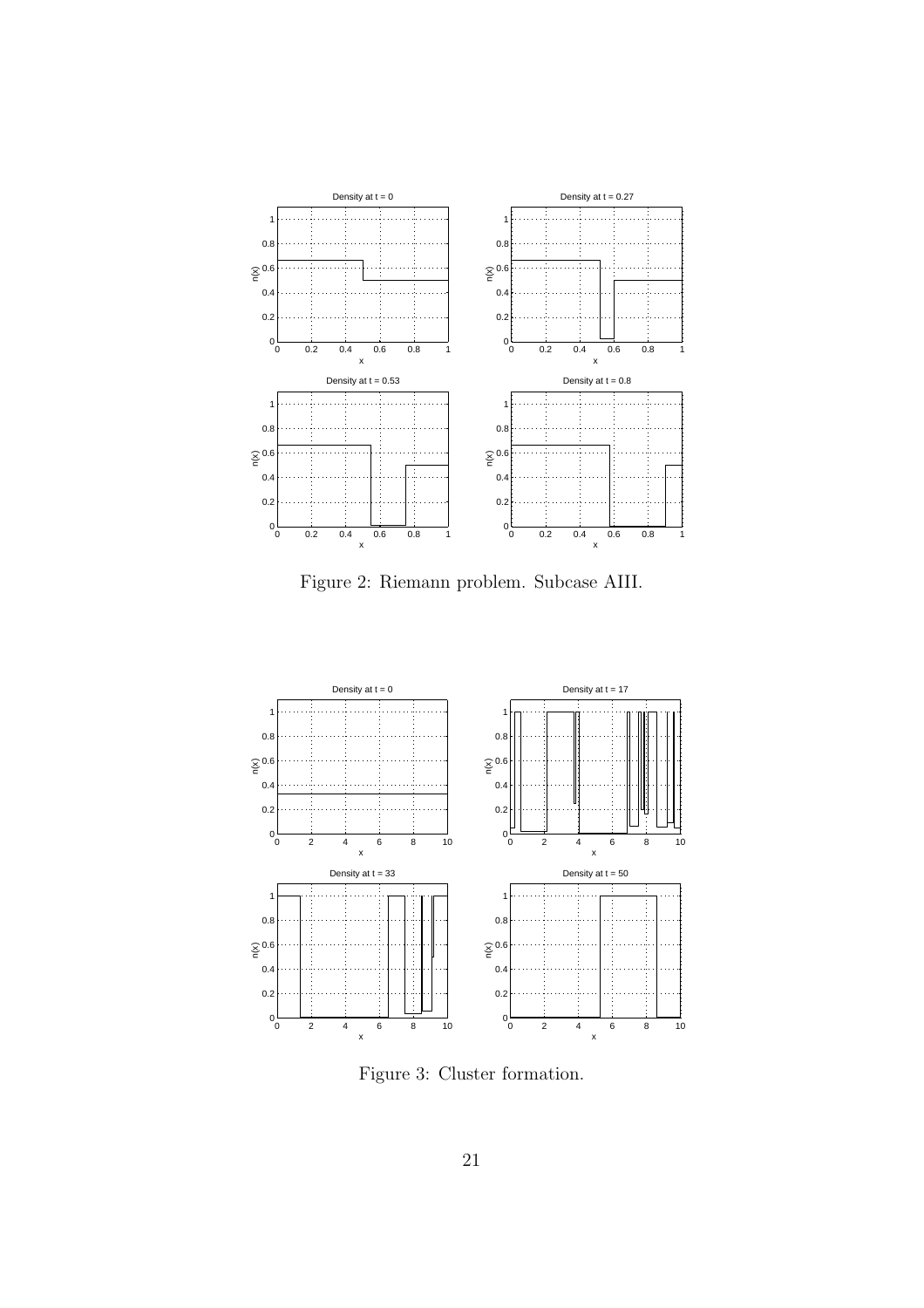

Figure 4: Clusters statistics.



Figure 5: Velocity distribution.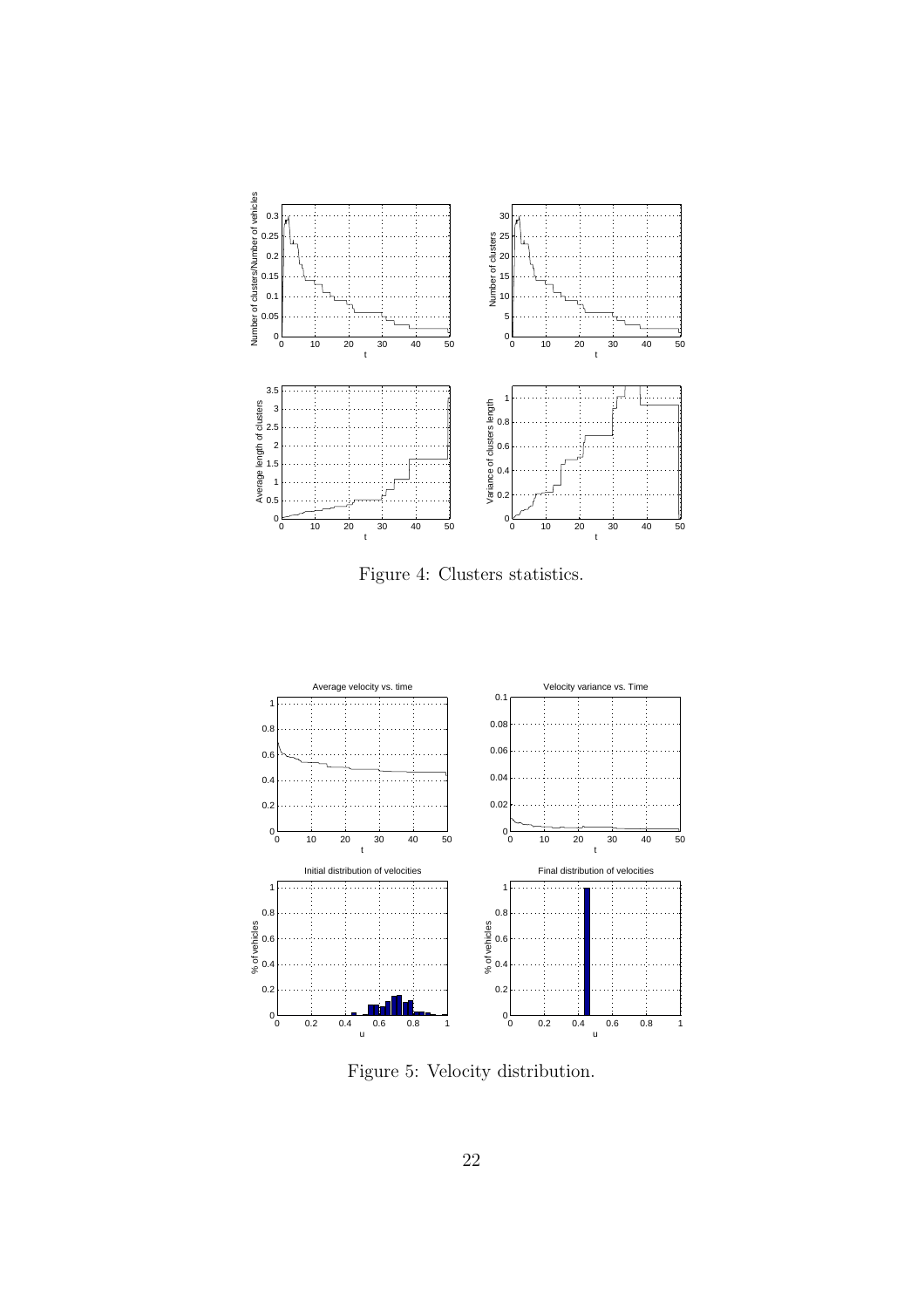

Figure 6: Bottleneck.

### 6.1 The Riemann problem for the RMAR system (2.14), (2.15)

The characteristic velocities of the RMAR system are given by (3.6). Since  $\lambda_1^{\varepsilon}$  is Genuinely Non Linear, the associated simple waves are either Shocks or Rarefaction Waves. The second eigenvalue  $\lambda_2^{\varepsilon}$  being Linearly Degenerate, the associated simple waves are contact discontinuities. We refer to [2] for the details of the derivation and simply give the results:

#### 6.1.1 Simple waves of the RMAR system

 $(i)$  First characteristic field: The 1-Shocks or 1-Rarefaction waves are obtained when  $(n_r, u_r)$  is connected with  $(n_\ell, u_\ell)$  through the 1-Wave curve:

$$
u_r + \varepsilon p(n_r) = u_\ell + \varepsilon p(n_\ell). \tag{6.1}
$$

If  $n_r > n_\ell$  (resp.  $n_r < n_\ell$ ), the 1-Wave is a 1-Shock (resp. a 1-Rarefaction wave).

(*i*-a) 1-Shocks: they consist of a jump discontinuity between  $(n_\ell, u_\ell)$  and  $(n_r, u_r)$ travelling with a speed  $\sigma$  given by

$$
\sigma = \frac{n_r u_r - n_\ell u_\ell}{n_r - n_\ell}.\tag{6.2}
$$

(*i*-b) 1-Rarefaction waves: they are smooth solutions of the form  $(\tilde{n}, \tilde{u})(x/t)$  with  $(\tilde{n}, \tilde{u})(\xi)$  given by

$$
\tilde{n}(\xi) = (p + np')^{-1} (p(n_{\ell}) + \varepsilon^{-1}(u_{\ell} - \xi)), \qquad (6.3)
$$

$$
\tilde{u}(\xi) = \frac{1}{(p+np')(\tilde{n}(\xi))} \left[ p(\tilde{n}(\xi))\xi + (np')(\tilde{n}(\xi))(u_{\ell} + \varepsilon p(n_{\ell})) \right],
$$
\n(6.4)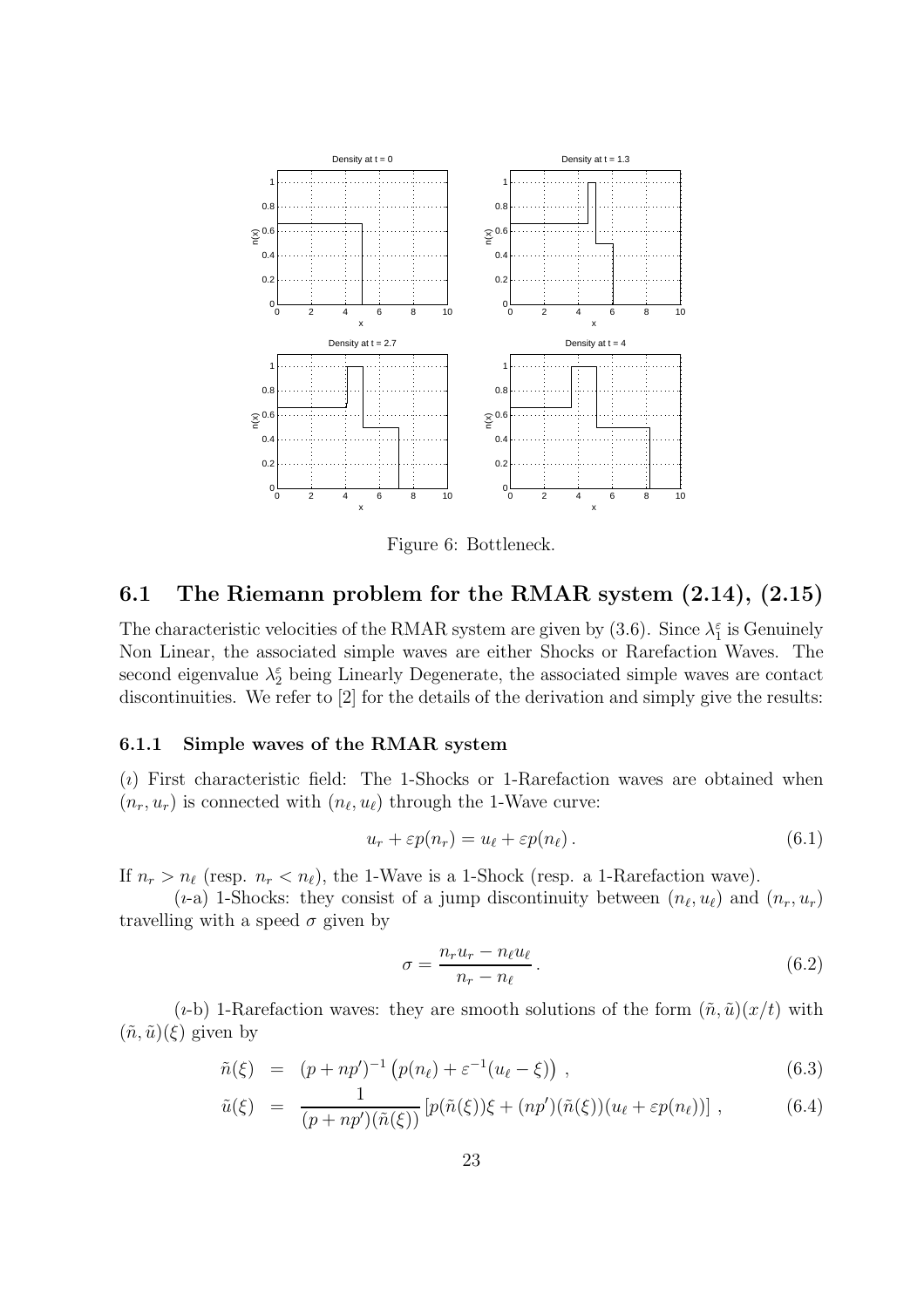as long as  $\xi \in [\xi_{\ell}, \xi_r]$  with

$$
\xi_{r,\ell} = \lambda_1^{\varepsilon} (n_{r,\ell}, u_{r,\ell}) = u_{r,\ell} - \varepsilon n_{r,\ell} p'(n_{r,\ell}), \qquad (6.5)
$$

and

$$
(\tilde{n}, \tilde{u})(\xi) = \begin{cases} (n_{\ell}, u_{\ell}) & \text{for } \xi < \xi_{\ell}, \\ (n_r, u_r) & \text{for } \xi > \xi_r. \end{cases}
$$

(u) Second characteristic field: The 2-Contact Discontinuities are obtained when  $u_{\ell} = u_r$ . They consist of a jump discontinuity between the two constant states  $(n_\ell, u)$  to  $(n_r, u)$ (denoting by  $u = u_{\ell} = u_r$ ) moving with the speed u.

#### 6.1.2 Solution of the Riemann problem for the RMAR system

According to the classical theory [26], [10], [25], the general solution of the Riemann problem for the RMAR system (2.14), (2.15) consists of two simple waves seperated by an intermediate state  $(\tilde{n}, \tilde{u})$ . A 1-Wave connects  $(n_{\ell}, u_{\ell})$  to  $(\tilde{n}, \tilde{u})$  and a 2-Contact Discontinuity connects  $(\tilde{n}, \tilde{u})$  to  $(n_r, u_r)$ . The intermediate state is located at the intersection of the 1-Wave curve issued from  $(n_\ell, u_\ell)$  and of the 2-Contact Discontinuity curve issued from  $(n_r, u_r)$ . Therefore, it is given by the two equations  $\tilde{u} = u_\ell - \varepsilon (p(\tilde{n}) - p(n_\ell))$ ,  $u_r = \tilde{u}$ , or

$$
\tilde{n} = p^{-1}(p(n_{\ell}) - \varepsilon^{-1}(u_r - u_{\ell})), \quad \tilde{u} = u_r.
$$
\n(6.6)

We note that in the case  $u_r > u_{\ell}$ , the equation for  $\tilde{n}$  admits a solution if and only if  $p(n_{\ell}) > \varepsilon^{-1}(u_r - u_{\ell}),$  i.e. if  $u_r < u_{\ell} + \varepsilon p(n_{\ell}).$  In the converse situation, vacuum appears as shown below. We can therefore distinguish three cases:

**Case I:**  $u_r < u_\ell$ . The solution of the Riemann problem consists first of a 1-Shock connecting  $(n_{\ell}, u_{\ell})$  to  $(\tilde{n}, u_r)$  and then a 2-Contact Discontinuity connecting  $(\tilde{n}, u_r)$  to  $(n_r, u_r)$ . We shall write schematically:

$$
(n_{\ell}, u_{\ell}) \quad \stackrel{1-S}{\longrightarrow} \quad (\tilde{n}, u_r) \quad \stackrel{2-CD}{\longrightarrow} \quad (n_r, u_r) \,. \tag{6.7}
$$

**Case II:**  $u_{\ell} < u_r < u_{\ell} + \varepsilon p(n_{\ell})$ . A 1-Rarefaction Wave connects  $(n_{\ell}, u_{\ell})$  to  $(\tilde{n}, u_r)$  and then a 2-Contact Discontinuity connects  $(\tilde{n}, u_r)$  to  $(n_r, u_r)$ . We shall write schematically:

$$
(n_{\ell}, u_{\ell}) \quad \stackrel{1-RW}{\longrightarrow} \quad (\tilde{n}, u_r) \quad \stackrel{2-CD}{\longrightarrow} \quad (n_r, u_r) \,. \tag{6.8}
$$

**Case III:**  $u_{\ell} + \varepsilon p(n_{\ell}) < u_r$ . A 1-Rarefaction Wave connects  $(n_{\ell}, u_{\ell})$  to  $(0, \tilde{u})$  with

$$
\tilde{u} = u_{\ell} + \varepsilon p(n_{\ell}).\tag{6.9}
$$

Then vacuum appears and finally a 2-Contact Discontinuity connects the vacuum  $(0, u_r)$ to  $(n_r, u_r)$ . We shall write schematically:

$$
(n_{\ell}, u_{\ell}) \stackrel{1-RW}{\longrightarrow} (0, \tilde{u}) \stackrel{Vac}{\longrightarrow} (0, u_{r}) \stackrel{2-CD}{\longrightarrow} (n_{r}, u_{r}). \qquad (6.10)
$$

In the following sections, we investigate how these simple waves and solutions of the Riemann problem behave in the limit  $\varepsilon \to 0$ .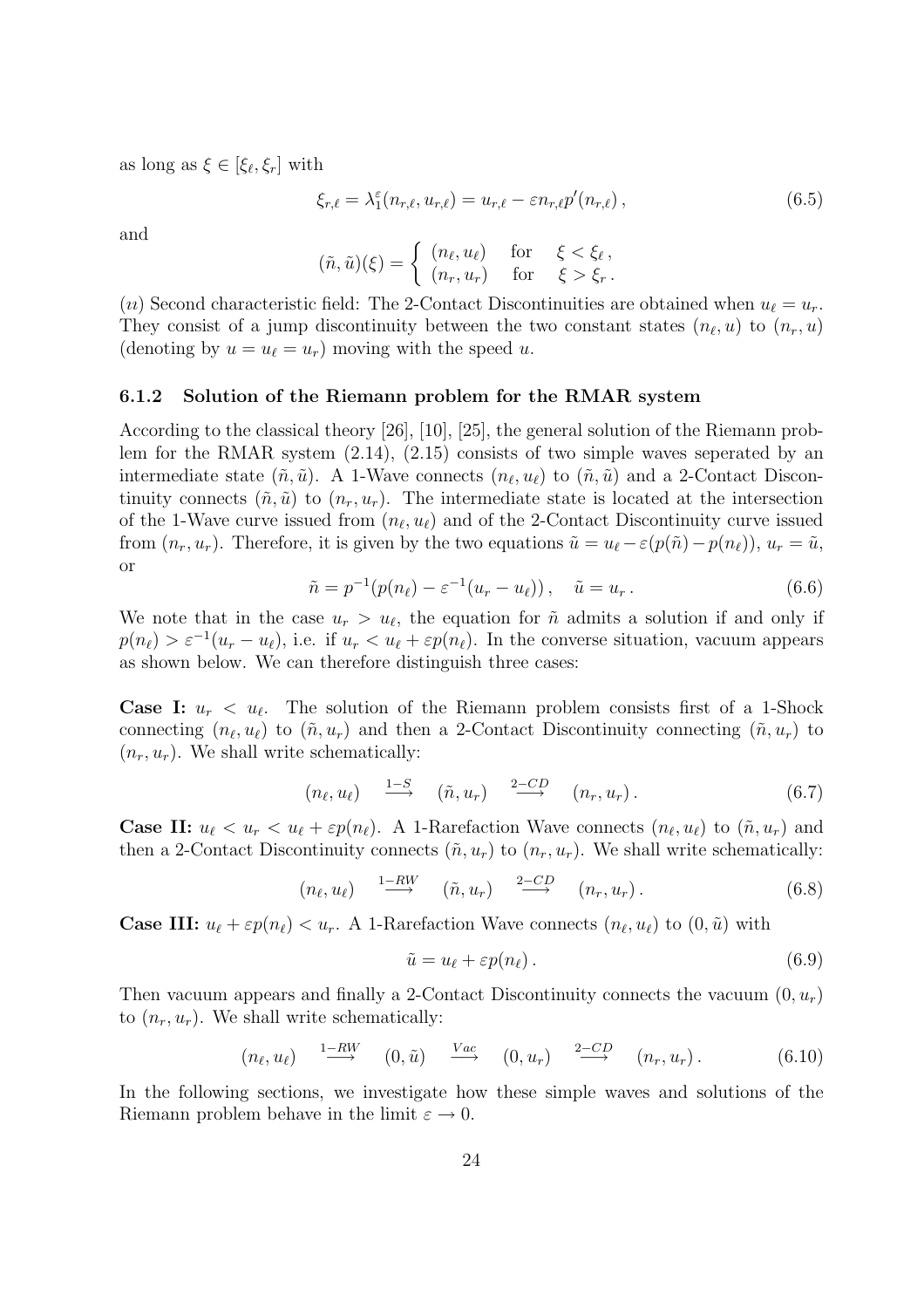### 6.2 Simple waves of the CPGD system (3.3)-(3.5)

In taking the limit when  $\varepsilon \to 0$ , we must distinguish between several cases according to whether the densities of the initial states (3.7) (which may depend on  $\varepsilon$ ) tend to the density constraint  $n^*$  or not. We suppose that  $(n_{\ell}^{\varepsilon}, u_{\ell}^{\varepsilon}) \to (n_{\ell}, u_{\ell})$  and  $(n_r^{\varepsilon}, u_r^{\varepsilon}) \to (n_r, u_r)$ , where, if  $n_{\ell,r} = n^*$ , we assume that  $\lim \varepsilon p(n_{\ell,r}^{\varepsilon}) = \bar{p}_{\ell,r}$  with  $0 < \bar{p}_{\ell,r} < \infty$ . We now successively investigate the two classes of simple waves in all possible cases. Since the value of  $\bar{p}$  is important for this discussion, to each state we shall attach three quantities: the density and velocity as usual, and additionally the value of  $\bar{p}$ , with the constraint that  $\bar{p}(n^* - n) = 0.$ 

### (*i*-a) First characteristic field, 1-Shocks: This case only occurs if  $n_r \geq n_{\ell}$ .

**Case A:**  $n_{\ell} < n^*$ ,  $n_r < n^*$ . Then, taking the limit  $\varepsilon \to 0$  in (6.1), we get  $u_{\ell} = u_r$ . This is a contact discontinuity of the PGD system.

**Case B:**  $n_{\ell} = n^*$ ,  $n_r < n^*$ . This case does not apply to 1-Shocks.

**Case C:**  $n_{\ell} < n^*$ ,  $n_r = n^*$ . Then, taking the limit  $\varepsilon \to 0$  in (6.1), we get  $u_{\ell} = u_r + \bar{p}_r$ . This is a 1-Shock between  $(n_\ell, u_\ell, \bar{p}_\ell = 0)$  and  $(n^*, u_r, \bar{p}_r)$  traveling with a speed  $\sigma$  given by

$$
\sigma = \frac{n^* u_r - n_\ell u_\ell}{n^* - n_\ell}.
$$
\n(6.11)

We can check that  $\sigma < u_r < u_\ell$ . This situation models the tail of the cluster which propagates upstream: as faster cars enter the cluster, their velocity suddenly decreases, while their density increases to the saturation density  $n^*$ . The shock moves upstream at a speed determined in a such a way that the in- and outgoing fluxes to the shock are equal. We shall refer to these waves as 'Cluster Terminal Shock'.

**Case D:**  $n_{\ell} = n^*$ ,  $n_r = n^*$ , with  $\bar{p}_r > \bar{p}_{\ell}$ . Then, (6.1) gives  $u_{\ell} + \bar{p}_{\ell} = u_r + \bar{p}_r$ . Supposing that  $u_{\ell} \neq u_r$  (the equality case being that of a 2-contact discontinuity) and taking the limit  $\varepsilon \to 0$  in (6.2), we obtain that  $\sigma = -\infty$ . Therefore, as soon as  $t > 0$ , the solution consists of a constant state  $(n^*, u_r, \bar{p}_r)$ . This case models the contact of two clusters, the left one being faster than the right one. As soon as contact occurs, the velocity of the left cluster instantaneously adjusts to that of the right one while  $\bar{p}$  becomes constant thoughout the union of the two clusters. This type of solution will be referred to as a 'Cluster Contact'. They will be exploited in the theoretical study below.

### $(i-b)$  First characteristic field, 1-Rarefaction Waves: This case only occurs if  $n_r \leq n_{\ell}$ .

**Case A:**  $n_{\ell} < n^*$ ,  $n_r < n^*$ . Again, taking the limit  $\varepsilon \to 0$  in (6.1), we get  $u_{\ell} = u_r$ . We again find a contact discontinuity of the PGD system.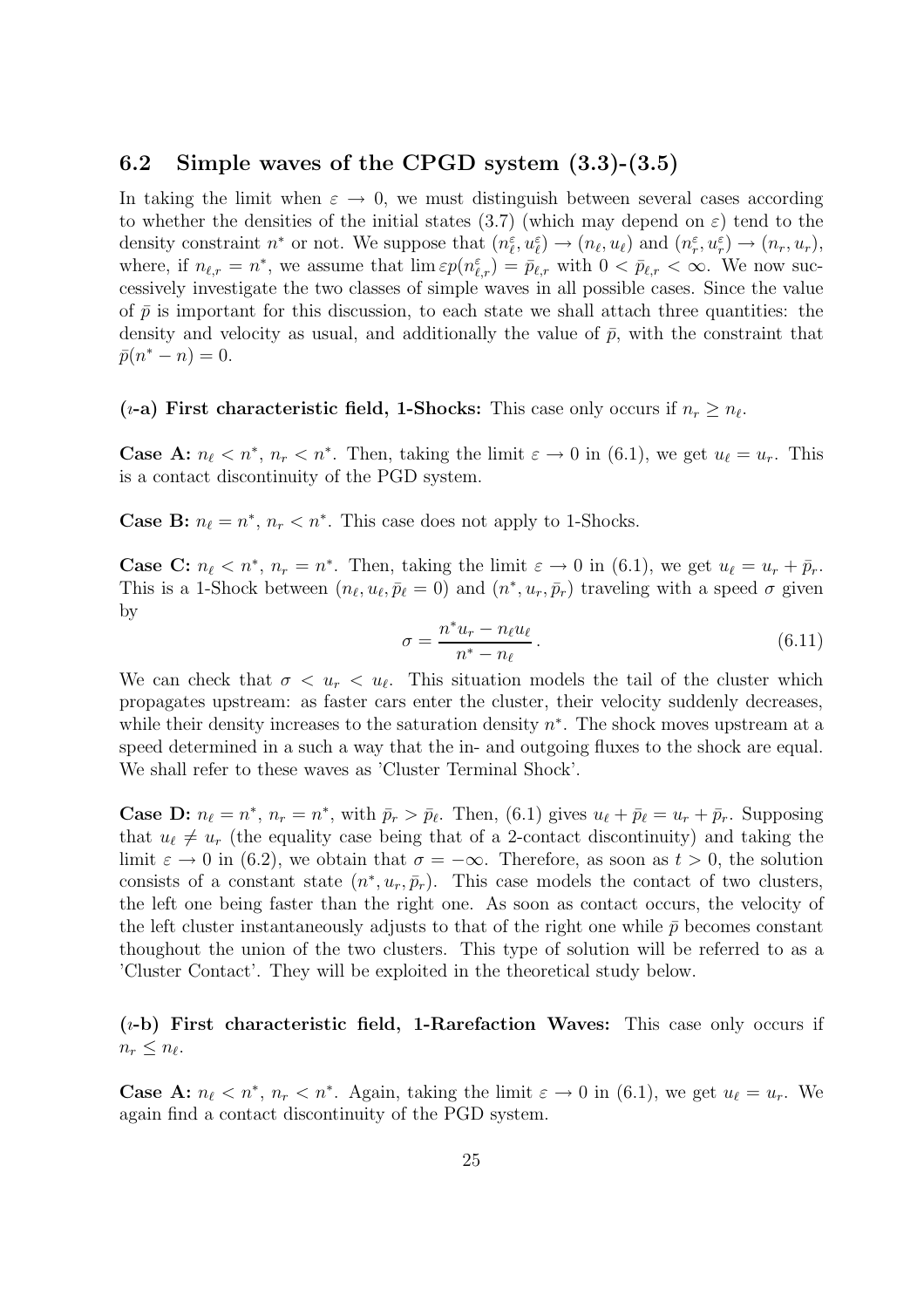**Case B:**  $n_{\ell} = n^*$ ,  $n_r < n^*$ . Taking the limit  $\varepsilon \to 0$  in (6.1) and (6.5), we get  $u_r = u_{\ell} + \bar{p}_{\ell}$ and  $\xi_{\ell} = -\infty$ ,  $\xi_r = u_r$ . Taking  $\varepsilon \to 0$  in (6.3), we deduce that  $(p + np')(\tilde{n}^{\varepsilon}(\xi)) \to \infty$  for  $\xi \in (-\infty, u_r)$ , which implies that  $\tilde{n}^{\varepsilon}(\xi) \to n^*(\xi)$  in the same interval. Using (2.12), we note that, as  $n \to n^*$ ,  $p(n) = O((n^* - n)^{-\gamma})$ , while  $np' = O((n^* - n)^{-(\gamma+1)})$ . Therefore  $p \ll np'$  and  $p + np' \sim np'$ . Hence, taking the limit  $\varepsilon \to 0$  in (6.4), we obtain that  $\tilde{u}^{\varepsilon}(\xi) \to u_{\ell} + \bar{p}_{\ell} = u_r$  (which is independent of  $\xi$ ) for  $\xi \in (-\infty, u_r)$  and, using again (6.3), that  $(np')(\tilde{n}^{\varepsilon}) = O(1/\varepsilon)$ . Finally, since  $p(n) = O((np')^{\gamma/(\gamma+1)})$ , we have  $\tilde{p}^{\varepsilon}$  :=  $\varepsilon p(\tilde{n}^{\varepsilon}) = O(\varepsilon^{1/(\gamma+1)}) \to 0$ . Hence,  $\tilde{p} = \lim \tilde{p}^{\varepsilon} = 0$  for  $\xi \in (-\infty, u_r)$ . For  $\xi > u_r$ , we have  $(\tilde{n}, \tilde{u}, \tilde{p}) = (n_r, u_r, 0).$ 

We note that the left state velocity  $u_{\ell}$  instantaneously changes to  $u_r$  as soon as  $t > 0$ , and that correlatively,  $\bar{p}_{\ell}$  changes to the value 0. In conclusion, the solution of this case consists first of an instantaneous change from the left state  $(n^*, u_\ell, \bar{p}_\ell)$  to the intermediate state  $(n^*, u_r, 0)$  followed by a Contact Discontinuity between the intermediate state and the right-state  $(n_r, u_r, 0)$ , traveling with the velocity  $u_r$ . Since the intermediate state corresponds to a value  $\bar{p} = 0$ , it corresponds to an 'unclustered state' (although  $n = n^*$ ). We call this kind of solution 'Instantaneous Declustering'.

**Case C:**  $n_{\ell} < n^*$ ,  $n_r = n^*$ . This case does not apply to 1-Rarefaction Waves.

**Case D:**  $n_{\ell} = n^*$ ,  $n_r = n^*$ , with  $\bar{p}_r < \bar{p}_{\ell}$ . Taking the limit  $\varepsilon \to 0$  in (6.1) and (6.5), we get  $u_r + \bar{p}_r = u_\ell + \bar{p}_\ell$  and  $\xi_\ell = \xi_r = -\infty$ . As soon as t is positive, the solution is equal to the constant state  $(n_r, u_r, \bar{p}_r)$ . This case again describes a 'Cluster Contact' where the right cluster is now faster than the left one. The left cluster instantaneously accelerates to adjust to the velocity of the right cluster.

 $(u)$  Second characteristic field, 2-Contact Discontinuities. In this case, we have  $u_{\ell} = u_r := \tilde{u}$ . For this case, there is no need to distinguish between the cases A to D. In each case, the solution is a contact discontinuity propagating at velocity  $\tilde{u}$  between the states  $(n_{\ell}, \tilde{u}, \bar{p}_{\ell})$  and  $(n_r, \tilde{u}, \bar{p}_r)$  where  $n_r$  and  $\bar{p}_r$  may have arbitrary values relative to  $n_{\ell}$ and  $\bar{p}_{\ell}$ .

## 6.3 Solution of the Riemann problem for the CPGD system  $(3.3)-(3.5)$

We are now letting  $\varepsilon \to 0$  in the solution of the Riemann problem for the RMAR system (section 6.1.2). In analyzing this limit, we shall again have to discuss whether  $n_\ell$  and  $n_r$  are smaller than  $n^*$  or equal to it (Cases A to D of section 6.2). In each of these cases, we will have a second discussion about the relative position of  $u_\ell$  and  $u_r$  (Cases I to III of section 6.1.2). This somewhat technical discussion seems unfortunately unavoidable.

**Case A:**  $n_{\ell} < n^*$ ,  $n_r < n^*$ . In this case, we have  $\bar{p}_{\ell} = \bar{p}_r = 0$ .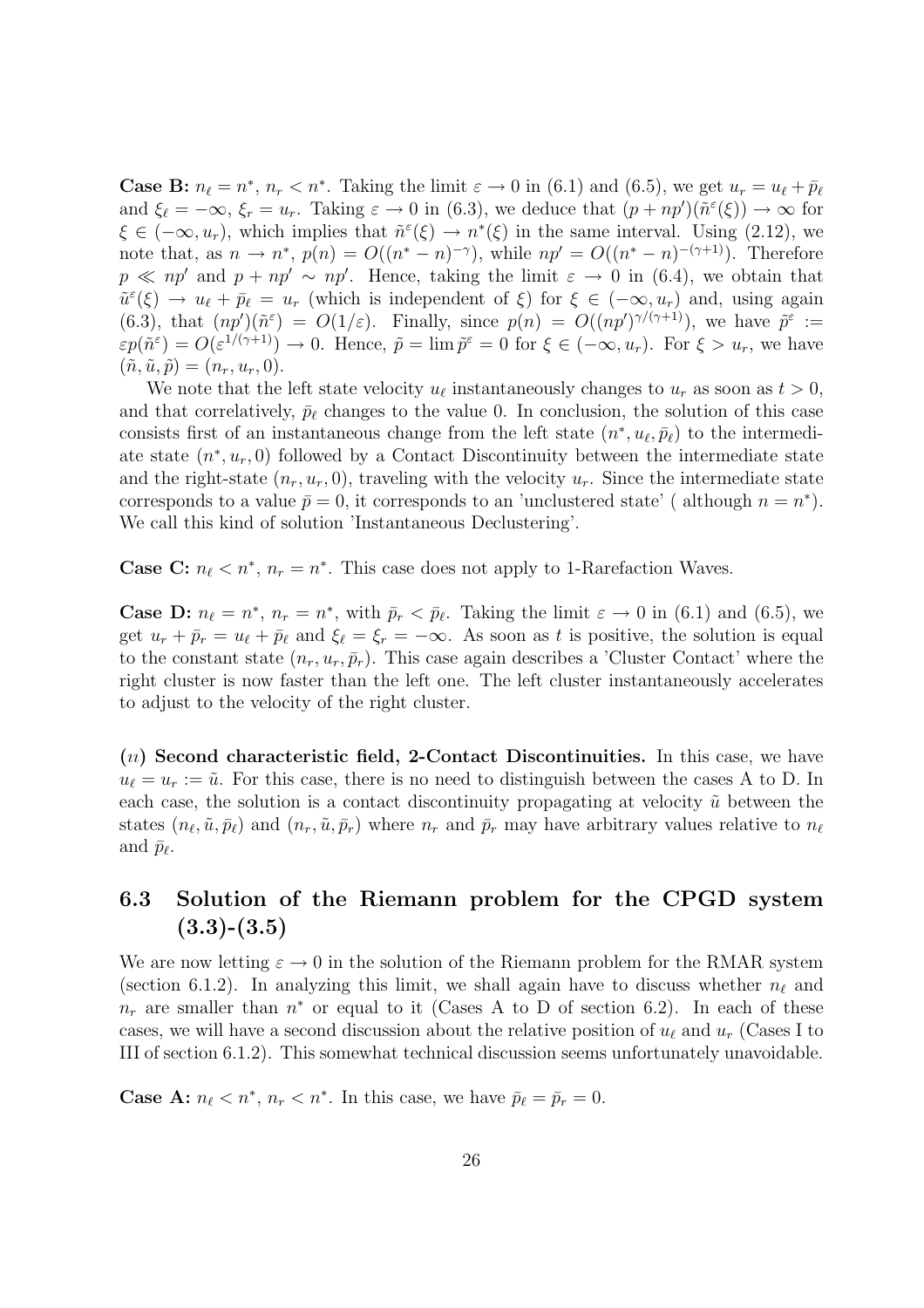**Subcase AI:**  $u_r < u_\ell$ . The intermediate state  $\tilde{n}^{\epsilon}$  given by (6.6) tends to  $n^*$  and simultaneously,  $\varepsilon p(n^{\varepsilon}) \to \bar{p} = u_{\ell} - u_r$ . Therefore, a cluster characterized by  $(n^*, u_r, \bar{p} = u_{\ell} - u_r)$ forms as an intermediate state. It is separated by a Cluster Terminal Shock (CTS) to the left state and by a Contact Discontinuity (CD) to the right state. Diagram (6.7) is then converted into:

$$
(n_{\ell}, u_{\ell}, 0) \xrightarrow{CTS} (n^*, u_r, \bar{p} = u_{\ell} - u_r) \xrightarrow{CD} (n_r, u_r, 0) \tag{6.12}
$$

and the solution is depicted in figure 7. The formation of a cluster appears as generic.



Figure 7: Cases AI and CI: Solution of the Riemann problem in the  $(x, t)$ -plane. The intermediate state is a cluster (density  $n^*$ ) adjacent to a Cluster Terminal Shock of speed  $\sigma$  on the left and a by Contact Discontinuity of speed  $u_r$  on the right. Case AI corresponds to  $\bar{p}_r = 0$ 

Subcase AII: This case corresponds to Case II of the discussion of section 6.1.2. However, since  $\bar{p}_{\ell} = 0$ , this case only happens when  $u_{\ell} = u_r$ , and is solved by a single Contact Discontinuity already described in section 6.2.

**Subcase AIII:**  $u_r > u_\ell$ . In this case, vacuum appears, like in Case III of the RMAR system (see section 6.1.2). The velocity  $\tilde{u}$  which borders the vacuum (6.9) tends to  $u_{\ell}$ . Therefore, a Contact Discontinuity separates the state left state to the vacuum and another Contact Discontinuity separates the vacuum to the right state. This situation is summarized by the following diagram:

$$
(n_{\ell}, u_{\ell}, 0) \xrightarrow{CD} (0, u_{\ell}, 0) \xrightarrow{Vac} (0, u_{r}, 0) \xrightarrow{CD} (n_{r}, u_{r}, 0), \qquad (6.13)
$$

and depicted on figure 8.

**Case B:**  $n_{\ell} = n^*$ ,  $n_r < n^*$ . In this case, we have  $0 < \bar{p}_{\ell} < \infty$ ,  $\bar{p}_r = 0$ .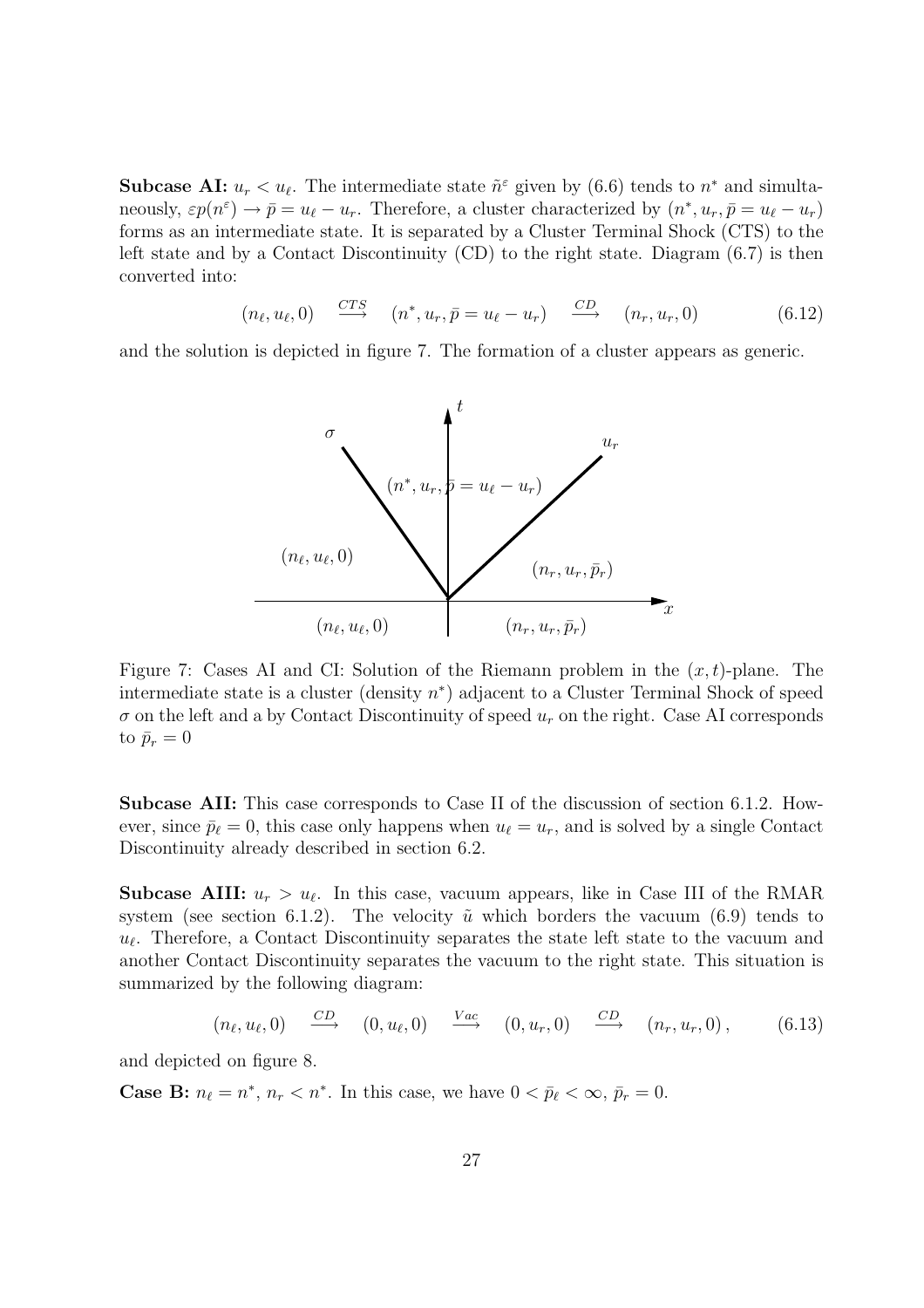

Figure 8: Cases AIII and CIII: Solution of the Riemann problem in the  $(x, t)$ -plane. The intermediate state is the vacuum adjacent to two Contatet Discontinuities of speed  $u_{\ell}$  on the left and  $u_r$  on the right. Case AIII corresponds to  $\bar{p}_r = 0$ 

**Subcase BI:**  $u_r < u_\ell$ . Again, the intermediate state  $\tilde{n}^\varepsilon$  given by (6.6) tends to  $n^*$  and  $\varepsilon p(\tilde{n}^{\varepsilon}) \to \bar{p} = \bar{p}_{\ell} + u_{\ell} - u_{r}$ . Therefore, the first wave is a Cluster Contact (CC) which instantaneously sends the left state  $(n^*, u_\ell, \bar{p}_\ell)$  to the intermediate state  $(n^*, u_r, \bar{p})$ . It is then followed by a contact discontinuity which separates  $(n^*, u_r, \bar{p})$  and  $(n_r, u_r, 0)$ . The diagram is thus:

$$
(n^*, u_\ell, \bar{p}_\ell) \quad \stackrel{CC}{\Longrightarrow} \quad (n^*, u_r, \bar{p} = \bar{p}_\ell + u_\ell - u_r) \quad \stackrel{CD}{\longrightarrow} \quad (n_r, u_r, 0), \tag{6.14}
$$

where the double arrow indicates that the transition is instantaneous (i.e. the speed of the corresponding wave is  $-\infty$ ). This solution is depicted on figure 9.

**Subcase BII:**  $u_{\ell} < u_r < u_{\ell} + \bar{p}_{\ell}$ . In this case, the intermediate state  $\tilde{n}^{\varepsilon}$  given by (6.6) tends to  $n^*$  and  $\varepsilon p(n^{\varepsilon}) \to \bar{p} = \bar{p}_{\ell} + u_{\ell} - u_r$ . Then, the first wave corresponds to a Cluster Contact (CC) which sends the left state  $(n^*, u_\ell, \bar{p}_\ell)$  to the intermediate state  $(n^*, u_r, \bar{p})$ followed by a Contact Discontinuity which relates the intermediate state to the right state  $(n_r, u_r, 0)$ . The diagram is as follows:

$$
(n^*, u_\ell, \bar{p}_\ell) \quad \stackrel{CC}{\Longrightarrow} \quad (n^*, u_r, \bar{p} = \bar{p}_\ell + u_\ell - u_r) \quad \stackrel{CD}{\longrightarrow} \quad (n_r, u_r, 0). \tag{6.15}
$$

In this case, the solution is identical with that obtained in the case BI and is again described by figure 9.

**Subcase BIII:**  $u_{\ell} + \bar{p}_{\ell} < u_r$ . There is first an 'Instantaneous Declustering (ID)' wave (see case B of rarefaction waves in the previous section) which transforms the left state  $(n^*, u_\ell, \bar{p}_\ell)$  into an intermediate state  $(n^*, u_\ell + \bar{p}_\ell, 0)$ . Then vacuum appears through a Contact Discontinuity and an other Contact Discontinuity separates the vacuum to the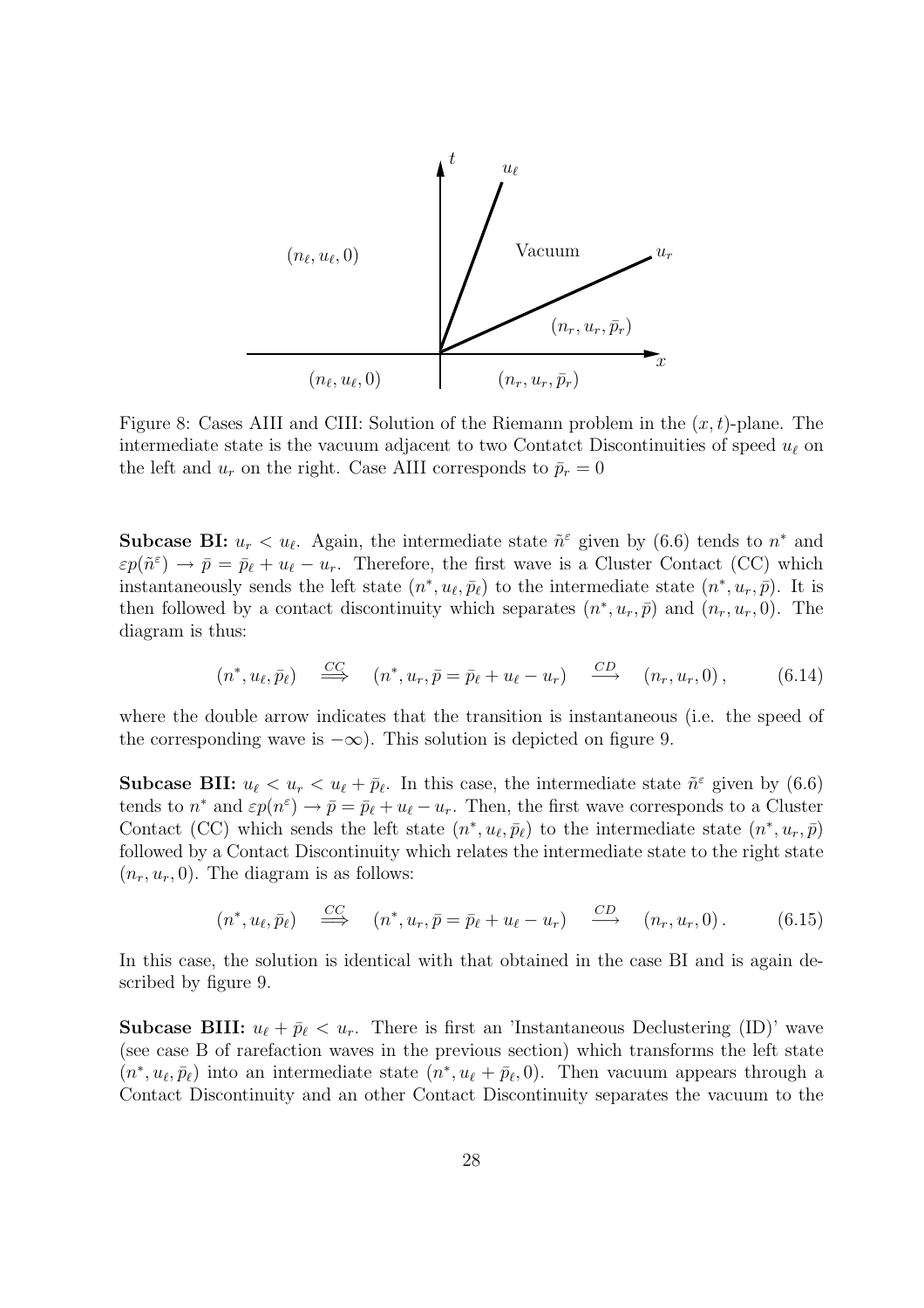

Figure 9: Cases BI, BII and DI, DII: Solution of the Riemann problem in the  $(x, t)$ -plane. A transition (Cluster Contact) immediately takes place between the left state and an intermediate state. The latter is adjacent on its right by a Contact Discontinuity of speed  $u_r$ . Cases BI and BII correspond to  $\bar{p}_r = 0$ 

right state  $(n_r, u_r, 0)$ . The diagram is the following:

$$
(n^*, u_\ell, \bar{p}_\ell) \stackrel{ID}{\Longrightarrow} (n^*, u_\ell + \bar{p}_\ell, 0) \stackrel{CD}{\Longrightarrow} (0, u_\ell + \bar{p}_\ell, 0)
$$
  

$$
\xrightarrow{Vac} (0, u_r, 0) \stackrel{CD}{\Longrightarrow} (n_r, u_r, 0), (6.16)
$$

and the solution is depicted on figure 10.

**Case C:**  $n_{\ell} < n^*$ ,  $n_r = n^*$ . In this case, we have  $0 < \bar{p}_r < \infty$ ,  $\bar{p}_{\ell} = 0$ .

**Subcase CI:**  $u_r < u_\ell$ . The intermediate state is  $(n^*, u_r, \bar{p} = u_\ell - u_r)$ ; it is separated from the left state by a Cluster Terminal Shock (CTS) and from the right state by a Contact Discontinuity. The diagram is the following:

$$
(n_{\ell}, u_{\ell}, 0) \stackrel{CTS}{\longrightarrow} (n^*, u_r, \bar{p} = u_{\ell} - u_r) \stackrel{CD}{\longrightarrow} (n^*, u_r, \bar{p}_r).
$$
 (6.17)

This situation is analogous to case AI (see figure 7).

**Subcase CII:** In the limit  $\varepsilon \to 0$ , this case reduces to the case  $u_{\ell} = u_r$  and corresponds to a single Contact Discontinuity already described in the previous section.

**Subcase CIII:**  $u_{\ell} > u_r$ . Again, vacuum appears. It is separated from the left state  $(n_\ell, u_\ell, 0)$  by a Contact discontinuity at velocity  $u_\ell$  and from the right state  $(n^*, u_r, \bar{p}_r)$  by another contact discontinuity at velocity  $u_r$ . The diagram is as follows:

$$
(n_{\ell}, u_{\ell}, 0) \xrightarrow{CD} (0, u_{\ell}, 0) \xrightarrow{Vac} (0, u_{r}, 0) \xrightarrow{CD} (n^*, u_{r}, \bar{p}_r). \qquad (6.18)
$$

This case is analogous to case AIII (see figure 8).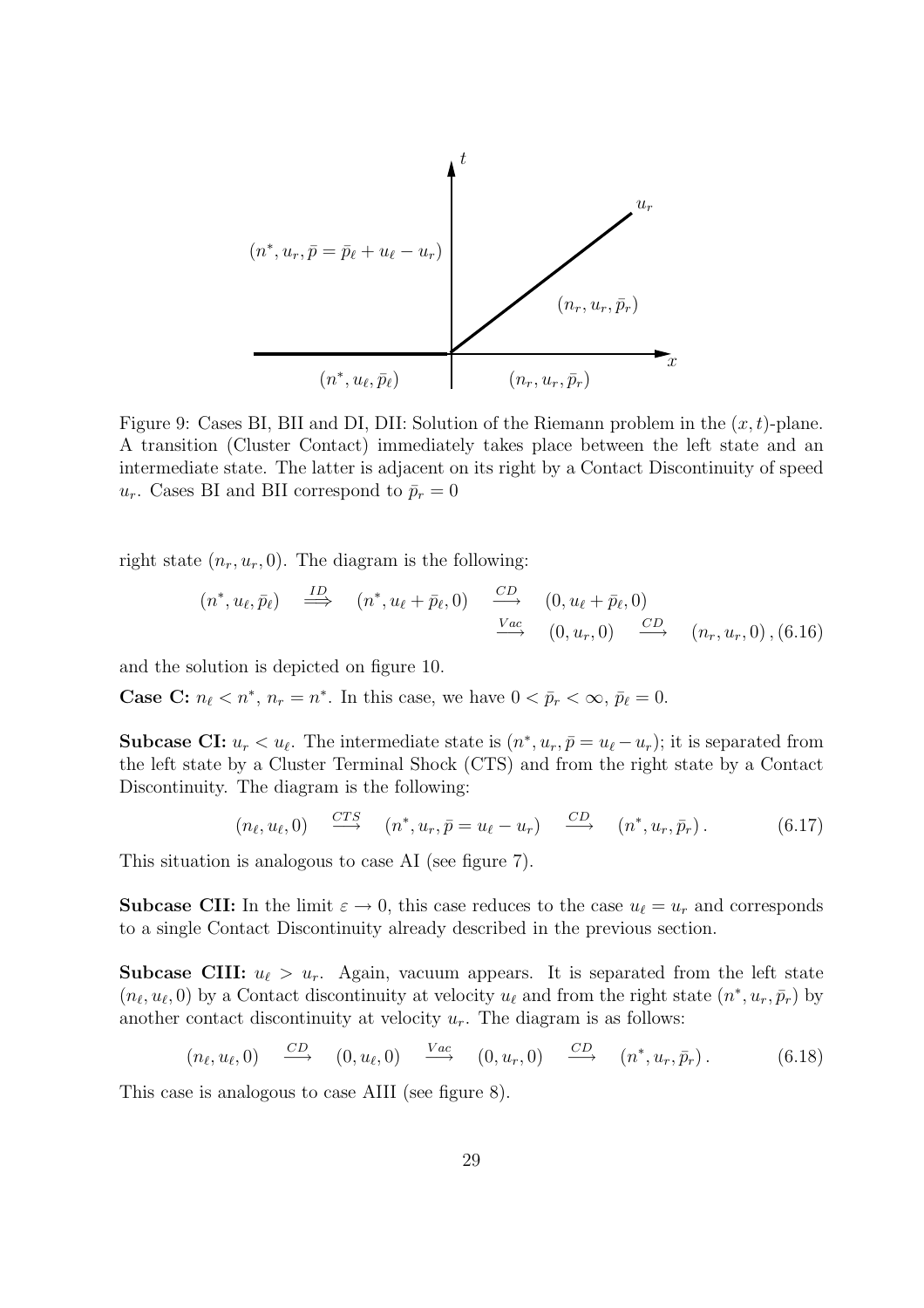

Figure 10: Cases BIII and DIII: Solution of the Riemann problem in the  $(x, t)$ -plane. A transition (Instantaneous Declustering) immediately takes place between the left state and an intermediate state. The latter is adjacent on its right by vacuum. A Contact Discontinuity of speed  $u_r$  separates the vacuum to the right state. Case BIII correspond to  $\bar{p}_r = 0$ 

**Case D:**  $n_{\ell} = n^*$ ,  $n_r = n^*$ . In this case, we have  $0 < \bar{p}_r < \infty$ ,  $0 < \bar{p}_{\ell} < \infty$ .

**Subcase DI:**  $u_r < u_\ell$ . The intermediate state is  $(n^*, u_r, \bar{p} = \bar{p}_\ell + u_\ell - u_r)$ . It is seperated from the left state by a Cluster Contact and from the right state by a Contact Discontinuity. The diagram is thus:

$$
(n^*, u_\ell, \bar{p}_\ell) \quad \stackrel{CC}{\Longrightarrow} \quad (n^*, u_r, \bar{p} = \bar{p}_\ell + u_\ell - u_r) \quad \stackrel{CD}{\longrightarrow} \quad (n^*, u_r, \bar{p}_r). \tag{6.19}
$$

This case is analogous to case BI (see figure 9).

**Subcase DII:**  $u_{\ell} < u_r < u_{\ell} + \bar{p}_{\ell}$ . Again, the intermediate state is  $(n^*, u_r, \bar{p}_{\ell} + u_{\ell} - u_r)$ and is seperated from the left state by a Cluster Contact and from the right state by a Contact Discontinuity. The diagram is as follows:

$$
(n^*, u_\ell, \bar{p}_\ell) \quad \stackrel{CC}{\Longrightarrow} \quad (n^*, u_r, \bar{p} = \bar{p}_\ell + u_\ell - u_r) \quad \stackrel{CD}{\longrightarrow} \quad (n^*, u_r, \bar{p}_r). \tag{6.20}
$$

The solution is identical with case DI and analogous with case BII (see figure 9).

**Subcase DIII:**  $u_{\ell} + \bar{p}_{\ell} < u_r$ . Then, like in case BIII, an Instantaneous Declustering wave appears, followed by a Contact Discontinuity which connects to a vaccum state. Then, a second Contact Discontinuity connects the vacuum state to the right state. The diagram is thus:

$$
(n^*, u_\ell, \bar{p}_\ell) \stackrel{ID}{\implies} (n^*, u_\ell + \bar{p}_\ell, 0) \stackrel{CD}{\longrightarrow} (0, u_\ell + \bar{p}_\ell, 0)
$$
  

$$
\stackrel{Vac}{\longrightarrow} (0, u_r, 0) \stackrel{CD}{\longrightarrow} (n^*, u_r, \bar{p}_r) . (6.21)
$$

This case is analogous to case BIII (see figure 10).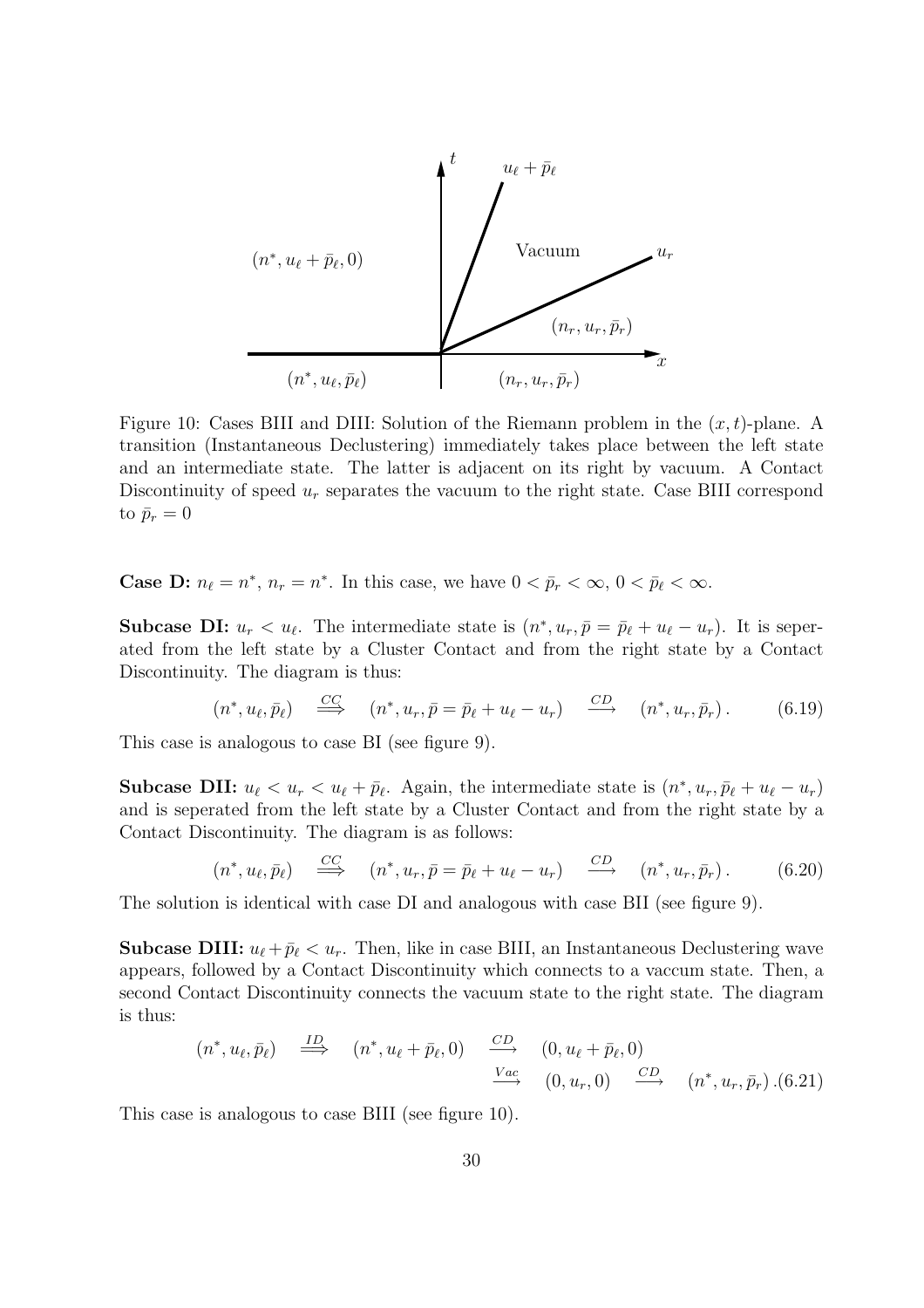### 6.4 Cluster dynamics for the CPGD system

We first synthetize the analysis of the previous section and draw some consequences about the regularity of the solution in the general case (subsection (6.4.1)). We then deduce how  $\bar{p}$  can be computed inside the cluster (subsection (6.4.2)). Finally, we investigate how the cluster velocity can be computed (subsection (6.4.3)).

#### 6.4.1 Synthesis of the analysis of the Riemann problem

Certain solutions of the Riemann problem involve an instantaneous transition from the left-state to an intermediate state: the corresponding diagrams contain a double arrow, such as (6.14). These are cases BI, BII, BIII, DI, DII, DIII. We now try to better understand these solutions involving instantaneous transitions.

For this purpose, we group the various cases in two kinds of transitions:

First kind: cases BI and DI. In these cases, a cluster catches up with an unclustered group of vehicles (case BI) or a cluster (case DI) in front, which is slower. As the cluster makes contact with this group of vehicles, it instantaneously decelerates and adjusts its velocity to that of the group of vehicles. Simultaneously, the velocity offset  $\bar{p}$  in the cluster jumps to a higher value. This kind of jump may happen in this way, not only for solutions of the Riemann problem, but for generic solutions of the CPGD system.

Second kind: cases BII, BIII or DII, DIII. In these cases, a cluster meets an unclustered group of vehicles in front (BII or BIII) or a cluster (DII or DIII), which is faster. According to the relative velocity of the two groups of vehicles, either it instantaneously accelerates to the velocity of the vehicles in front, or it accelerates to an intermediate velocity and vacuum appears between the cluster and the vehicles in front. It can reach the velocity of the vehicles in front only if the velocity offset  $\bar{p}$  in the cluster is large enough, so that  $\bar{p}$  remains nonnegative after the jump. Otherwise, the intermediate velocity is characterized by the fact that  $\bar{p} = 0$  in the cluster after the jump.

In practice, a cluster cannot meet vehicles in front which are faster. So, such solutions of the Riemann problem are 'unphysical' (except may be at initial time, but we shall discard it for simplicity). However, a 'smooth' version of this jump dynamics is perfectly physical. Indeed, we can imagine that after each infinitesimal time interval  $\Delta t$ , the cluster velocity makes an infinitesimal jump so as to maintain continuity of the velocity across the right end-point of the cluster as long as  $\bar{p} \geq 0$  and otherwise fulfill  $\bar{p} = 0$ , in which case the cluster is adjacent on its right by vacuum.

As a consequence of this analysis, we shall assume (in the absence of any rigourous proof of this fact so far) that during smooth phases the cluster always tries to adjust to the maximal velocity allowed by: (*i*) the velocity of the cars in front and (*ii*) the constraint that  $\bar{p} > 0$ .

To some extent, cases BI and DI of the Riemann problem describe the transition dynamics of the cluster when it catches up with a slower group of vehicles in front. By contrast,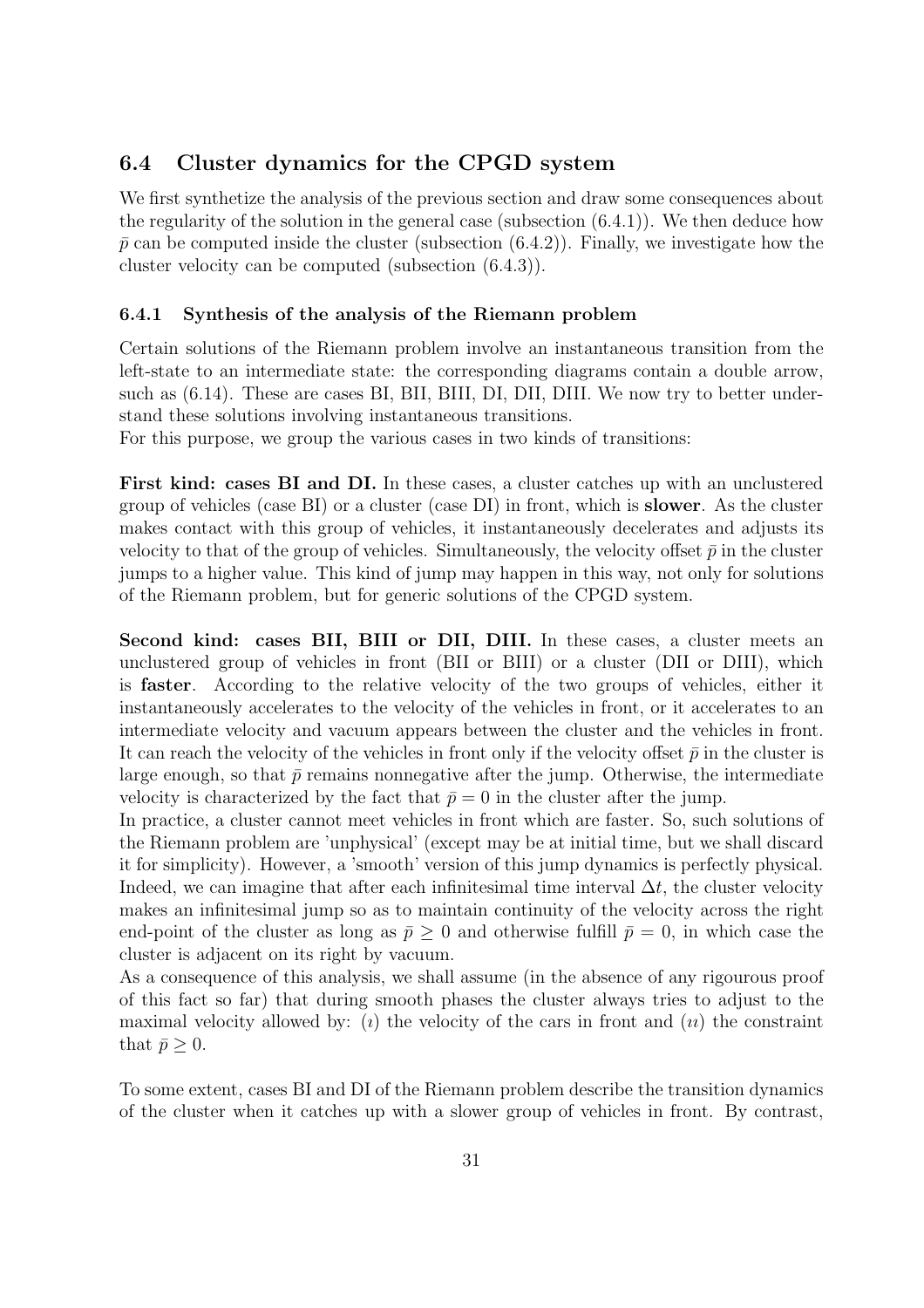cases BII, BIII and DII, DIII are discrete approximations of the dynamics of the cluster when it interacts smoothly with the other vehicles. We now summarize these considerations in the following statement:

**Cluster dynamics:** We recall that  $u$  is independent of  $x$  inside a cluster. By contrast,  $\bar{p}$  depends on x in general.

(*i*) Instantaneous transitions: they occur when a fast cluster (with velocity  $u_{\ell}$ ) catches up with a slower group of vehicles (with velocity  $u_r$ ), be it a cluster or an unclustered group of vehicles. At contact, the fast cluster instantaneously adjusts its velocity to the velocity  $u_r$  of the slower vehicles in front, while the value of  $\bar{p}$  inside the cluster instantaneously jumps to  $\bar{p} + u_{\ell} - u_r$ .

 $(u)$  Smooth dynamics: During smooth phases, one of the two following statement is always true:

(a)  $\bar{p} > 0$  inside the cluster and u is continuous across the right end-point of the cluster (b)  $\bar{p} = 0$  at the right end-point of the cluster and the cluster is adjacent on its right by vacuum.

The instantaneous transition dynamics of clusters is important. It will allow us to construct sequences of approximate solutions to the CPGD system and to prove the existence of weak solution of this system in section 4. We now apply these considerations to compute  $\bar{p}$  inside a cluster and the cluster velocity  $u_c$ .

#### 6.4.2 Computation of  $\bar{p}$  inside a cluster

First, let us define the characteristics  $X(t; x, s)$  as the solutions of the Ordinary Differential Equation:

$$
\frac{dX}{dt}(t) = u(X(t),t), \quad X(s;x,s) = x.
$$
\n(6.22)

 $X(t; x, s)$  is nothing but the trajectory of a material particle starting from position x at time s. We consider a cluster occupying the interval  $I(t) = [Y_L(t), Y_R(t)]$ , i.e.  $n = n^*$  in  $I(t)$  and  $n \leq n^*$  in a left open neighbourhood of  $Y_L(t)$  or in a right open neighbourhood of  $Y_R(t)$ . Denote by  $u_c(t)$  the uniform value of  $u(x, t)$  in  $I(t)$ . Eq. (3.4) can be written for  $x \in I(t)$ :

$$
(\partial_t + u \partial_x)\bar{p} + (\partial_t + u \partial_x)u = (\partial_t + u \partial_x)\bar{p} + du_c/dt = 0.
$$

Since the cluster velocity may have occasional time-jumps, this equation should be understood in the sense of distributions. By integration along the characteristics in the time interval  $[t_0, t]$ , we get:

$$
\bar{p}(x,t) + u_c(t) = \bar{p}(x_0, t_0) + u_c(t_0), \qquad (6.23)
$$

with  $x_0 = X(t_0; x, t)$ . Since x belongs to the cluster  $I(t)$ , we have  $\bar{p}(x, t) \geq 0$ . We define  $t_0(x)$  as the first time at which the corresponding material particle encounters the cluster.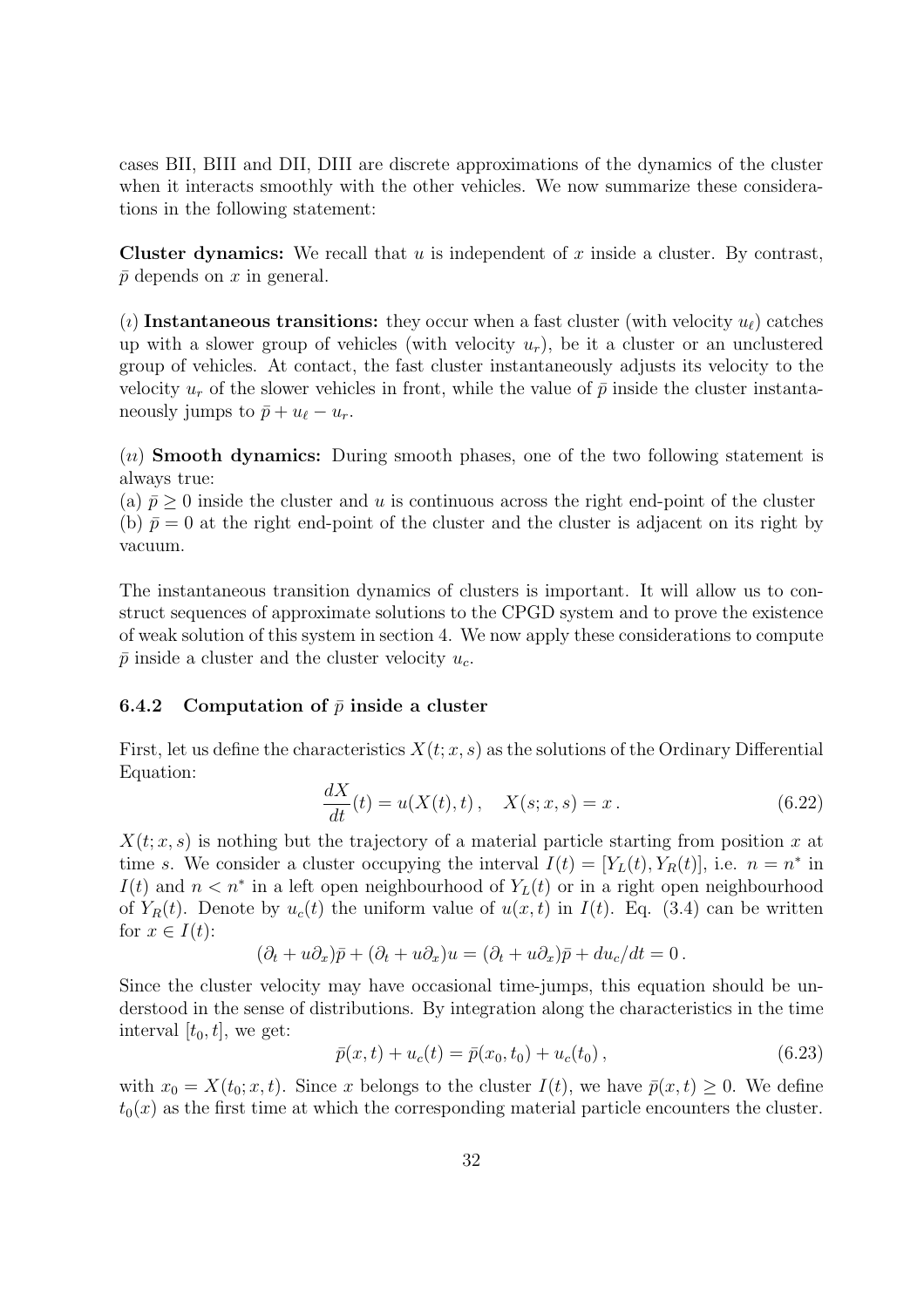$t_0(x)$  is defined as follows:

 $t_0(x) = \min \{ \tau \text{ such that } \bar{p}(X(s; x, t), s) > 0, \text{ a.e. } s \in [\tau, t] \}.$ 

We distinguish between two cases:

Case (*i*):  $t_0(x) = 0$ . Then, initially,  $\bar{p}(x_0, 0) \neq 0$ . In this case, we get:

$$
\bar{p}(x,t) = \bar{p}(x_0,0) + u_c(0) - u_c(t).
$$
\n(6.24)

where  $\bar{p}(x_0, 0)$  and  $u_c(0)$  are given by the initial condition. Case  $(u)$ :  $t_0(x) > 0$ . The material particle does not belong to a cluster before time  $t_0$  and encounters the cluster at time  $t_0$ . For the sake of simplicity, we assume that the cluster velocity  $u_c$  does not jump at time  $t_0$ . Since  $u(X(\cdot; x, t), \cdot)$  and  $\bar{p}(X(\cdot; x, t), \cdot)$  may jump at time  $t_0$ , (6.23) must be understood as

$$
\bar{p}(x,t) + u_c(t) = \bar{p}(x_0 \pm 0, t_0) + u_c(t_0), \qquad (6.25)
$$

where the  $+$  sign (resp.  $-$  sign) is taken if the particle crosses the left (resp. right) boundary at time  $t_0$ . In both cases, the particle velocity  $u(X(:, x, t), \cdot)$  may (or may not) have a jump, from its value  $u(x_0 \mp 0, t_0)$  before  $t_0$  to the cluster value  $u_c(t_0)$ . Simultaneously,  $\bar{p}(X(\cdot; x, t), \cdot)$  jumps from the value 0 before  $t_0$ , to the value  $\bar{p}(x_0 \pm 0, t_0)$ . According to  $(3.4), (u + \bar{p})(X(\cdot; x, t), \cdot)$  is constant, which implies that:

$$
u_c(t_0) + \bar{p}(x_0 \pm 0, t_0) = u(x_0 \mp 0, t_0).
$$

Inserting this relation into (6.25), leads to:

$$
\bar{p}(x,t) = u(x_0 \mp 0, t_0) - u_c(t).
$$
\n(6.26)

It is easy to see that this formula is still valid if  $u_c$  has a jump at time  $t_0$ .

In (6.26),  $u(x_0 \mp 0, t_0)$  is the velocity of the material particle juste before it crosses the boundary of the cluster, i.e., is its preferred velocity. Therefore, the value of  $\bar{p}$  inside the cluster if nothing but the velocity offset between the preferred velocity of the corresponding material particle and the actual cluster velocity.

To complete the determination of  $\bar{p}$ , we need to find the cluster velocity  $u_c(t)$ . This computation is done in the next section.

#### 6.4.3 Computation of the cluster velocity  $u_c$

From section (6.4.1) we know how does the cluster velocity  $u_c$  change during a catch-up event. We now try to find the law of evolution of  $u_c$  during a smooth dynamics phase. For this purpose, we use the rule that  $u(x, t)$  is continuous across the right boundary  $Y_R(t)$  of the cluster, except if the latter is adjacent on its right by vacuum (in which case,  $\bar{p}(Y_R(t) - 0, t) = 0$  at the right end-point of the cluster). Precisely, we first consider this case, in which, see cases BIII and DIII, there is an instantaneous declustering, followed by a Contact Discontinuity separating the cluster and the vacuum. Therefore, the interface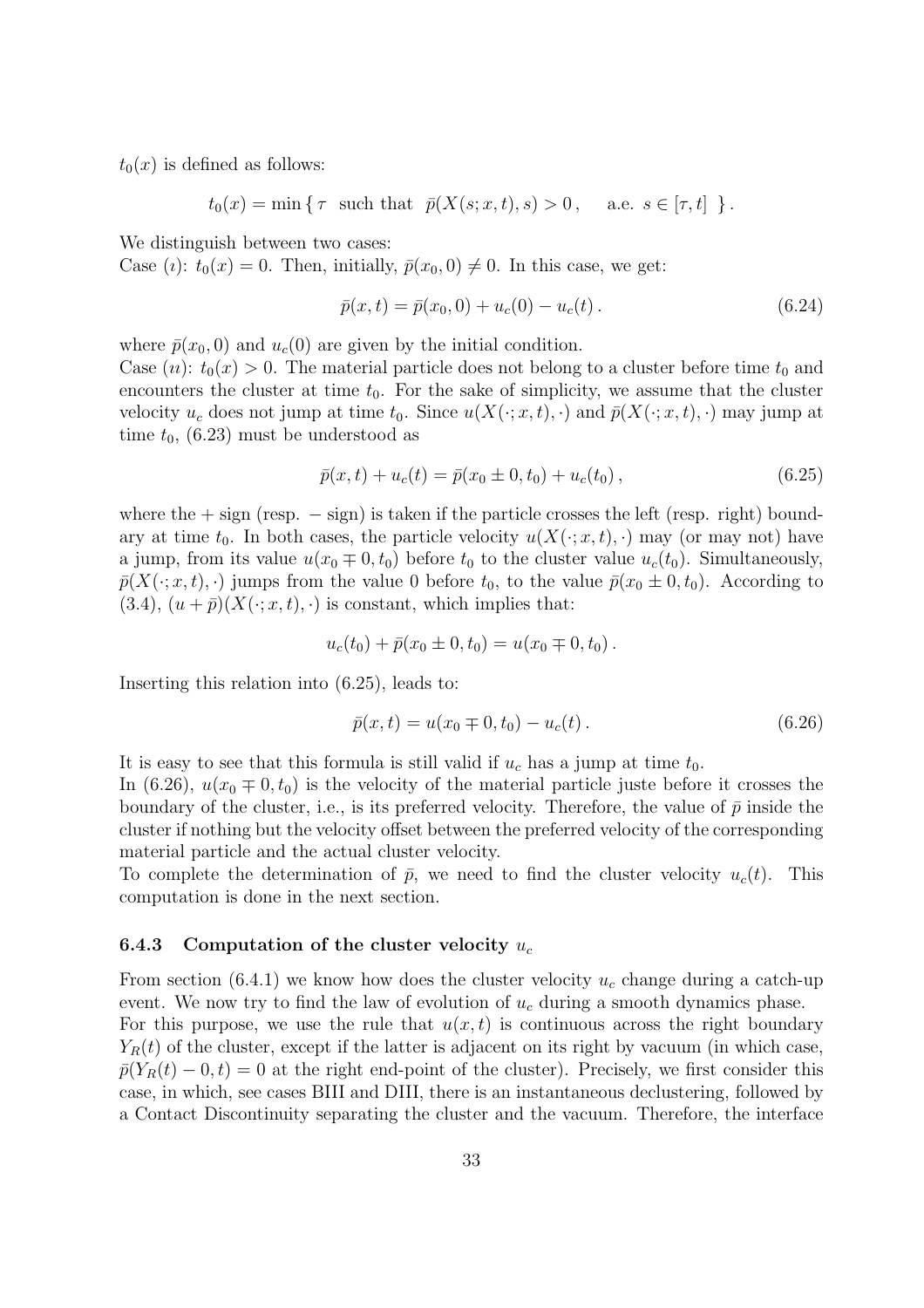velocity is equal to the fluid velocity at the interface, i.e.  $dY_R/dt = u(Y_R(t) - 0, t)$ ,  $\bar{p}(Y_R(t) - 0, t) = 0$ , and  $u + \bar{p}$  is continuous at  $x = Y_R(t)$ . Differentiating these relations with respect to  $t$  and using again  $(3.4)$ , we get

$$
0 = (\partial_t + u\partial_x)\overline{p}|_{(Y_R(t)-0,t)} = -(\partial_t + u\partial_x)u|_{(Y_R(t)-0,t)} = -du_c/dt,
$$

(since  $\partial_x u = 0$  inside a cluster). Therefore, if a cluster is adjacent on its right by vacuum, its velocity  $u_c$  is constant in time.

We now assume that the cluster is not adjacent to vacuum, and consequently that  $u(x, t)$ is continuous across its right boundary  $Y_R(t)$ . We now distinguish between two cases according to whether n is continuous or discontinuous across  $Y_R(t)$ . If n is discontinuous, the discontinuity is a Contact Discontinuity which propagates at the velocity  $dY_R/dt =$  $u(Y_R(t), t)$ . Since the points to the right of  $Y_R(t)$  do not belong to a cluster, (3.4) gives

$$
0 = (\partial_t + u \partial_x)u|_{(Y_R(t) + 0,t)} = (\partial_t + (dY_R/dt)\partial_x)u|_{(Y_R(t) + 0,t)} = (d/dt)u(Y_R(t) + 0,t).
$$

But since  $u(x, t)$  is continuous across  $Y_R(t)$ , we have  $u(Y_R(t)+0, t) = u(Y_R(t)-0, t) = u_c(t)$ and we deduce that  $du_c/dt = 0$ . Therefore, if the density is discontinuous at the right end-point of the cluster, the cluster velocity is a constant.

We now suppose that *n* is continuous across  $Y_R(t)$ :  $n(Y_R(t) + 0, t) = n^*$  but there is no cluster for  $x > Y_R(t)$ : in other words, the cluster is "swallowing" the cars ahead, which are just reaching the maximal density. We differentiate this relation with respect to time and get:

$$
0 = (d/dt)(n(Y_R(t) + 0, t)) = (\partial_t + (dY_R/dt)\partial_x)n|_{(Y_R(t) + 0, t)}
$$

But, since the points to the right of  $Y_R(t)$  do not belong to a cluster, we have

$$
((\partial_t + u\partial_x)n + n\partial_x u)|_{(Y_R(t)+0,t)} = 0.
$$

Taking the difference of these two identities, we obtain:

$$
((dY_R/dt) - u)\partial_x n|_{(Y_R(t) + 0,t)} = (n\partial_x u)|_{(Y_R(t) + 0,t)},
$$

or

$$
\frac{dY_R}{dt} = u(Y_R(t), t) + n^* \frac{(\partial_x u)(Y_R(t) + 0, t)}{(\partial_x n)(Y_R(t) + 0, t)}.
$$
\n(6.27)

.

We note that  $\partial_x u$  and  $\partial_x n$  are **not** continuous across  $Y_R(t)$  in general and that, in (6.27), the right limits of these quantities are considered.

Now, the cluster velocity is given by  $u_c(t) = u(Y_R(t)+0, t)$ , since the velocity is continuous across  $Y_R$ . Differentiating this relation w.r.t. t, we get,

$$
du_c/dt = (\partial_t + (dY_R/dt)\partial_x)u|_{(Y_R(t)+0,t)}.
$$

But, since the points to the right of  $Y_R$  are unclustered, (3.4) gives

$$
(\partial_t + u \partial_x)u|_{(Y_R(t)+0,t)} = 0.
$$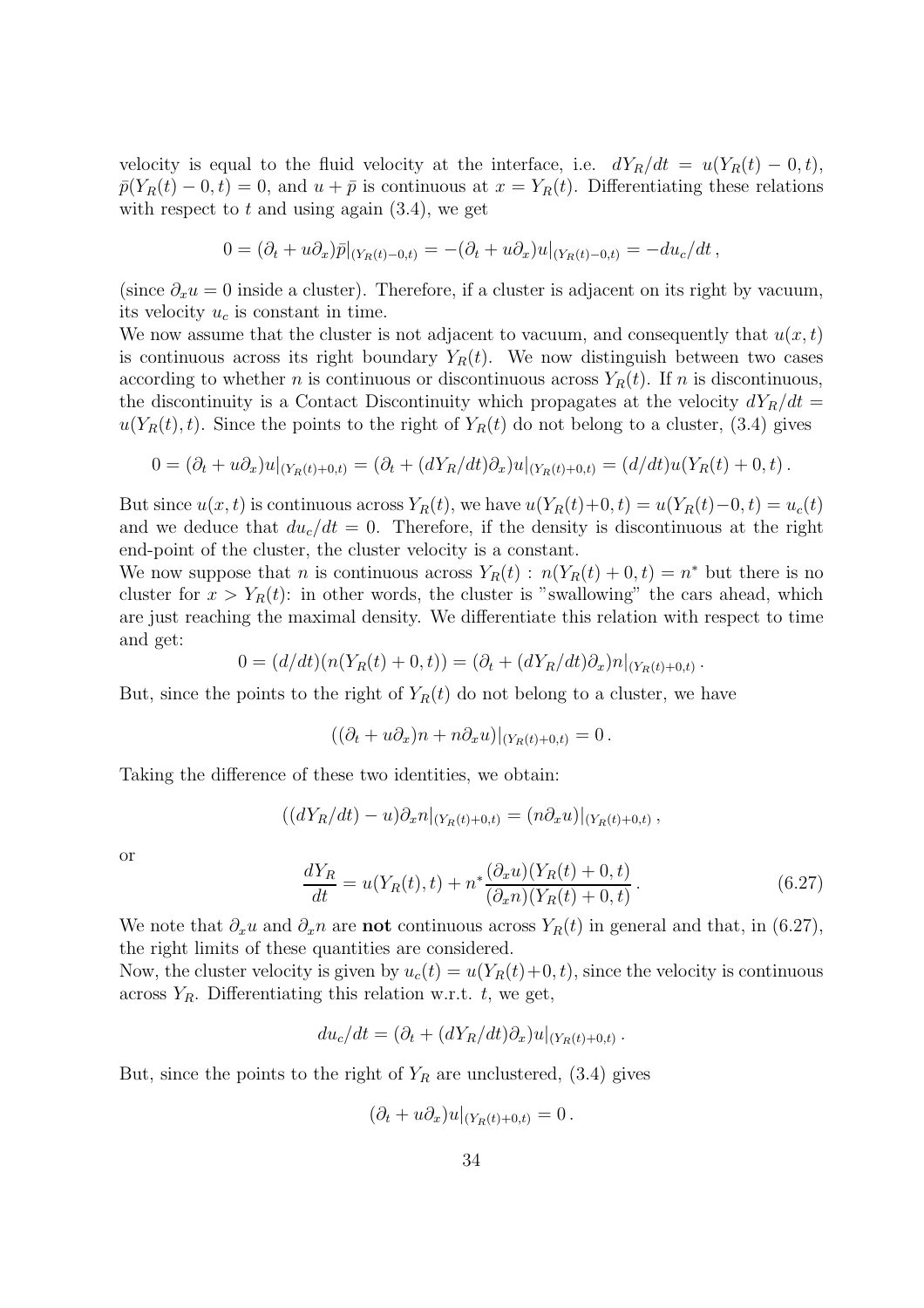Taking the difference of these two equations, we get, using (6.27):

$$
du_c/dt = ((dY_R/dt - u)\partial_x u)|_{(Y_R(t) + 0,t)} = n^* \frac{((\partial_x u)(Y_R(t) + 0, t))^2}{(\partial_x n)(Y_R(t) + 0, t)}.
$$
(6.28)

Because *n* is continuous at  $Y_R(t)$  and equal to its maximal value  $n^*$  on the left of  $Y_R(t)$ , we necessarily have  $(\partial_x n)(Y_R(t) + 0, t) \leq 0$ . We deduce that  $du_c/dt \leq 0$ . Therefore, a cluster can only decelerate and, by  $(6.26)$ ,  $\bar{p}$  can only increase along particle trajectories. Consequently, particles belonging to a cluster can never leave the cluster.

We also have  $(\partial_x u)(Y_R(t) + 0, t) \leq 0$ . Indeed, if  $(\partial_x u)(Y_R(t_0) + 0, t_0) > 0$  at an instant  $t_0$ , by  $(6.27)$  we get  $(dY_R/dt)(t_0) < u(Y_R(t_0), t_0) = u_c(t_0)$ . But, according to the previous remark, the material particle  $X(t; Y_R(t_0), t_0)$  belongs to the cluster at any time  $t > t_0$ . Therefore,  $(dY_R/dt)(t_0) \geq u(Y_R(t_0), t_0)$ , which contradicts the previous inequality.

Consequently, in this situation, the cluster is adjacent on its right to a non- zero density and in both the velocity and the density are continuous across its right boundary. This case can only occur if  $(\partial_x u)(Y_R(t) + 0, t) \leq 0$ . In this case, we have  $(dY_R/dt)(t_0) \geq$  $u(Y_R(t_0), t_0) = u_c(t_0)$  which means that the 'head' of the cluster moves faster than the cluster itself. This is easily understood: because cars in front of the cluster are obliged to decelerate, their density increases and eventually reaches the maximal density  $n^*$ . At this point, they enter the cluster. Simultaneously, the cluster is forced to decelerate in order to adjust to the velocity of these vehicles in front. This deceleration is measured by (6.28), and this concludes this Section.

## 7 Conclusion

In this paper, we have presented a traffic flow model which describes the formation and evolution of traffic jams. It consists of a Constrained Pressureless Gas Dynamics system deduced from the Aw-Rascle model through a singular limit. Traffic jams or clusters appear as regions where the density constraint is attained and their dynamics is derived through the analysis of the Riemann problem for the Aw-Rascle model. An existence result of weak solutions for this model is proved by using the cluster dynamics to construct a sequence of approximations. A numerical method based on an appropriate Follow-the-Leader model is designed and numerical results are shown.

Of course, this model is rather primitive for several reasons: it is a single-lane model and therefore does not allow for the possibility that cars could take over the traffic jams. The density constraint is independent of the velocity, while a more realistic model should include such a dependence. Finally, the specific events occuring at road junctions would require a specific analysis. Also, numerical strategies based on the direct discretization of the model (rather than passing through a Follow-the-Leader model) should be designed.

However, to our feeling, the model possesses some basic features which make it interesting for traffic flow modeling. It does not depend on too many phenomenological data and it seems to describe the basic features of cluster dynamics in a correct way. We think that it can serve as the basis for future developments of simple as well as accurate traffic flow models.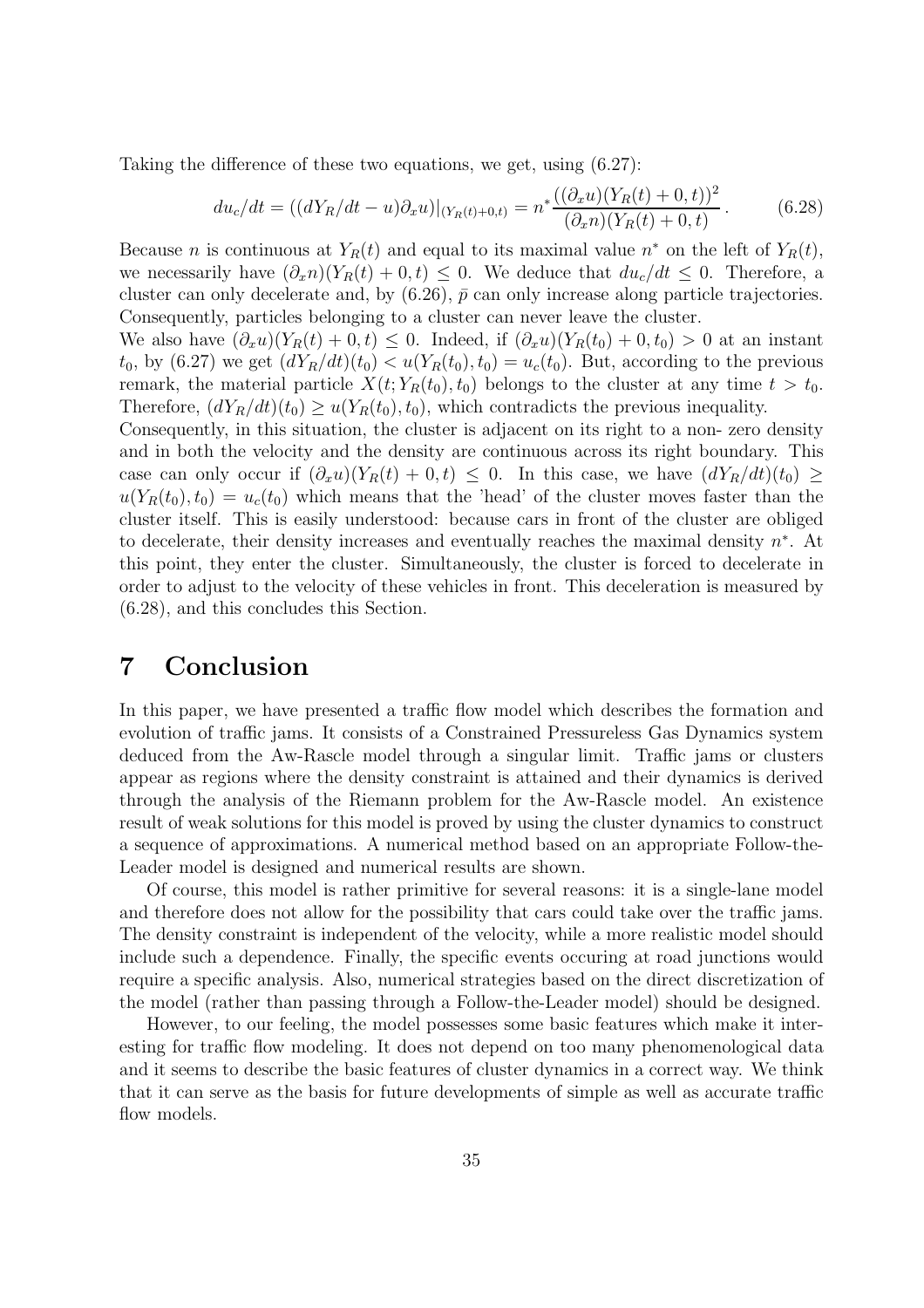## References

- [1] A. Aw, A. Klar, A. Materne, M. Rascle, Derivation of continuum traffic flow models from microscopic follow-the-leader models, SIAM J. Appl. MAth,. 63 (2002), pp. 259–278.
- [2] A. Aw, M. Rascle, Resurrection of second order models of traffic flow, SIAM J. Appl. Math., 60 (2000), pp. 916–938.
- [3] F. Berthelin, Existence and weak stability for a two-phase model with unilateral constraint, Math. Models & Methods in the Applied Sciences, 12 (2002), pp. 249– 272.
- [4] F. Berthelin, F. Bouchut, Weak solutions for a hyperbolic systems with unilateral constraint and mass loss, Ann. IHP Analyse non linéaire 20 (2003), 975-997.
- [5] F. Bouchut, On zero pressure gas dynamics, in Advances in kinetic theory and computing, B. Perthame (ed), World Scientific (1994), pp. 171–190.
- [6] F. Bouchut, Y. Brenier, J. Cortes, J. F. Ripoll, A hierachy of models for two-phase flows, J. Nonlinear Science 10 (2000), pp. 639–660.
- [7] F. Bouchut, F. James, Duality solutions for pressureless gases, monotone scalar conservation laws, and uniqueness, Comm. Partial Differential Equations 24 (1999), no. 11-12, 2173–2189.
- [8] Y. Brenier, E. grenier, Sticky particles and scalar conservation laws, SIAM J. Numer. Anal. 35 (1998), no. 6, 2317–2328.
- [9] R. M. COLOMBO, On a  $2 \times 2$  hyperbolic traffic flow model, Math. Comp. Modelling, 35 (2002), pp. 683–688.
- [10] C. Dafermos, Hyperbolic conservation laws in continuum physics, Springer.
- [11] C. Daganzo, Requiem for second order fluid approximations of traffic flow, Transp. Res. B, 29B (1995), pp. 277–286.
- [12] W. E, Y.G. Rykov, Y.G. Sinai, Generalized variational principles, global weak solutions and behavior with random initial data for systems of conservation laws arising in adhesion particle dynamics, Comm. Math. Phys. 177 (1996), no. 2, 349– 380.
- [13] D. C. GAZIS, R. HERMAN, R. ROTHERY, Nonlinear follow-the-leader models of traffic flow, Operations Res.,  $9(1961)$ , p. 545.
- [14] E. Grenier Existence globale pour le syst`eme des gaz sans pression, C. R. Acad. Sci. Paris Sér. I Math. 321 (1995), no. 2, 171–174.